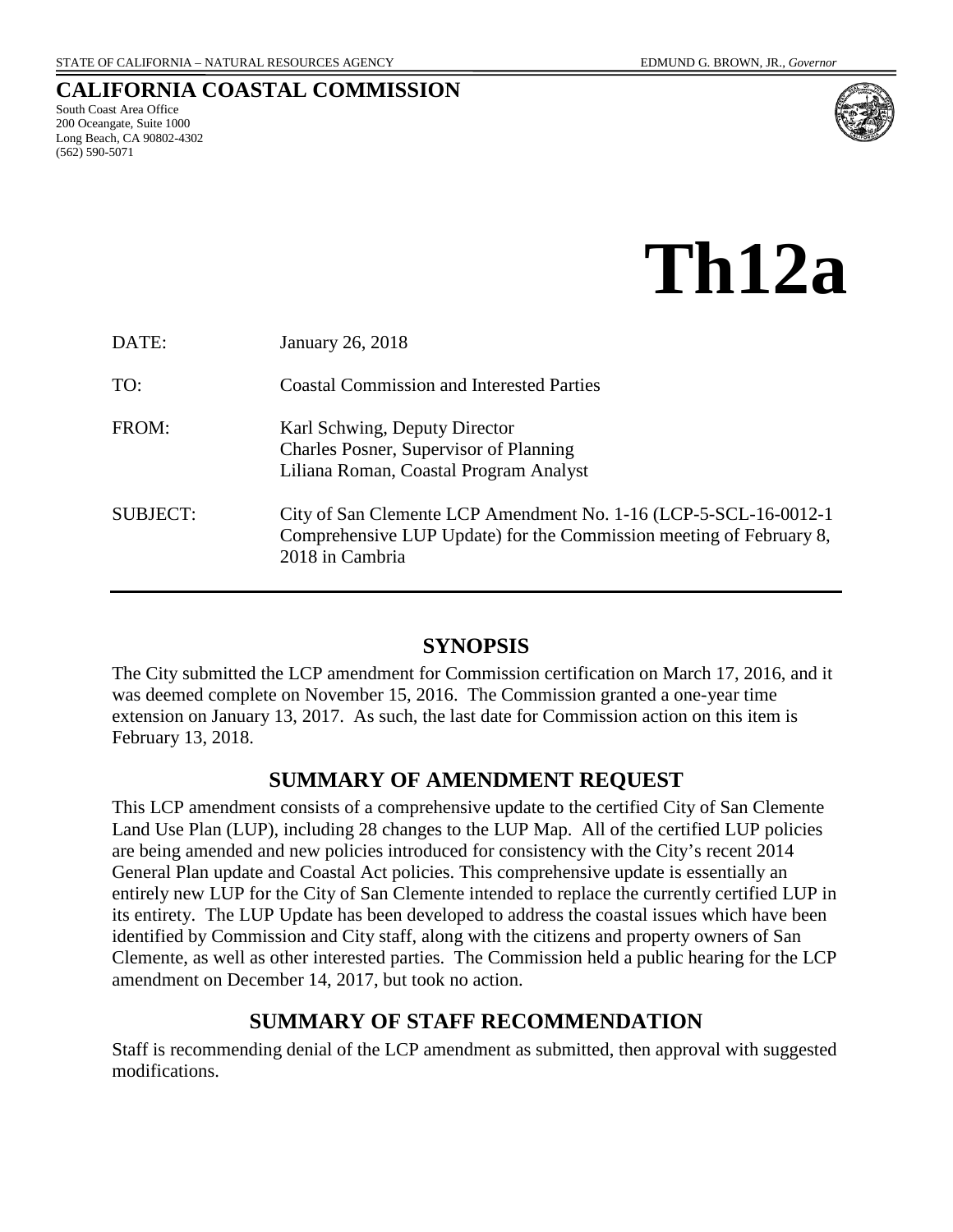City of San Clemente LCP-5-SCL-16-0012-1 Land Use Plan Comprehensive Update Page 2 of 61

As the LCP amendment is essentially an entirely new LUP intended to replace the currently certified LUP. Currently certified policies are either proposed to be carried over into the LUP or deleted and replaced by new updated equivalent policies that maintain the intent of the policy intact. Completely new policies that are not meant to replace a certified policy are also included in the LUP update submittal. Commission staff carefully reviewed each equivalent policy proposed to replace currently certified policy language to ensure that the intent of certified policy language was preserved. Many of the new policies pertain to the protection and enhancement of coastal resources and provide clearer procedures and mandates pertaining to development in the coastal zone. New policies provide guiding principles on current issues the certified LUP currently does not specifically address, such as, but not limited to, the alignment of the California Coastal Trail, pedestrian and bicycle trail connectivity, alternative parking strategies, limitations on preferential parking, protection of existing and provision of affordable overnight accommodations, bird-safe building standards, tree trimming and removal requirements, cultural resource protections, and policies addressing potential impacts due to sea level rise.

Some of the LUP Chapters as submitted are fragmented and inconsistent in their organization and flow. For example, chapter policies are provided a title, however, sometimes the same title is used for two different policies, the policy title does not match the policy content, or no title is provided at all. The vast majority of staff suggested modifications are aimed at restructuring the document to provide a more conventional, logical sequence to both the Chapter text and the policies themselves. A summary of the complete LUP Comprehensive Update submittal is provided in this report under Section IV. Findings and Declarations, Subsection B: Description of Proposed LUP Amendment.

Many suggested modifications serve to clarify the intent of proposed new policies including modifying the title of a policy, or providing a title where none was provided, correcting typos, providing uniform utilization of accepted terminology, and adding general clarifying language in the policies. Additionally, throughout the LUP Update, suggested modifications are required to reorder the policies for organizational purposes. Thus, the numeration of the policies as suggested to be modified in **[Exhibit 2](https://documents.coastal.ca.gov/reports/2018/2/Th12a/Th12a-2-2018-exhibits.pdf)** of this staff report, differs from the numeration of the policies as originally submitted. The City is in agreement with all of the staff proposed suggested modifications pertaining to such formatting and streamlining changes.

In terms of an overview, the following Coastal Act issues and priority concerns are not sufficiently addressed in the comprehensive LUP Update as submitted. These issues must be addressed in order to certify an updated LUP that is consistent with the Chapter 3 policies of the Coastal Act and responsive to emerging issues such as lower cost visitor-serving accommodations, short-term rentals, sea level rise, and bluff/shoreline development standards currently being addressed by the Commission. This staff report organizes these issues into the following policy groups: (1) General LUP Policies, (2) Visitor-Serving Development and LUP Map changes, (3) Public Access and Recreation, (4) Marine and Land Resources, (5) Coastal Hazards, and (6) Visual and Historic Resources. These issues are cited here, along with a brief summary of proposed modifications: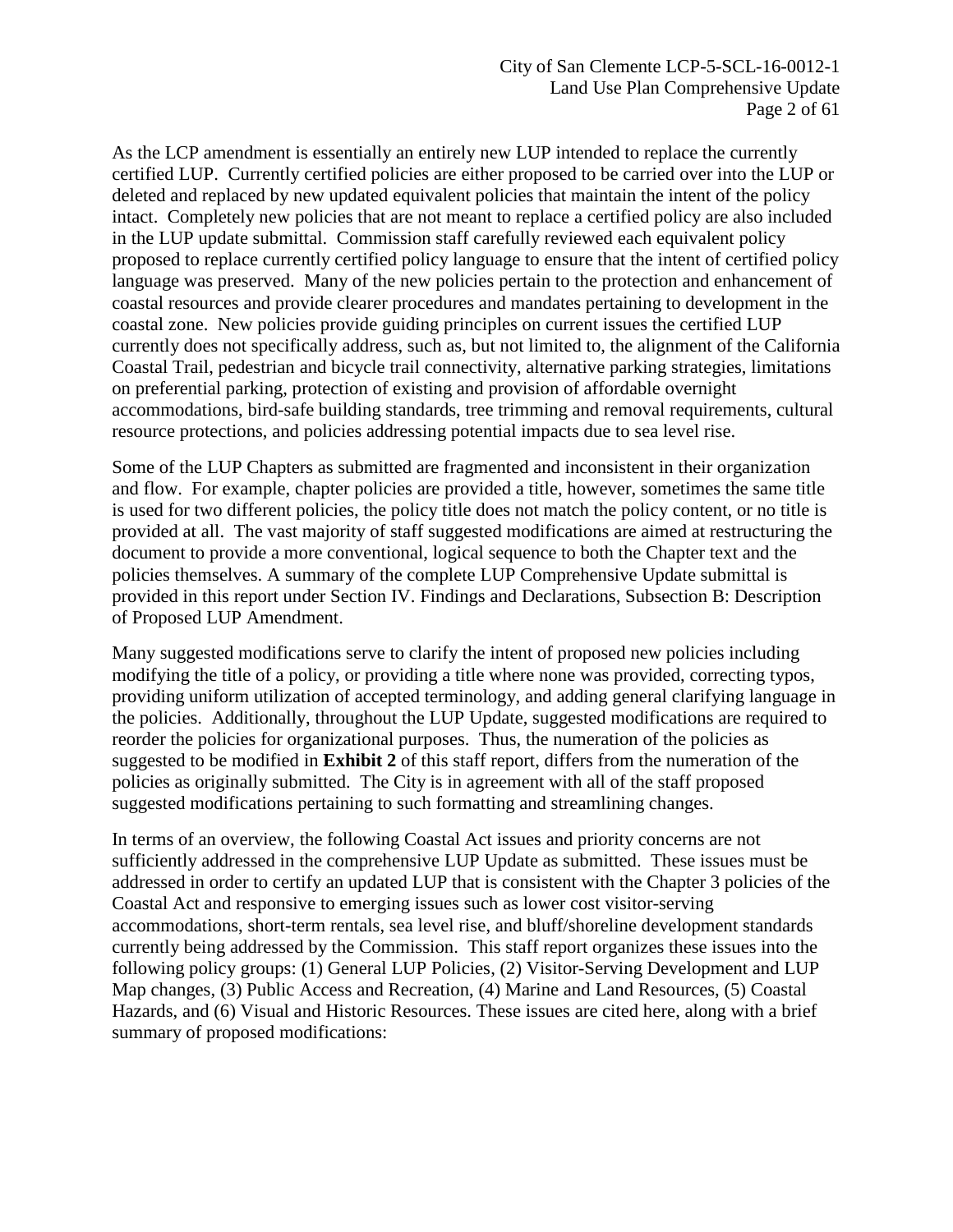# 1. **General LUP Policies**

Chapter 1: Introduction, of the proposed LUP Update amendment provides a brief history of the Coastal Act, an explanation of the purpose of a Local Coastal Program (LCP) and its components, a map of the City's coastal zone boundary, and in general, aims to set forth the City's intention that all development within the coastal zone must be consistent with the LUP in order to carry out the resource protection policies of the California Coastal Act of 1976. Additionally, in Chapter 7: Definitions, the City carries over the 26 terms defined in Chapter 5: Definitions of the currently certified LUP and proposes 79 additional new definitions (including acronyms) utilized throughout the comprehensive LUP Update.

As submitted, Chapter 1 contains an organization matrix referencing the relevant Coastal Act Chapter 3 policy sections and the LUP chapter which addresses each Coastal Act Chapter 3 policy section. However, no specific City-generated policies were included in Chapter 1. Commission staff suggested a modification to include policies in this introductory chapter that would apply citywide, and in general to all permitted land use and development. Such general policies pertain to CDP procedures, CDP findings of approval, general development setback requirements, a "takings" policy, environmental justice, and a policy specifically addressing the Capistrano Shores Mobile Home Park area, the only area in the City with oceanfront residential development.

# 2. **Visitor-Serving Development and Land Use Map Changes**

San Clemente contains, within the coastal zone, nine visitor-serving overnight accommodations with a total of 278 hotel/motel rooms, none of which the City considers lower cost, and a State Beach with 160 overnight camping sites. While the LUP Update laudably contains policies to discourage the loss of existing inventory of overnight visitor accommodations, the LUP Update policies do not sufficiently provide guidance on how to review a development proposal to demolish existing overnight accommodations, or clearly state the City's policy regarding the provision of lower cost accommodations as mitigation for the construction of new higher cost overnight accommodations. Suggested modifications are necessary to ensure the provision of lower cost options in new overnight accommodation developments, and requiring mitigation for new development that does not provide lower cost options. Suggested modifications require new visitorserving overnight accommodation developments to provide a range of affordability such that at least 25% of the number of proposed units are lower cost; or, if this cannot feasibly be provided on-site, require new higher cost developments to provide mitigation off-site by contributing to the construction or funding of a new lower cost overnight accommodation development equal to 25% of the proposed high cost units.

Furthermore, the LUP Update does not clearly identify parcels that support existing overnight accommodations in its proposed "Visitor-Serving Commercial District (VSCD) Overlay," thus affording them extra protection, as the majority of the existing accommodations have a mixed-use land use designation. Therefore, suggested modifications are necessary to accurately identify the existing inventory of overnight accommodations, ensure they are identified under the VSCD overlay, require new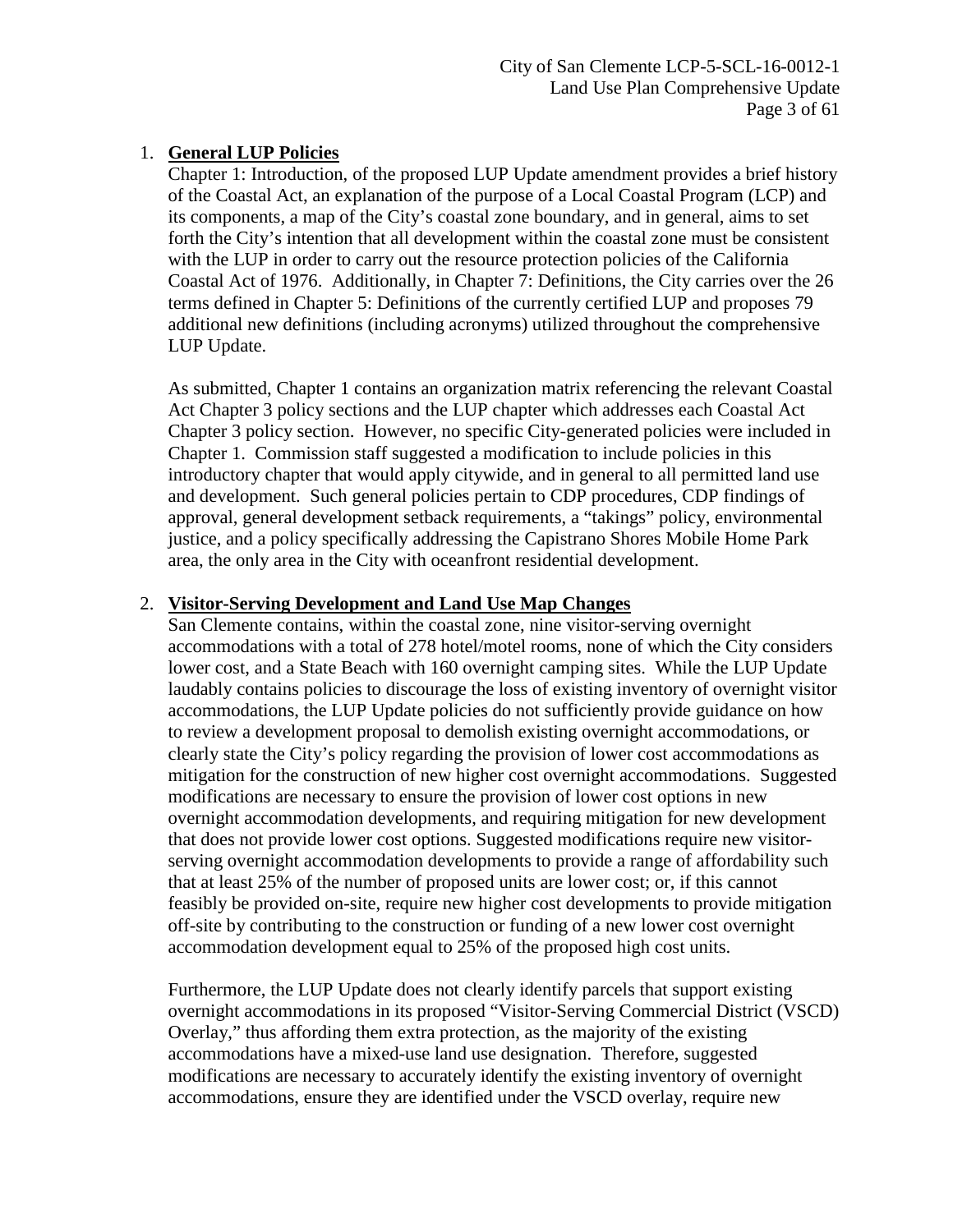development provide a range of affordability, and require development of a mitigation program.

The City proposes twenty-eight (28) changes to land use designations in the certified Land Use Map as part of this LUP Update. **[Exhibit 4](https://documents.coastal.ca.gov/reports/2018/2/Th12a/Th12a-2-2018-exhibits.pdf)** provides a table outlining the certified land use designation and the proposed new land use for each proposed change. The proposed Land Use Map designation changes are mostly characterized as "clean up" by the City. The majority of the proposed Land Use Map changes are minor except for a few notable proposed changes.

## 3. **Public Access and Recreation**

The proposed LUP Update contains important policies regarding the preservation, protection, and enhancement of public access to the coast. However, the plan does not adequately address implementation of the California Coastal Trail (CCT), a significant public coastal amenity that will span the coastline of the state upon completion. Therefore, suggested modifications are made to the City's proposed CCT policy requiring the City identify the alignment of future segments of the CCT within the City, consistent with established criteria for siting the trail. Suggested modifications are also necessary to clarify the LUP polices regarding requirements for the provision of new public access in new development projects.

# 4. **Marine and Land Resources**

The City's certified LUP contains policies for protection of coastal bluffs, canyons, beaches, and sensitive biological resources. The currently certified LUP labels all coastal canyons and bluffs as Environmentally Sensitive Habitat Areas (ESHA), although many of these areas do not rise to the level of ESHA. The proposed LUP Update includes a 2015 City Biological Inventory Report as an appendix. The Report focuses on coastal canyons and bluffs and maps "Potential Sensitive Habitat Areas." Under Section 30240 of the Coastal Act, there are specific provisions for the identification and protection of ESHA. Land use plans and especially comprehensive updates should identify ESHA within each planning area and adopt policies for protecting them, consistent with Section 30240, both as currently identified and providing for future determinations to be made as resources and conditions change over time. Therefore, suggested modifications include identification of coastal sand dunes as existing ESHA in the community, provisions for site-specific determinations to identify and protect ESHA over time and for protection of beach resources during beach maintenance activities.

## 5. **Coastal Hazards**

The City has developed provisions to preserve the coastal bluffs in the proposed LUP Update, including policy language that would effectively restrict bluff and shoreline protective devices by adopting new policies for bluff-top and shoreline development and shoreline protective devices. The proposed language requires modifications to address the need to limit the construction of coastal protective devices and to remove such devices when feasible; limit the use of caisson foundations that can interfere with coastal processes; require a waiver of future shoreline protection for new development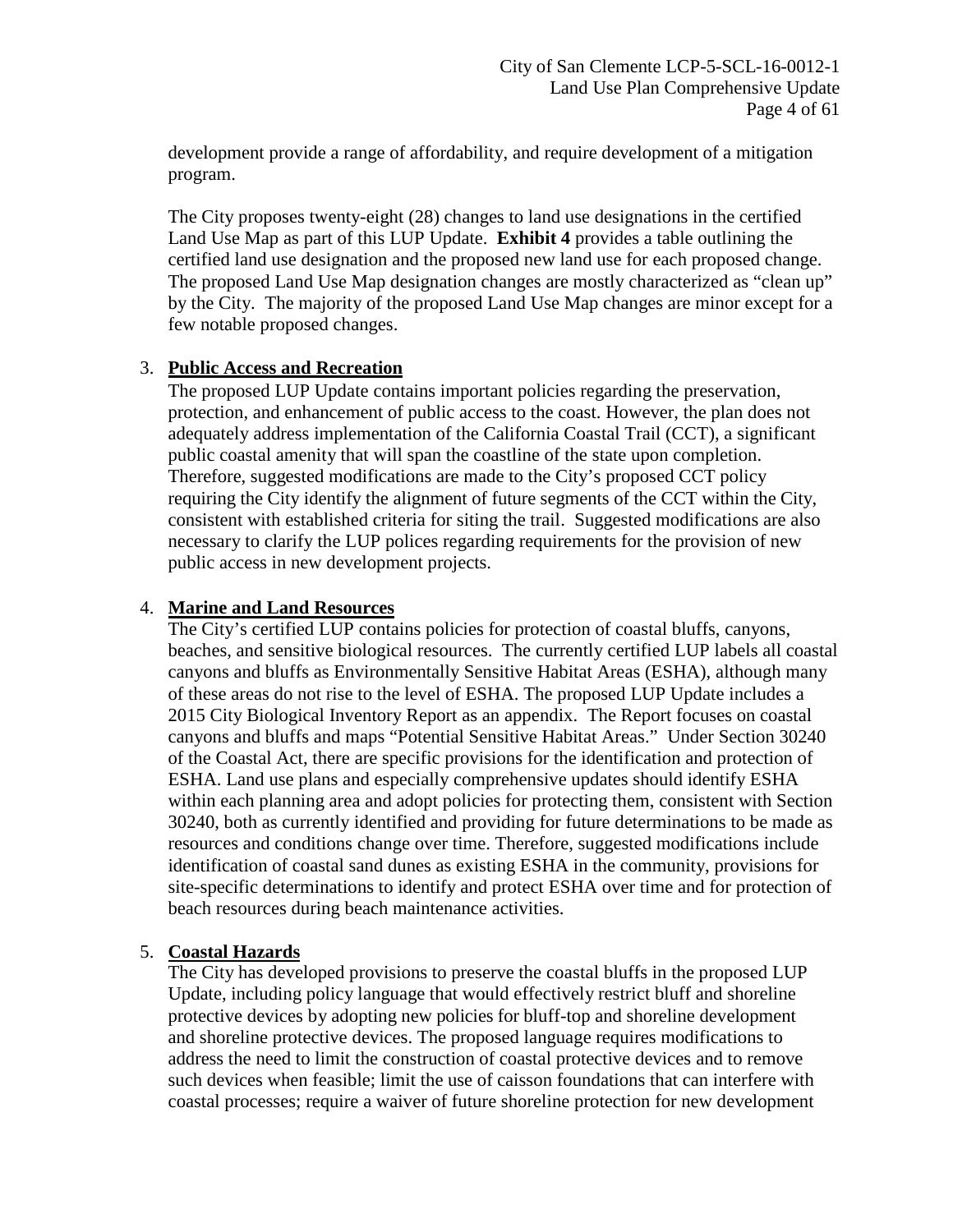or redevelopment; tie shoreline protective devices, when approved, to the life of the structure they are protecting; include mitigation for impacts to sand supply and public access and recreation from such devices and require periodic reassessment to consider the need for additional mitigation or changed conditions; and require previously conforming structures to be brought into conformance with current LCP standards when a redevelopment threshold is met. This is a statewide issue arising in many city planning policy documents exacerbated by current and projected climate change and sea level rise impacts. Furthermore, the subject comprehensive LUP update is the first to be acted on by the Commission since adoption of the 2015 Sea Level Rise Policy Guidance.

#### 6. **Visual and Historic Resources**

Although the City effectively developed over a dozen new policies aimed to preserve historic resources, the LUP Update lacks adequate policies to sufficiently address Coastal Act Section 30244 concerning the protection of archaeological or paleontological resources, thus compelling a suggested modification. Additional suggested modifications are required to clarify figures depicting Public View Corridors and Scenic Roadway Corridors, and the clarification of terms. Furthermore, currently certified policies identifying coastal canyons as visual resources were deleted in the LUP Update submittal and suggested modifications are required to add them back in.

At the local level, separate from the issues identified above, a major point of interest for many members of the community is the issue of short-term rentals and how any newly proposed LUP policy regarding this topic may impact members of the community. The City and Commission staff collaborated on general policy language resulting in a suggested modification for Policy LU-49 Short-Term Lodging and Vacation Rentals stating that the City shall allow short-term rentals in residential and mixed-use zones subject to appropriate regulations minimizing potential adverse impacts to neighborhoods or coastal resources. The factual details of the regulations would be considered by the Commission in the final Implementation Plan phase of final LCP certification.

In summary, although it is clear that the City and other stakeholders involved have made a great effort to update and develop LUP policies that will protect and enhance the community's coastal resources, it is critical that the LUP update contain clear, specific, and detailed policy direction for each of the policy groups contained in Chapter 3 of the Coastal Act, to carry out the policies of the Coastal Act. As proposed, the update is lacking the detail and specificity required of an LUP in the policy groups summarized above. Therefore, the City and Commission staff have worked closely together to supplement and refine the proposed policies through suggested modifications to address all of the critical Coastal Act issues and to narrow the potential areas of disagreement. Commission staff and City staff worked together for over a year prior to the City's submittal of the comprehensive LUP Update on March 17, 2016 to clarify the LUP standards and LUP format and have continued to work together over the course of the time extension period since the submittal was deemed complete on November 15, 2016. City and Commission staff have resolved many issues related to coastal hazards, protection of biological resources, protection of water quality, and provisions for public access to the coast, and were able to find a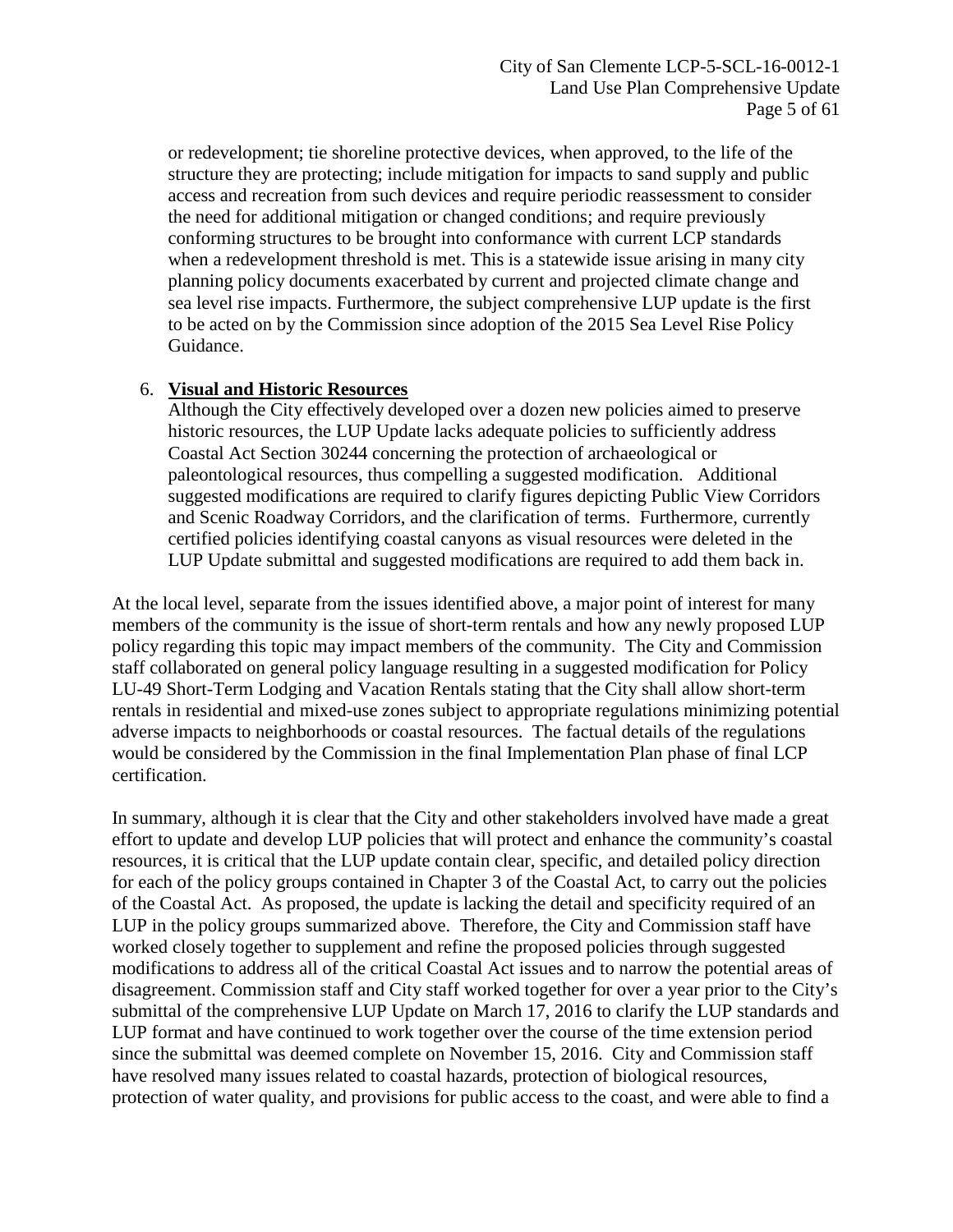City of San Clemente LCP-5-SCL-16-0012-1 Land Use Plan Comprehensive Update Page 6 of 61

creative solution to the City's initial request to create an area of deferred certification (ADC) for the Capistrano Shores Mobile Home Park area. City staff has generated many of the suggested modifications contained herein, either in response to Commission staff concerns or to supplement various sections. Wherever possible, Commission staff has incorporated the City's suggestions and language changes.

## **Conclusion**

In conclusion, the City of San Clemente has prepared and submitted an LUP Update with early collaboration with Commission staff, and Commission staff has continued to work closely with the City after the proposed LUP was submitted to the Commission for consideration. The end result of this ongoing collaboration is a comprehensive LUP Update, as suggested to be modified, that serves to ably protect the significant coastal resources of the San Clemente coastal zone for years to come. If modified as suggested in this report, staff believes that the LUP is consistent with and adequate to carry out the Chapter 3 policies of the Coastal Act. Staff recommends that the Commission hold a public hearing and approve the LUP Update subject to modifications. This will require the Commission to **deny** the LUP as submitted, and then **approve** the LUP if modified to incorporate the suggested modifications. The motions to accomplish this are on page 10 and 11. The suggested modifications begin on page 13. The findings for denial of the Land Use Plan Amendment as submitted and approval if modified begin on page 18.

# <span id="page-5-0"></span>**ADDITIONAL INFORMATION**

For further information on the City of San Clemente LUP Comprehensive Update or this report, please contact Liliana Roman, Coastal Program Analyst at (562) 590-5071. Correspondence should be sent to the South Coast District Office in Long Beach at 200 Oceangate, 10<sup>th</sup> floor, Long Beach, CA 90802 and at [Liliana.Roman@coastal.ca.gov](mailto:Liliana.Roman@coastal.ca.gov)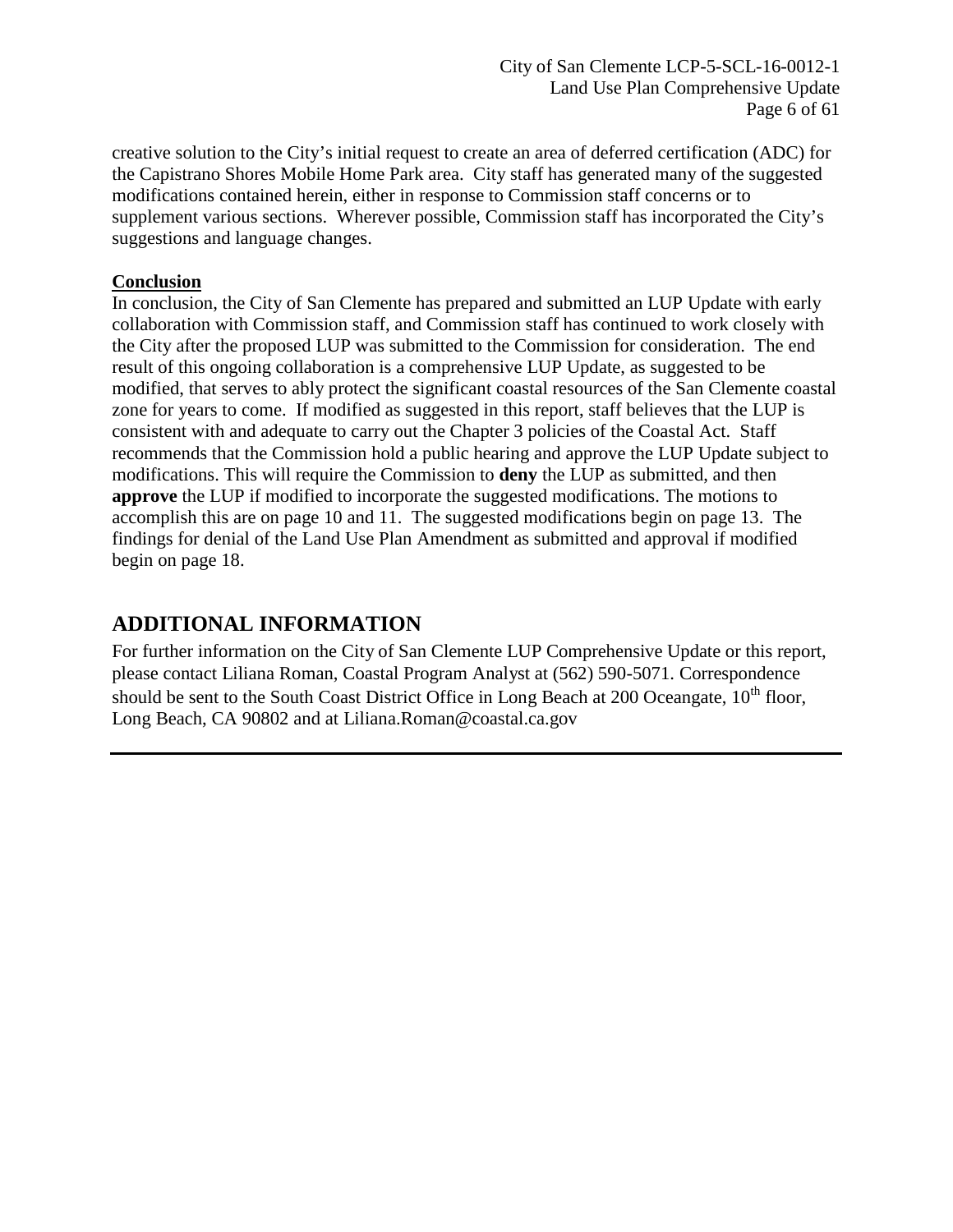# **TABLE OF CONTENTS**

| $\mathbf{L}$ |                                                                   |  |
|--------------|-------------------------------------------------------------------|--|
|              |                                                                   |  |
|              |                                                                   |  |
|              |                                                                   |  |
|              |                                                                   |  |
|              |                                                                   |  |
|              |                                                                   |  |
|              |                                                                   |  |
|              |                                                                   |  |
|              |                                                                   |  |
|              | <b>C. CHAPTER 3 OF THE COASTAL ACT CONSISTENCY ANALYSIS  18</b>   |  |
|              | 1. General LUP Policies Applicable Throughout the Coastal Zone 18 |  |
|              |                                                                   |  |
|              |                                                                   |  |
|              |                                                                   |  |
|              |                                                                   |  |
|              |                                                                   |  |
|              |                                                                   |  |
|              | D. CONSISTENCY WITH THE CALIFORNA ENVIORNMENTAL QUALITY ACT       |  |
|              |                                                                   |  |

# <span id="page-6-0"></span>**EXHIBITS**

- Exhibit 1 City of San Clemente 1996 Certified Coastal Land Use Plan (LUP)
- Exhibit 2 Proposed Comprehensive LUP Update/Amendment Including Appendices with Commission Staff Suggested Modifications
- [Exhibit 3 Resolution 16-02 Approving the Update to the Coastal Land Use Plan](https://documents.coastal.ca.gov/reports/2018/2/Th12a/Th12a-2-2018-exhibits.pdf)
- Exhibit 4 Proposed Land Use Map Changes "General Plan Changes Map Book and Index"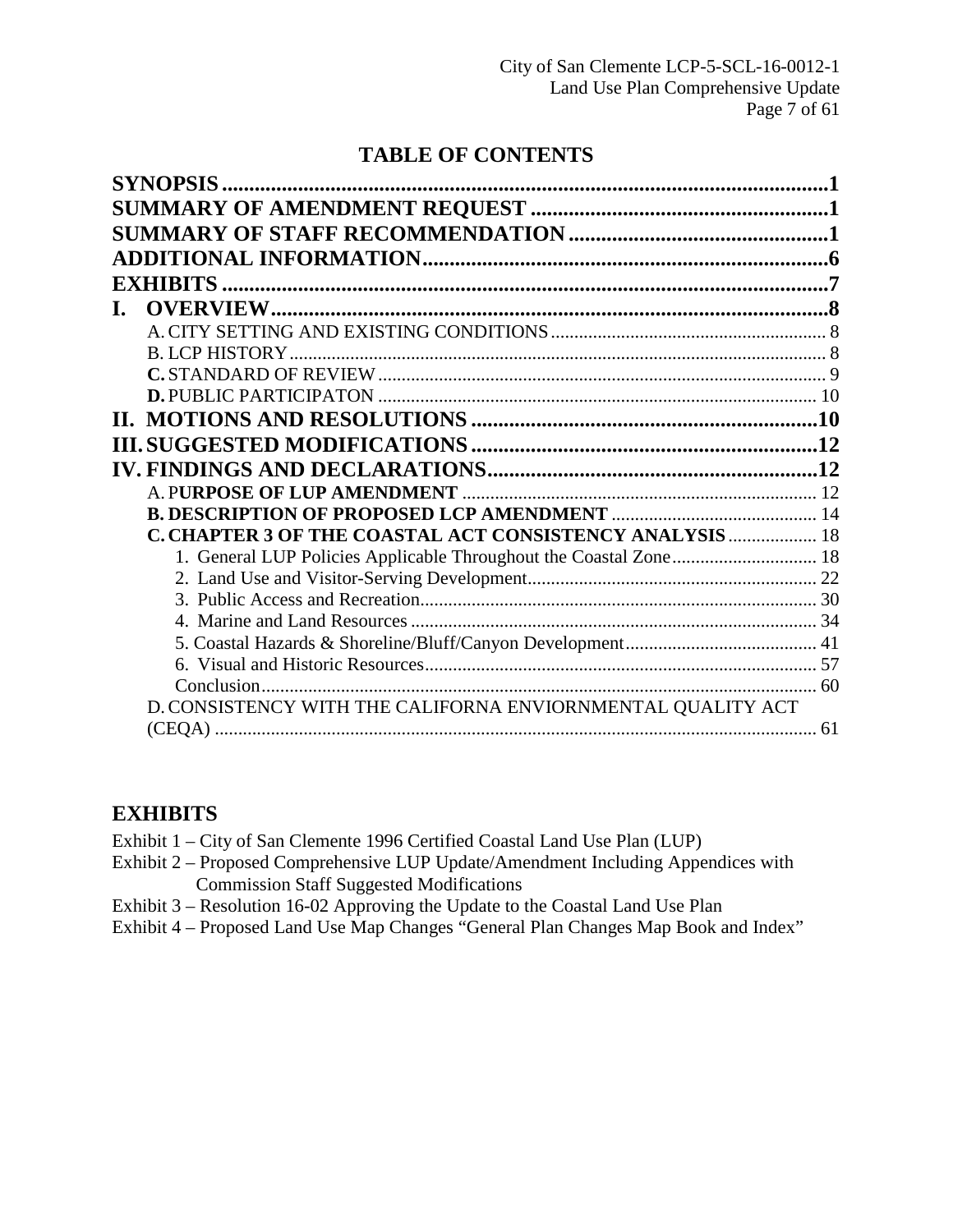# <span id="page-7-0"></span>**I. OVERVIEW**

# <span id="page-7-1"></span>**A. CITY SETTING AND EXISTING CONDITIONS**

San Clemente is a city in the County of Orange with a population of 62,522 based on the 2010 census. It is the southernmost City in the County of Orange at the border with San Diego County. The City was founded in 1925 by Ole Hanson conceptualized to be a "Spanish Villageby-the Sea," where the entire City would be a park with streets graded to fit into the natural topography of the land and buildings designed in the Spanish style of white stucco and red tile roofs. He built public structures such as the Beach Club, the Community Center, the Pier and San Clemente Plaza, now known as Max Berg Plaza Park, which were all later donated to the City. The area was officially incorporated as a City in 1928. The abundant visual and physical resources of the City's coastline have helped establish the community's character.

The City's Coastal Zone extends approximately half a mile inland from the shoreline and is highly urbanized. Roughly, the Coastal Zone is the area of the City located seaward of Interstate-5. However, the majority of City land is located inland of I-5 outside of the Coastal Zone. Coastal bluffs and coastal canyons are the prominent topographic feature in the Coastal Zone. San Clemente's beaches are also unique in that there is very little commercial or residential oceanfront development. Developed areas are for the most part, located on bluff top lots. At the toe of the bluffs, there is either a road (Pacific Coast Highway, or El Camino Real, as it is referred to in San Clemente) or the railroad corridor consisting of a single track owned and maintained by the Orange County Transportation Authority utilized by Amtrak and Metrolink. The City maintains 19 beach public access ways consisting of public stairs and ramps down the bluff face and at-grade railroad crossings, and railroad under and overpasses for safe access to beach areas.

# <span id="page-7-2"></span>**B. LCP HISTORY**

The City of San Clemente's Land Use Plan (LUP) was certified by the Commission on May 11, 1988. In 1990, the City began a comprehensive update to the General Plan which was adopted by the City Council on May 6, 1993. The conclusion of the General Plan process created new coastal land uses which mandated that the certified LUP be updated to make it consistent with the Land Use Element of the General Plan. On January 18, 1995, this comprehensive LUP update was adopted by the City Council in Resolution No. 95-02, and was revised on December 20, 1995 under Resolution No. 95-91. On March 14, 1996, the Commission approved, and certified, an updated LUP.

Since then the City of San Clemente LUP has had several major amendments. Each major amendment is briefly described below.

On March 21, 2001, the City Council passed Resolution No. 1-13, adopting a Negative Declaration and approving General Plan Amendment No. 00-32, amending the General Plan Land Use Element and LCP Amendment 00-225. On June 14, 2001, the Commission approved LUP Amendment No. SCT-MAJ-1-01 (Avenida Granada Land Use Redesignation) as submitted.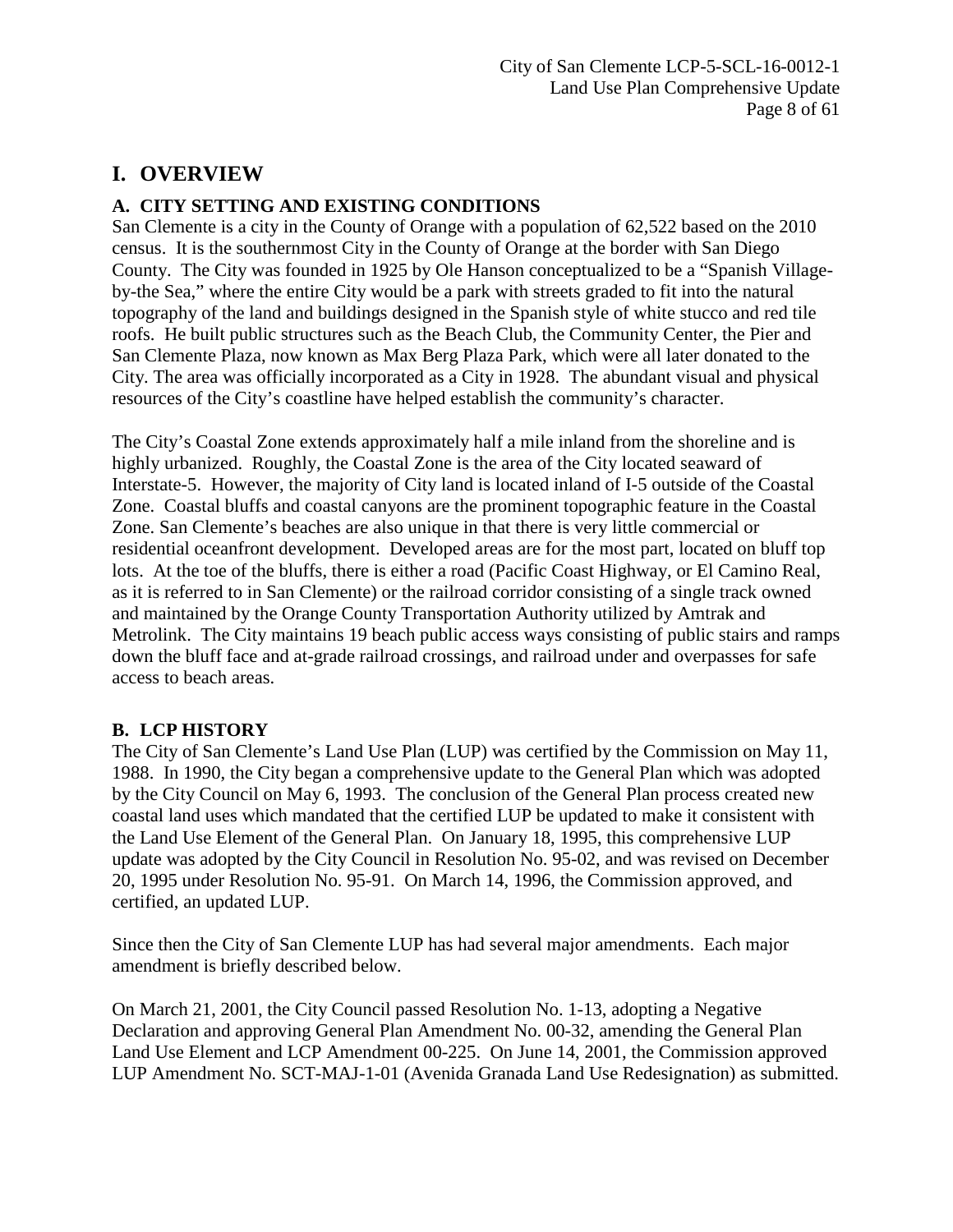The LUP amendment changed the land use designations of six lots located at 246 through 256 Avenida Granada from Mixed Use (MU3-p-A) to Residential Medium Density (RM-A).

On August 6, 2001, the Commission certified LCP Amendment No. SCT-MAJ-2-01 (Downtown Mixed Use Standards) with suggested modifications. The LUP amendment modified the standards for mixed-use projects (commercial with residential) on small lots and on lots with designated historic structures in the MU3 Zone of Downtown San Clemente. The amendment allows: 1) a reduction in the minimum commercial FAR (floor area ratio) required for mixed use developments on small lots (0.35 to 0.15); 2) a reduction in the minimum number of residential units required (2 to 1); and 3) residential development to be sited on the ground floor of historic structures under certain circumstances. On September 5, 2001, the City of San Clemente accepted, and agreed to, the Commission's suggested modifications by passing Resolution No. 01-51.

On November 6, 2002, the City of San Clemente City Council passed Resolution No. 02-104 amending Resolution No. 02-73 approving General Plan Amendment 01-093 and LUP Amendment 02-035, consisting of amendments to the land use and coastal elements for the coastline mixed use development on North El Camino Real. Then, on December 10, 2002, the Commission approved LUP Amendment No. SCL-MAJ-1-02 (MU2 Office Use FAR Increase), as submitted. This amendment increased the allowable FAR for office use components of mixed-use projects in the Mixed Use (MU2) land use designation throughout the San Clemente Coastal Zone. It allows increased office uses in lieu of residential uses on upper levels of mixeduse projects and did not affect the allowable ratio of retail commercial uses.

The Commission approved the City of San Clemente's LUP Amendment No. SCL-MAJ-1-05 with suggested modifications on January 11, 2006. The amendment involved an update to the water quality and watershed protection policies of the certified LUP. The City of San Clemente accepted and agreed to the Commission's suggested modifications by passing Resolution 06-13 on March 7, 2006, incorporating the Commission's suggested modifications into the City's certified LUP.

It has been 20 years since the major comprehensive LUP update certified in 1996. The subject LCP Amendment No. 1-16 (LCP-5-SCL-16-0012-1) consists of a new comprehensive LUP update to reflect current conditions and community goals. Like the previous LUP update, this LUP update follows a newly approved General Plan and will make the LUP consistent with the Land Use Element of the General Plan. This comprehensive update is essentially an entirely new LUP for the City of San Clemente intended to replace the certified LUP in its entirety.

The City currently has a certified LUP, but lacks an Implementation Plan (IP). As such, the Commission retains permit issuance authority.

## <span id="page-8-0"></span>**C. STANDARD OF REVIEW**

The standard of review for land use plans, or their amendments, is found in Section 30512 of the Coastal Act. This section requires the Commission to certify an LUP or LUP amendment if it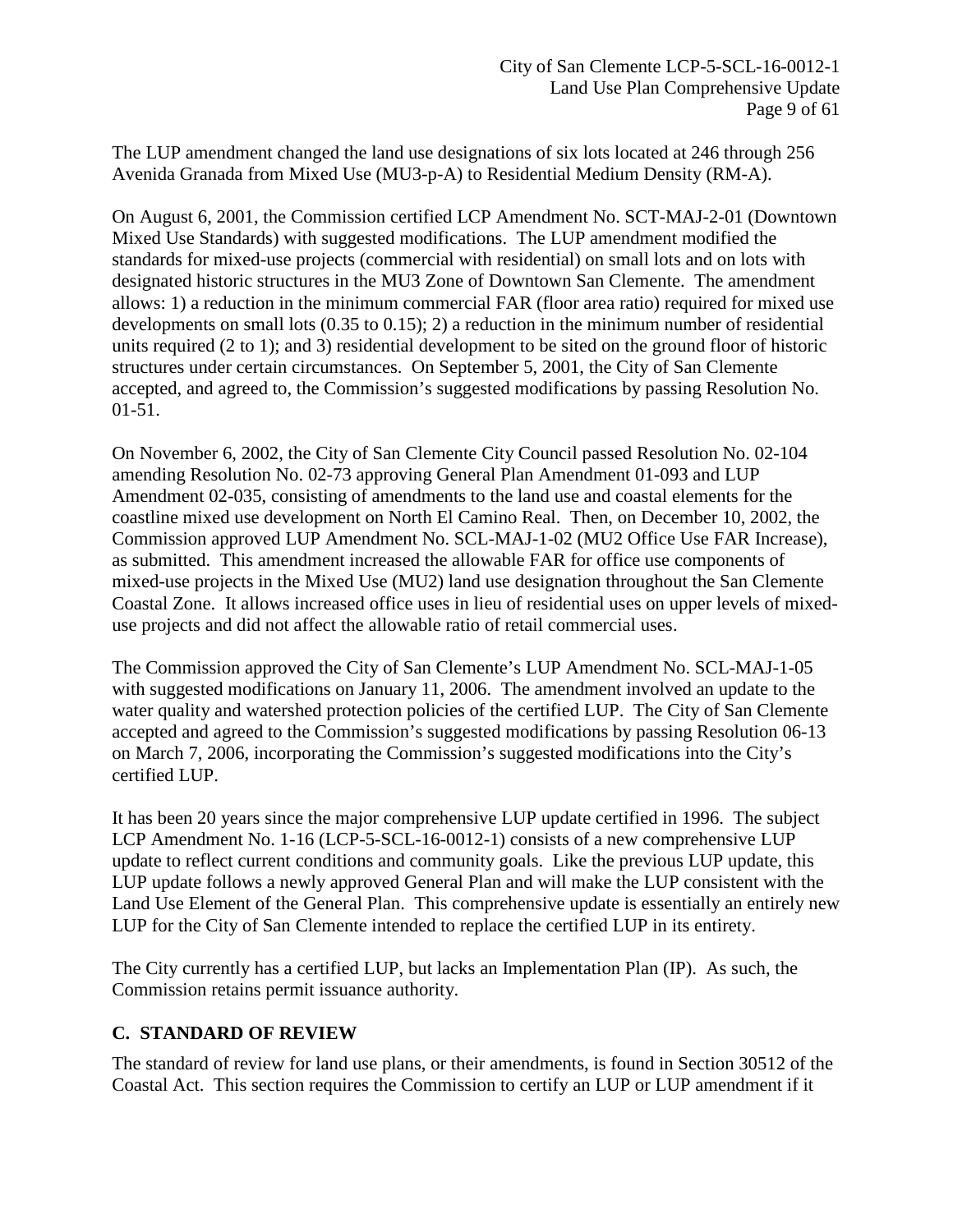finds that it meets the requirements of and conforms with Chapter 3 of the Coastal Act. Specifically, it states:

Section 30512

(c) The Commission shall certify a land use plan, or any amendments thereto, if it finds that a land use plan meets the requirements of, and is in conformity with, the policies of Chapter 3 (commencing with Section 30200). Except as provided in paragraph (1) of subdivision (a), a decision to certify shall require a majority vote of the appointed membership of the Commission.

# <span id="page-9-0"></span>**D. PUBLIC PARTICIPATON**

Section 30503 of the Coastal Act requires local governments to provide the public with maximum opportunities to participate in the development of the LCP amendment prior to its submittal to the Commission for review. The City has held public meetings with regard to the subject amendment request between 2014 and 2015, beginning with a public workshop on August 21, 2014, Coastal Advisory Committee and Beaches, Parks, and Recreation Commission public meetings in January 2015, four Planning Commission meetings in May-June 2015, and two City Council meetings on December 15, 2015 and February 2, 2016. In addition, the Commission held a public hearing for the LCP amendment on December 14, 2017, but took no action. All of those local hearings were duly noticed to the public. Notice of the subject amendment has been distributed to all known interested parties.

# <span id="page-9-1"></span>**II. MOTIONS AND RESOLUTIONS**

Following a public hearing, staff recommends the Commission adopt the following resolutions and findings. The appropriate motion to introduce the resolution and a staff recommendation are provided just prior to each resolution.

# **1. DENIAL OF THE LAND USE PLAN AMENDMENT AS SUBMITTED**

**Motion I:** *I move that the Commission certify the Land Use Plan Amendment # LCP-5-SCL-16-0012-1 for the comprehensive update of the City of San Clemente Land Use Plan as submitted.*

Staff recommends a **NO** vote to the motion. Failure of this motion will result in denial of the land use plan amendment as submitted and adoption of the following resolution and findings. The motion passes only by an affirmative vote of a majority of the appointed Commissioners.

## **Resolution to Deny as Submitted:**

*The Commission hereby denies certification of the Land Use Plan Amendment #LCP-5-SCL-16-0012-1 for the comprehensive update of the City of San Clemente's Land Use Plan as submitted and finds for the*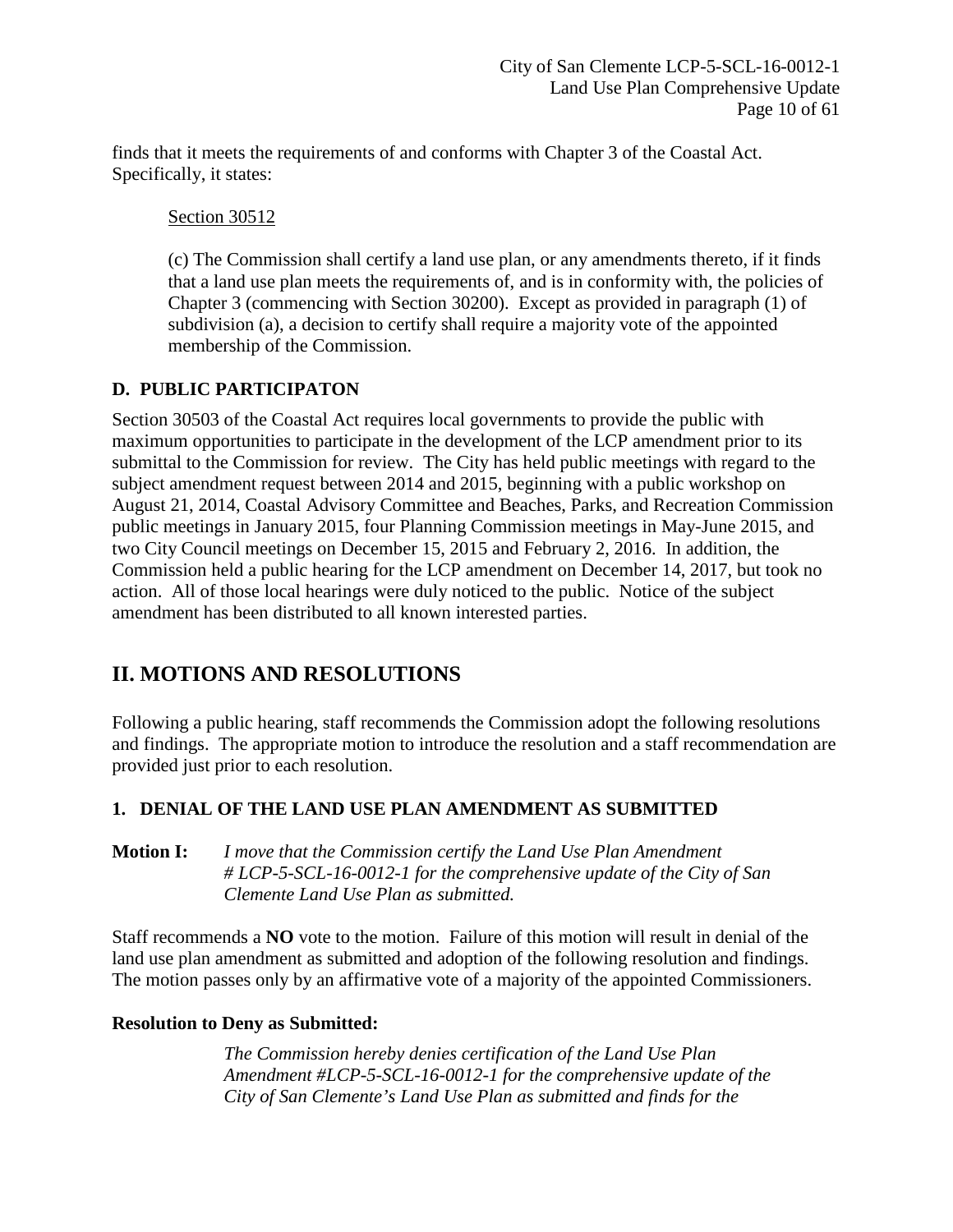*reasons discussed below that the submitted Land Use Plan Amendment fails to meet the requirements of and does not conform to the policies of Chapter 3 of the California Coastal Act. Certification of the plan would not comply with the California Environmental Quality Act because there are feasible alternatives or mitigation measures that would substantially lessen any significant adverse impact which the Land Use Plan Amendment may have on the environment.* 

## **2. APPROVAL OF THE LAND USE PLAN AMENDMENT WITH SUGGESTED MODIFICATIONS**

## **Motion II:** *I move that the Commission certify the Land Use Plan Amendment* **#** *LCP-5-SCL-16-0012-1 for the comprehensive update of the City of San Clemente Land Use Plan if modified in accordance with the suggested changes set forth in this staff report.*

Staff recommends a **YES** vote on the motion. Passage of the motion will result in certification with suggested modifications of the submitted land use plan amendment and the adoption of the following resolution and findings. The motion passes only by an affirmative vote of a majority of the appointed Commissioners.

## **Resolution to Approve if Modified:**

*Subject to the following modifications, the Commission hereby*  **CERTIFIES** *the Land Use Plan Amendment* **#***LCP-5-SCL-16-0012-1 for the comprehensive update of the City of San Clemente Land Use Plan and finds for the reasons discussed herein that, if modified as suggested below, the submitted Land Use Plan Amendment will meet the requirements of and conform to the policies of Chapter 3 of the California Coastal Act. Certification of the plan if modified as suggested below complies with the California Environmental Quality Act because either 1) feasible mitigation measures and/or alternatives have been incorporated to substantially lessen any significant adverse effects of the plan on the environment, or 2) there are no further feasible alternatives or mitigation measures which could substantially lessen any significant adverse impact which the Land Use Plan Amendment may have on the environment.* 

#### **Procedural Requirements**

Pursuant to Section 13551(b) of the California Code of Regulations, a resolution for submittal must indicate whether the Local Coastal Program amendment will require formal local government adoption after Commission approval, or is an amendment that will take effect automatically upon the Commission's approval pursuant to Public Resources Code Sections 30512, 30513 and 30519. The City's resolution of adoption (Resolution No. 16-02) states that this LUP amendment will take effect upon Commission certification. However, this certification is subject to the City's incorporation of suggested modifications made by the Commission.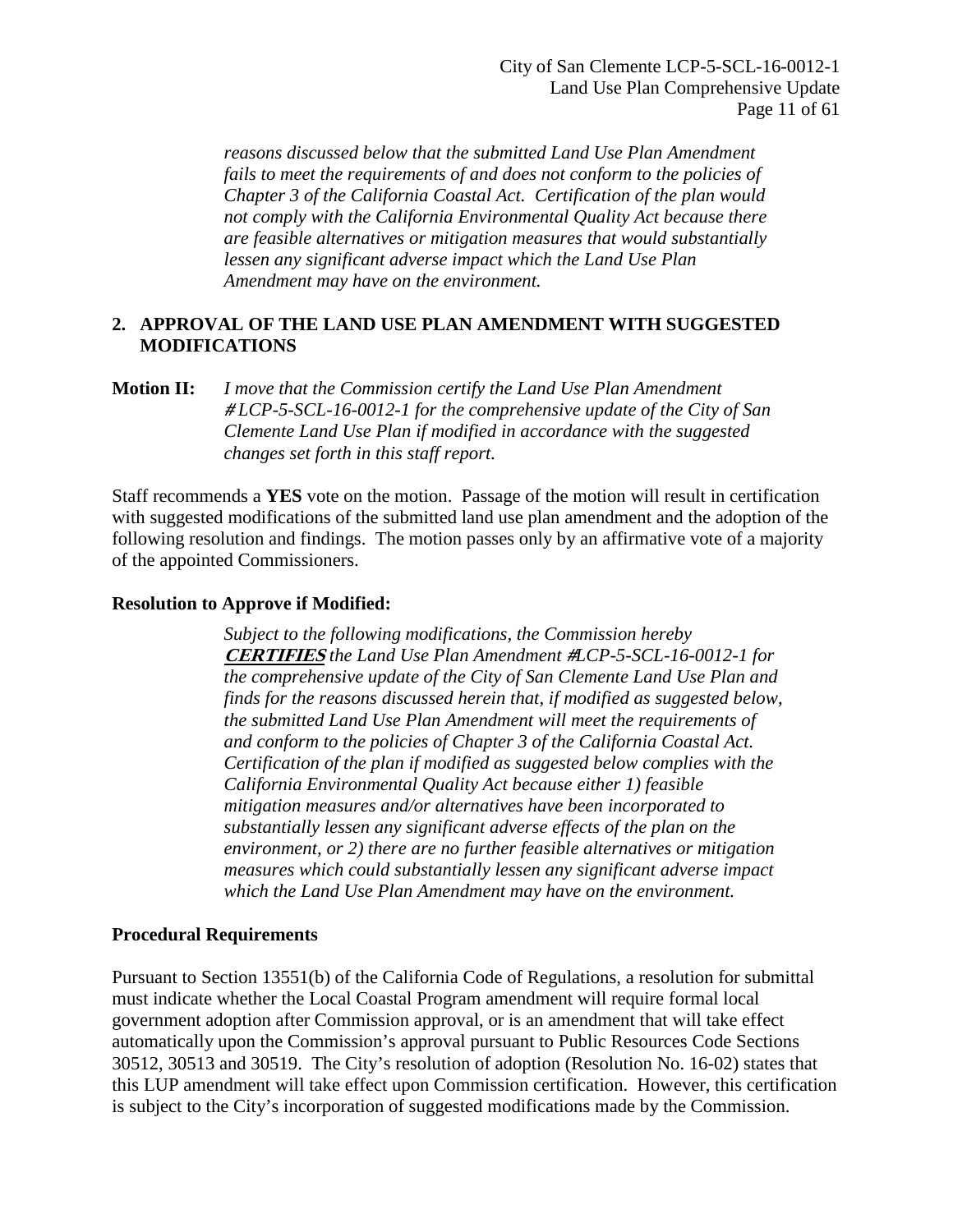City of San Clemente LCP-5-SCL-16-0012-1 Land Use Plan Comprehensive Update Page 12 of 61

Therefore, this local coastal program amendment will not become effective until the City of San Clemente formally adopts the suggested modifications and complies with all the requirements of Section 13544.5 and the Commission staff and Commission take the steps outlined in that section, including the requirement that the Executive Director determine the City's adoption of the amendment to the Land Use Plan is legally adequate.

# <span id="page-11-0"></span>**III. SUGGESTED MODIFICATIONS**

The Commission finds and suggests that the following changes (i.e., "suggested modifications") to the submitted San Clemente Land Use Plan (LUP) comprehensive update are necessary to ensure that the LUP is consistent with and adequate to carry out the policies of Chapter 3 of the Coastal Act. If the City accepts these suggested modifications on the LUP within six months of Commission action, by formal resolution of the City Council, the City's Land Use Plan will become effective upon Commission concurrence with the Executive Director finding that the City's action and the notification procedures for appealable development are legally adequate to satisfy and specific requirements set forth in the Commission's certification order. Chapter 3 of the Coastal Act will remain the standard of review for projects within the City's Coastal Zone, with the LUP as guidance, until the certification of an Implementation Plan (IP) and the City's Local Coastal Program (LCP).

As the LCP amendment submittal is a comprehensive LUP update to the existing LUP, this comprehensive update is essentially an entirely new LUP for the City of San Clemente and it would replace the certified LUP in its entirety. Suggested modification to the standards of the proposed Land Use Plan are shown in **[Exhibit 2](https://documents.coastal.ca.gov/reports/2018/2/Th12a/Th12a-2-2018-exhibits.pdf)** (changes shown in strike out are to be deleted, and chances shown in underline are to be added) chapter by chapter.

Commission staff and City staff worked together for over a year prior to LUP comprehensive plan update amendment submittal on March 17, 2016 to clarify the LUP standards and LUP format and have continued to work together over the course of the time extension period since the application was deemed complete on November 15, 2016. City and Commission staff have resolved issues related to coastal hazards, habitat protection, and were able to find a creative solution to the City's initial request to create an ADC for the Capistrano Shores Mobile Home Park area. City staff has generated many of the suggested modifications contained herein, either in response to Commission staff concerns or to supplement various sections. Wherever possible, Commission staff has incorporated the City's suggestions and language changes.

# <span id="page-11-1"></span>**IV. FINDINGS AND DECLARATIONS**

## <span id="page-11-2"></span>**A. PURPOSE OF LUP AMENDMENT**

As previously noted, the City of San Clemente's LUP was certified by the Commission in 1988. It has been 20 years since the major comprehensive LUP update certified in 1996. The proposed LUP amendment would update the San Clemente LUP to reflect current conditions and community goals. Like the previous LUP update, this LUP update follows a newly approved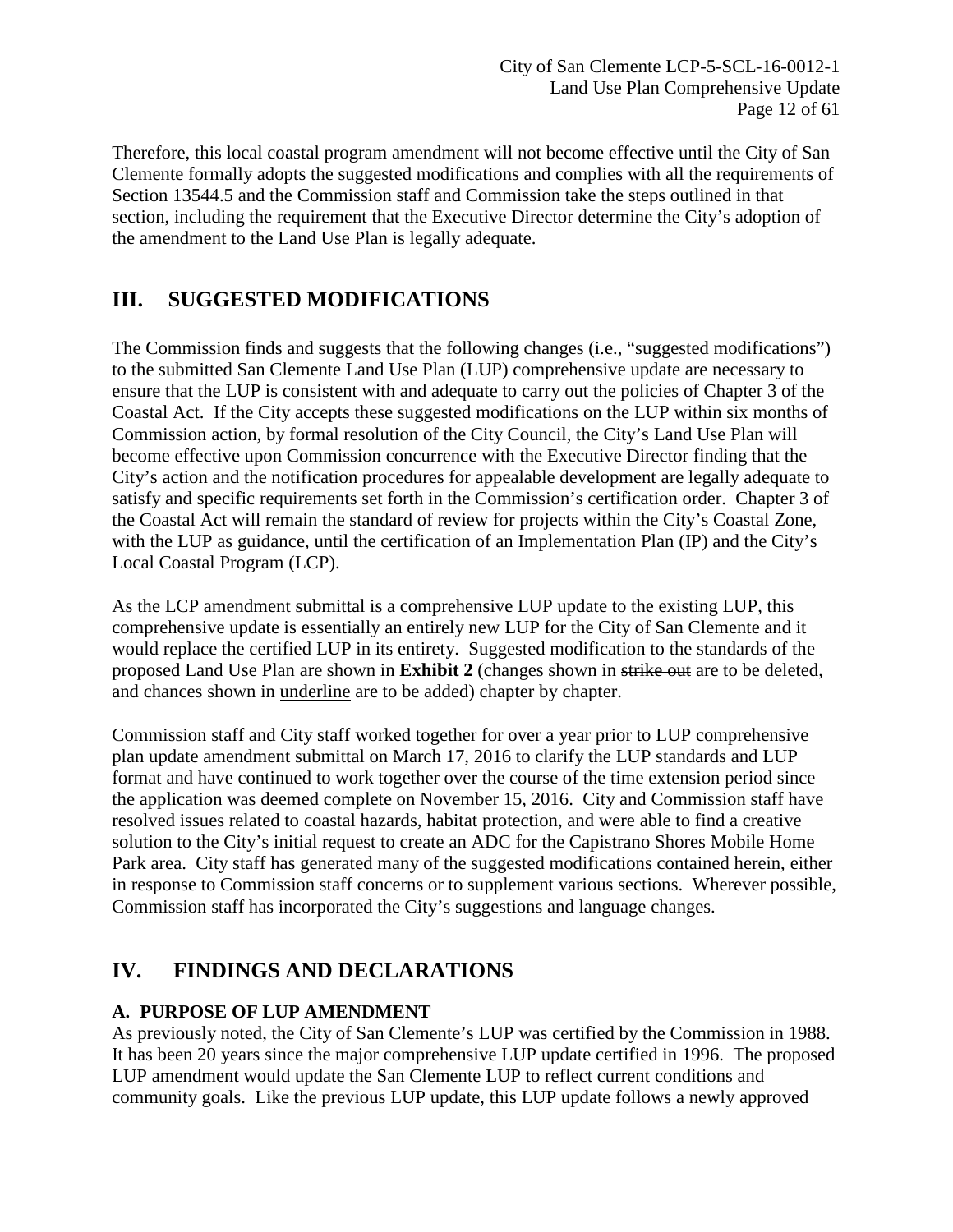General Plan and will make the LUP consistent with the Land Use Element of the General Plan. In addition, the City has expressed a commitment to becoming fully certified and thus have coastal development permit authority. Certification of an updated LUP is the first step for the City of San Clemente to obtain a fully certified Local Coastal Program (LCP).

## *Related Future Commission Actions*

## Implementation Plan and Sea Level Rise Vulnerability Assessment

Concurrent to the LUP Update submittal, the City is also working on a draft Implementation Plan, with the aid of grant funds from the Coastal Commission. A Sea Level Rise Vulnerability Assessment/Study is part of the scope of the grant for the drafting of the IP. As suggested to be modified, the LUP Update provides adequate general policies addressing possible future sea level rise and coastal hazards. The Sea Level Rise Vulnerability Assessment/Study will aid in the development of the IP implementing actions. However, a second LUP amendment may be necessary to incorporate more specific shoreline hazard policies into the LUP as may be recommended by the Study.

Following certification of an updated LUP, the City plans to submit an Implementation Plan and work with Commission staff towards full certification in the next few years.

#### Categorical Exclusion

In 1977 the Commission approved and adopted Categorical Exclusion Order E-77-19, then later in 1982 approved and adopted an amended Categorical Exclusion Order E-82-1 providing a categorical exclusion from coastal development permit requirements for the demolition and/or construction of certain residential and commercial structures within specifically defined geographic areas, and municipal improvement projects, as conditioned. The Categorical Exclusion did not include the first row of lots adjacent to the beach, coastal bluffs, coastal canyons, the Pier Bowl Area, and the entire Marblehead site. Unless renewed, existing Cat Ex Orders expire upon certification of an LCP.

From the beginning of the City and Commission staff collaboration on this comprehensive LUP Update, the City emphasized its request on continuation of a Cat Ex Order, though not much discussion has taken place regarding any changes to the terms and conditions of Cat Ex Order E-77-5 post IP certification and thus full City LCP certification. The City must submit a formal request that certain categories of development within specific geographic areas be excluded from the coastal development permit requirements of Chapter 7 of the Coastal Act. If it is the City's goal to ensure no lapse in the Categorical Exclusion, then the formal request must be made with the intent that the exclusion be effective upon certification of an IP as the Commission must take a separate action from an IP action in order to approve a new Categorical Exclusion per any future City request.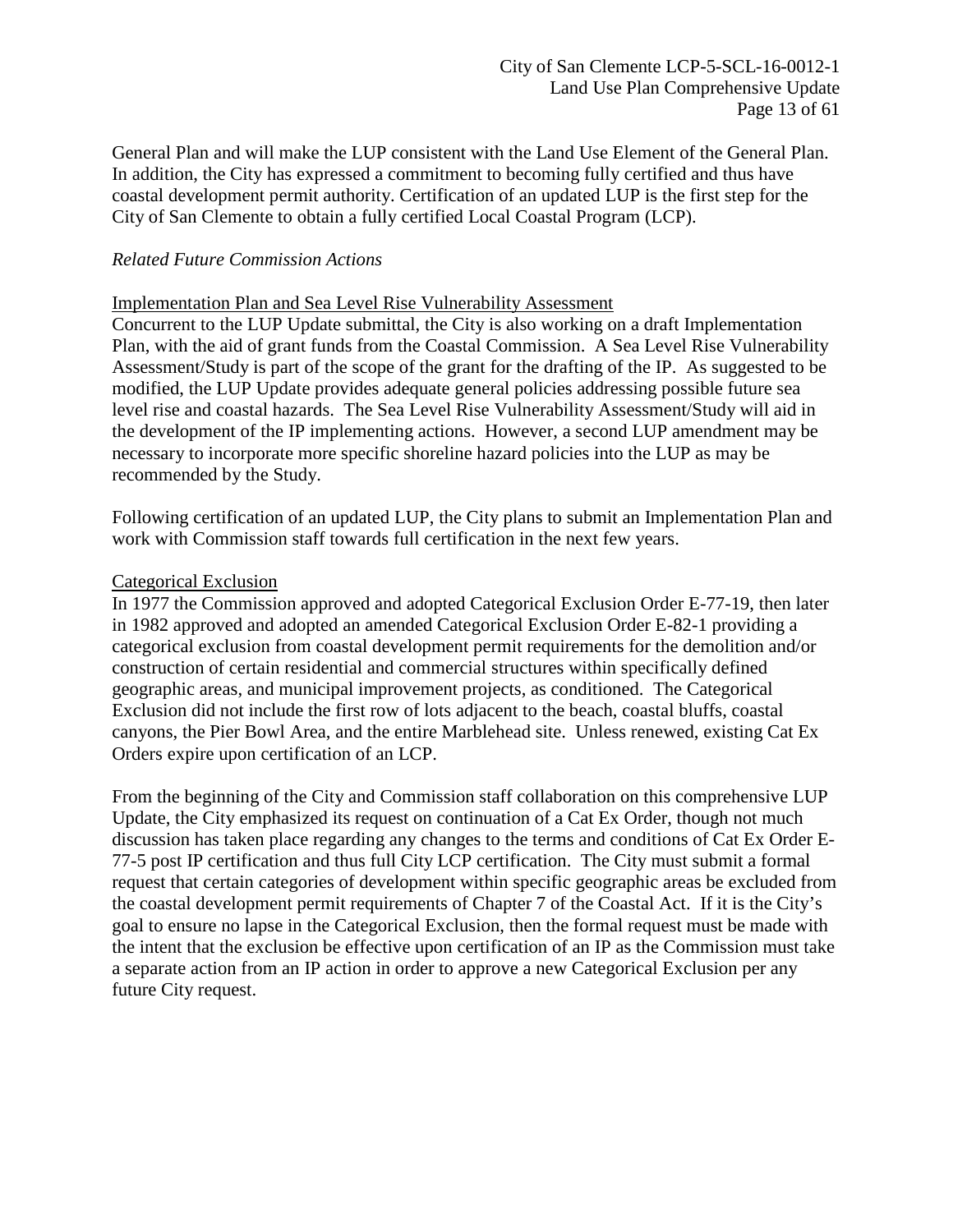# <span id="page-13-0"></span>**B. DESCRIPTION OF PROPOSED LCP AMENDMENT**

## *Existing Land Use Plan (LUP)*

The Land Use Plan (LUP) for the City of San Clemente was effectively certified on May 11, 1988, and subsequently amended multiple times. The City underwent a comprehensive LUP update approved by the Commission on March 14, 1996, and numerous project specific amendments. In 1996, a draft Implementation Plan (IP) was prepared by the City and submitted to the Commission for review; however, the IP review process was never completed. The standard of review for this LUP amendment is the Coastal Act.

In June 2014, the City initiated the comprehensive LUP update amendment process with the aid of a Coastal Commission Local Coastal Program (LCP) grant. Additionally, throughout 2014 and 2015, Commission staff provided comments and collaborated on the initial LUP draft over numerous meetings. On March 17, 2016, the City submitted the LUP amendment, deemed complete on November 15, 2016 after receipt of additional information requested from the applicant. At its January 13, 2017 hearing, the Commission extended the 90-day LCP deadline an additional year. Commission action on this LUP amendment is required by February 13, 2018.

## *Proposed LUP Comprehensive Update*

An outline of the complete LUP comprehensive update submittal is provided below:

#### Chapter 1: Introduction

- 1.1 The Coastal Act
- 1.2 Local Coastal Program
	- 1.2.1 Local Coastal Program Components
	- 1.2.2 General Goals and Objectives
	- 1.2.3 Coastal Development Permit Authority
- 1.3 How to Use This Plan

#### Chapter 2: Land Use

- 2.1 Introduction
- 2.2 Coastal Act Policies
- 2.3 Land Use Designations
	- 2.3.1 Land Use Designations
	- 2.3.2 City Overlays
	- 2.3.3 Focus Areas and Marblehead Coastal Plan Area
- 2.4 Land Use and New Development Policies
	- 2.4.1 Residential Development Policy
	- 2.4.2 Commercial Development Policy
	- 2.4.3 Mixed Use Development Policies
	- 2.4.4 Industrial Development Policies
	- 2.4.5 Open Space Development Policies
	- 2.4.6 Public Development Policies
	- 2.4.7 Visitor-Serving Land Use Development Policies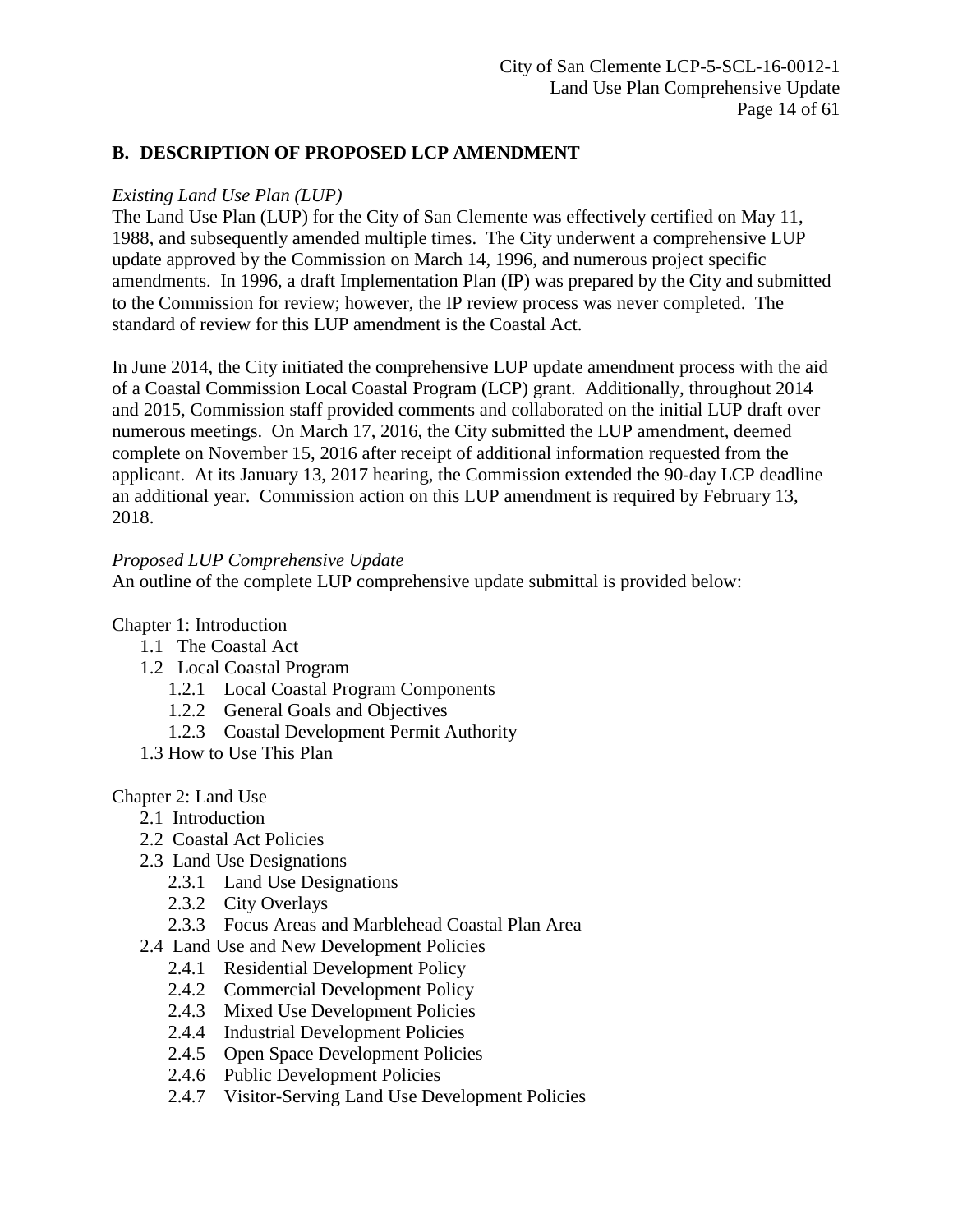City of San Clemente LCP-5-SCL-16-0012-1 Land Use Plan Comprehensive Update Page 15 of 61

- 2.4.8 Conservation and Sustainability
- 2.4.9 Focus Areas and Marblehead Coastal Area

#### Chapter 3: Public Access and Recreation

- 3.1 Introduction
	- 3.1.1 Mobility
	- 3.1.2 Shoreline Access
	- 3.1.3 California Coastal Trail
	- 3.1.4 Recreational Opportunities and Amenities
- 3.2 Coastal Act Policies
- 3.3 Goals and Policies
	- 3.3.1 Mobility
	- 3.3.2 Shoreline Access
	- 3.3.3 California Coastal Trail
	- 3.3.4 Recreational Opportunities and Amenities

## Chapter 4: Marine and Land Resources

- 4.1 Introduction
	- 4.1.1 Environmentally Sensitive Habitat Areas
	- 4.1.2 Marine Environment
	- 4.1.3 Wetlands and Watershed
	- 4.1.4 Water Quality
	- 4.1.5 Coastal Canyons and Bluffs
- 4.2 Coastal Act Policies
- 4.3 Goals and Policies
	- 4.3.1 Environmentally Sensitive Habitat Areas
	- 4.3.2 Marine Resources
	- 4.3.3 Wetlands
	- 4.3.4 Water Quality
	- 4.3.5 Other Biological Resources

Chapter 5: Hazards & Shoreline/Bluff/Canyon/Development

- 5.1 Introduction
	- 5.1.1 Coastal Bluffs and Coastal Canyons
- 5.2 Coastal Act Policies
- 5.3 Goals and Policies
	- 5.3.1 Coastal Bluff and Shoreline Development
	- 5.3.2 Coastal Canyon Development
	- 5.3.3 Hazard Area Development
	- 5.3.4 Sand Replenishment/Beach Management
	- 5.3.5 Sea Level Rise
	- 5.3.6 Development in Flood Hazard Areas
	- 5.3.7 Emergency CDP Actions

Chapter 6: Visual and Historic Resources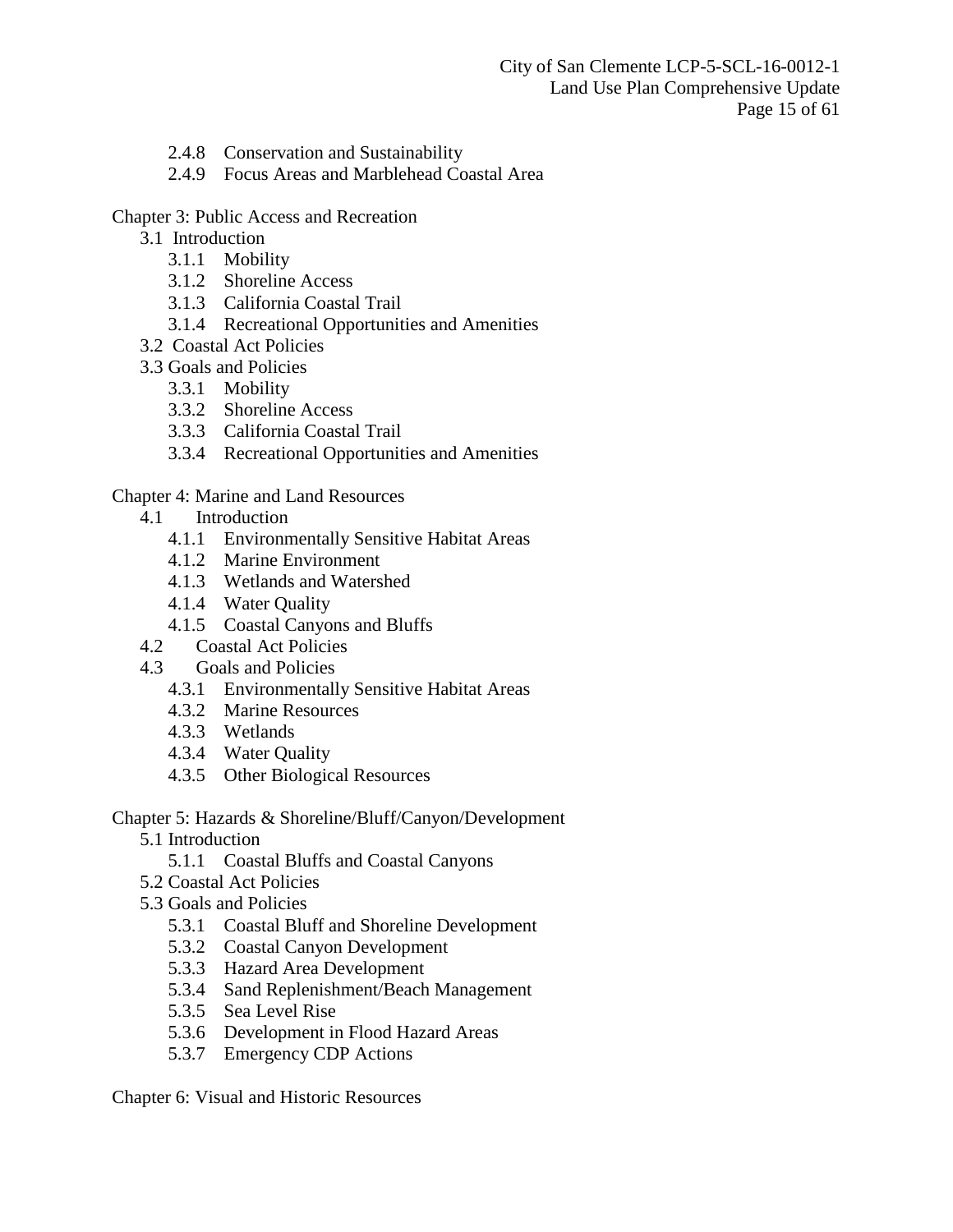City of San Clemente LCP-5-SCL-16-0012-1 Land Use Plan Comprehensive Update Page 16 of 61

## 6.1 Introduction

- 6.1.1 Historic and Cultural Resources
- 6.1.2 Community Character
- 6.1.3 Bulk and Height Limits
- 6.1.4 Paleontological and Archaeological Resources
- 6.2 Coastal Act Policies
- 6.3 Goals and Policies
	- 6.3.1 Viewpoints and Scenic Corridors
	- 6.3.2 Historic and Cultural Resources

#### Chapter 7: Definitions

Appendices

Appendix A Biological Inventory Appendix B Beach Amenities Appendix C Overnight Accommodations Maps Appendix D Affordable Overnight Accommodations Analysis

Each of the seven (7) chapters is explained in more detail, below.

## **Chapter 1: Introduction**

Chapter 1 is the introductory chapter of the proposed LUP amendment. It provides a brief history of the Coastal Act, an explanation of the purpose of a Local Coastal Program (LCP) and its components, a map of the City's coastal zone boundary, and an explanation of Coastal Development Permit authority after full LCP certification. Most importantly, this chapter provides the overriding City goals aimed to provide an LUP which conforms to Chapter 3 policies of the Coastal Act. Goals such as 1) Protect, maintain, where feasible, restore and enhance the coastal zone natural and manmade resources; 2) Ensure orderly, balanced conservation and utilization of coastal zone resources, taking into account the social and economic needs of the people of the State; 3) Maximize public access to and along the coast and public recreational opportunities in the coastal zone, consistent with best resource conservation principles and practices, and with constitutionally protected rights of private property owners; 4) Ensure that coastal-dependent and coastal-related development have land use priority over other types of coastal development; and 5) Coordinate with State and local agencies to encourage beneficial public uses, including educational uses in the coastal zone.

Lastly, contained in this chapter is an organization matrix referencing the relevant Coastal Act Chapter 3 policy sections and the LUP chapter which addresses each Coastal Act Chapter 3 policy section.

#### **Chapter 2: Land Use and New Development**

Chapter 2 includes the Coastal Land Use Map (Figure 2-1, A-G) depicting the land use designation for each land parcel within the City's Coastal Zone. Land use types include residential, commercial, mixed use, light industrial, public, recreational, and open space. Each Coastal Land Use Designation is listed on Table 2-1 along with the allowable land uses, building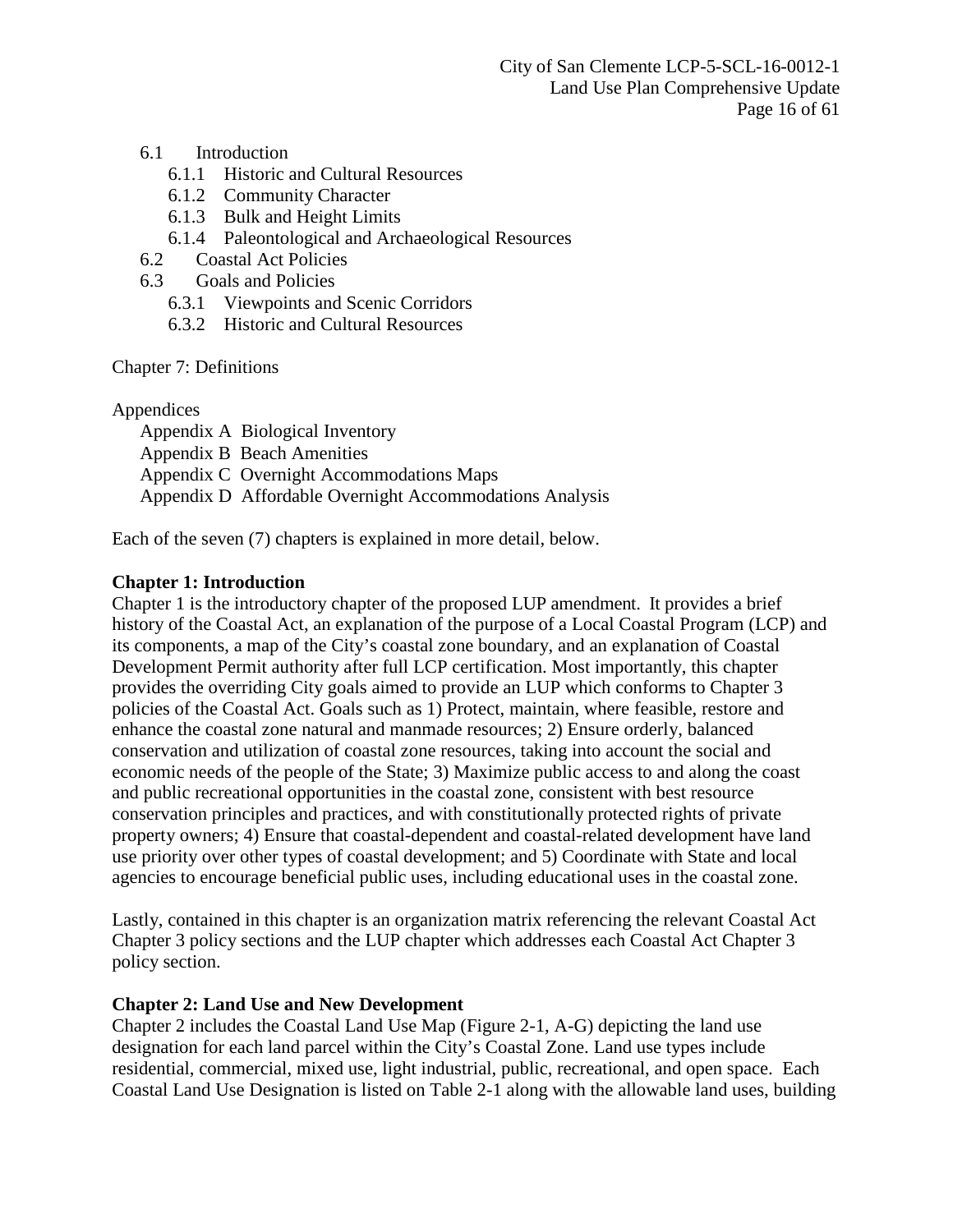height, and maximum density for each of those Coastal Land Use Designations. The table also includes a list of "overlay" designations that identify additional restrictions placed over distinct City areas, such overlays include, but is not limited to: architectural overlay, visitor-serving commercial district overlay, and a mixed-use overlay. There is also a section devoted to a description of "Focus Areas" and specific policies applicable to those areas.…

LUP Chapter 2 policies are divided into two distinct subgroups, one subgroup of policies is based on the Land Use Designations identified in this chapter, such as "Residential, Commercial, and Mixed-Use" and a second subgroup of policies are organized based on broader topics such as "Visitor-Serving," "Conservation and Sustainability," and "Focus Areas" policies:

## **Chapter 3: Public Access**

Chapter 3 provides a description of the City's regional transportation system, public transportation services, bike routes, and pedestrian trails. The Chapter's main focus is the description of existing coastal and shoreline access. There are 19 private and public coastal access points. Coastal Access Maps (Figures 3-4 through 3-21) identify these coastal access points and there is an accompanying description for each. A section is also dedicated to lisitng and describing all public recreational amenities in the Coastal Zone (e.g., the Municipal Pier, Ole Hanson Beach Club, and City parks and beaches).

LUP Chapter 2 includes 90 policies divided into subgroups pertaining to mobility and parking, shoreline access, and recreational amenities.

## **Chapter 4 – Marine and Land Resources**

Chapter 4 provides a description of natural habitats found in the City's Coastal Zone and provides figures identifying the location of coastal canyons, watersheds and ocean outfall locations, off-shore coastal reefs, and "Potential Habitat Study Areas" as identified by a recent 2015 City Biological Inventory Report. The full report is included as an LUP Appendix. Additionally, Chapter 4 contains a section devoted to coastal water quality concerns.

LUP Chapter 4 – Marine and Land Resources policies are divided into subgroups concerning environmentally sensitive habitat areas (ESHA), marine resources, wetlands, water quality, and other biological resource areas such as coastal canyons.

## **Chapter 5: Hazards & Shoreline/Bluff/Canyon Development**

Chapter 5 provides the background setting of the potential coastal hazards in the City, which include, but are not limited to, coastal bluffs, coastal bluff and canyon slopes with low stability and high landslide potential, liquefaction, shoreline and bluff erosion, tsunami, storm and tidal surges, and coastal hazards associated with rising sea levels.

LUP Chapter 5 – Hazards & Shoreline/Bluff/Canyon Development policies pertaining to appropriate development setbacks from hazards such as beach/oceanfront setbacks, bluff edge and canyon edge setbacks, and development standards in hazard areas.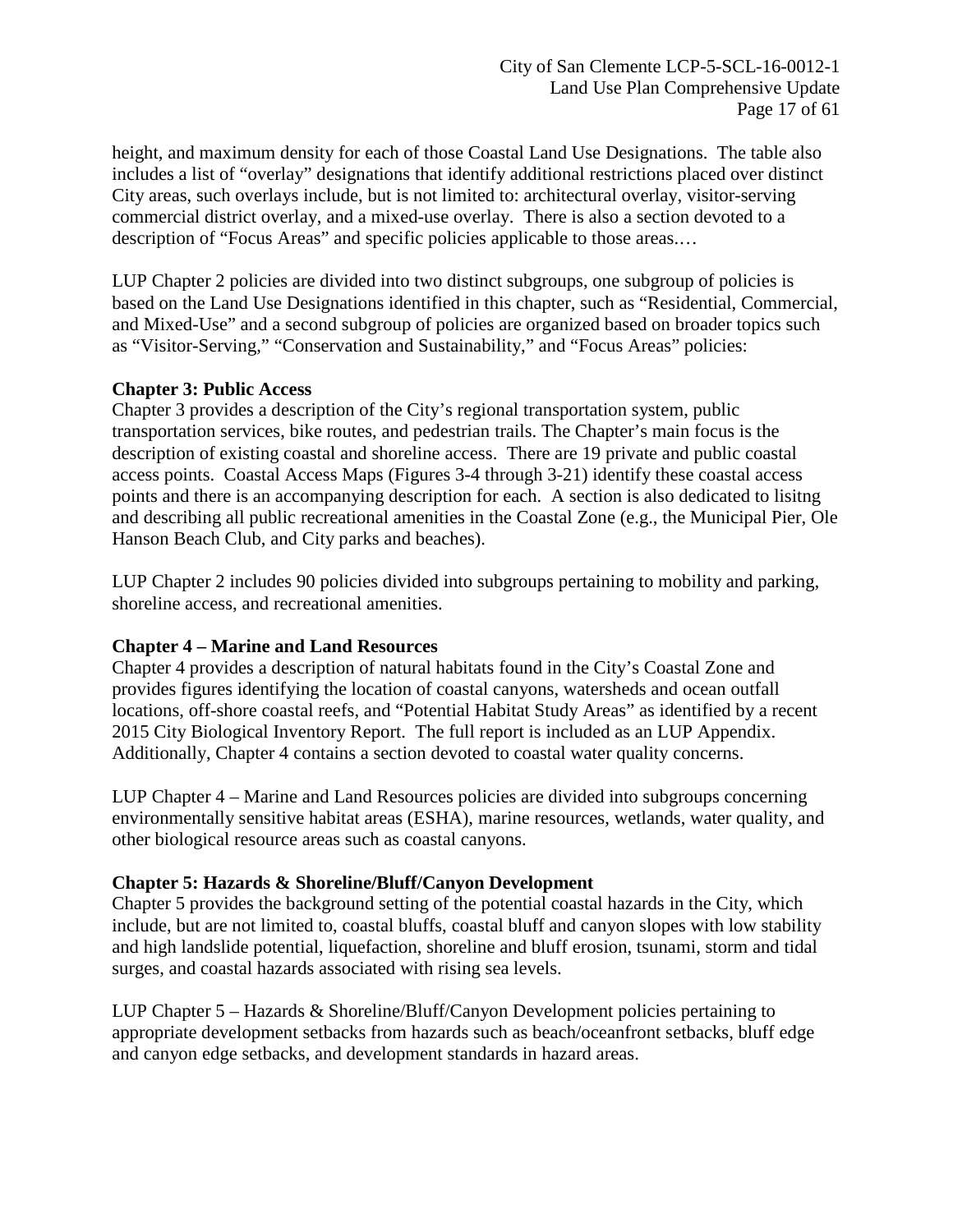## **Chapter 6: Visual, Historic, and Cultural Resources**

Chapter 6 focuses on the City's scenic resources, community character and unique cultural resources. The chapter incorporates policies aimed at protecting coastal scenic and visual qualities, archaeological or paleontological resources, and the minimization of adverse impacts of new development on these coastal resources. The chapter provides figures depicting public view corridors and scenic roadway corridors.

Chapter 6 – Visual, Historic, and Cultural Resources policies are aimed at identifying, protecting, and enhancing scenic and visual resources including coastal bluffs, visually significant ridgelines, coastal canyons, open spaces, mature trees, and significant public views. Development design policies are proposed to protect these resources such as building heights and setbacks, compatible landscaping and fencing, and to maintain the natural topographic and physiographic characteristics of a development site. Policies regarding the protection of cultural resources, including historic, archaeological and paleontological resources, emphasize avoidance and minimization of impacts.

## **Chapter 7: Definitions**

Chapter 7, the final LUP chapter is a glossary providing definitions of terms and acronyms contained throughout the LUP. For example, terms such as coastal bluff, low impact development (LID), environmentally sensitive habitat area (ESHA), public trust lands, wetlands, and shoreline protective device are terms specific to an LUP document.

## **LUP Map - Proposed Land Use Designation Changes**

Numerous land use designation changes were made as part of the City's 2015 General Plan Update. The City proposes to incorporate the land use changes in the coastal zone as part of the Comprehensive LUP Update. The Land Use Map included in Chapter 2 – Land Use and New Development as submitted, already depicts the land use changes proposed as part of the LUP Update. The majority of the proposed changes are "clean-up" corrections and clarifications with just a handful of proposed changes that are of significance. **[Exhibit](https://documents.coastal.ca.gov/reports/2018/2/Th12a/Th12a-2-2018-exhibits.pdf) 4** depicts the geographic location of twenty-eight (28) proposed land use changes with a table identifying each change by specific number and describing each proposed change.

## <span id="page-17-0"></span>**C. CHAPTER 3 OF THE COASTAL ACT CONSISTENCY ANALYSIS**

The standard of review for land use plans, or their amendments, is found in Section 30512 of the Coastal Act. This section requires the Commission to certify an LUP or LUP amendment if it finds that it meets the requirements of and conforms with Chapter 3 of the Coastal Act.

#### <span id="page-17-1"></span>**1. General LUP Policies Applicable Throughout the Coastal Zone**

#### **A. Applicable Coastal Act Policies**

Section 30010 The Legislature hereby finds and declares that this division is not intended, and shall not be construed as authorizing the commission, port governing body, or local government acting pursuant to this division to exercise their power to grant or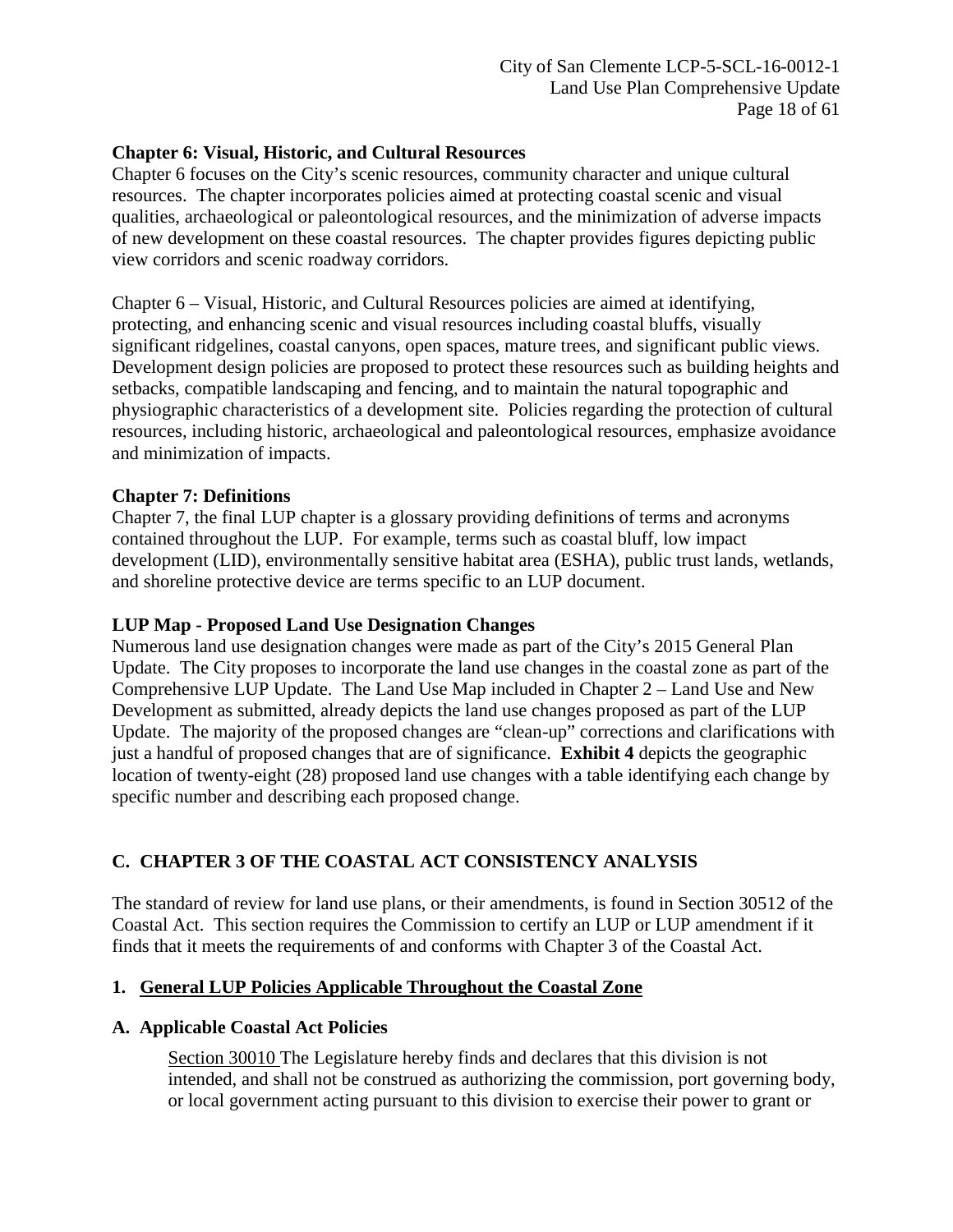deny a permit in a manner which will take or damage private property for public use, without the payment of just compensation therefor. This section is not intended to increase or decrease the rights of any owner of property under the Constitution of the State of California or the United States.

Section 30107.3 "Environmental justice" means the fair treatment of people of all races, cultures, and incomes with respect to the development, adoption, implementation, and enforcement of environmental laws, regulations, and policies.

## **B. Proposed Land Use Plan Amendment**

Chapter 1: Introduction, of the proposed LUP amendment provides a brief history of the Coastal Act, an explanation of the purpose of a Local Coastal Program (LCP) and its components, a map of the City's coastal zone boundary, and in general, aims to set forth the City's intention that all development within the coastal zone must be consistent with the LUP in order to carry out the resource protection policies of the California Coastal Act of 1976. Additionally, in Chapter 7: Definitions, the City carries over the 26 terms defined in Chapter 5: Definitions of the currently certified LUP and proposes 79 additional new definitions (including acronyms) utilized throughout the comprehensive LUP Update.

## **C. Consistency Analysis - Denial as Submitted and Approval with Suggested Modifications**

## *Chapter Formatting and Organization*

Minor suggested modifications to Chapter 1: Introduction are necessary to address formatting inconsistencies and provide clarifying language to the chapter text. A significant format-related suggested modification is required to strike out Section 1.2.2 General Goals and Objectives in its entirety and replace it with a new Section 1.4 General LUP Goals and Policies, thus, this suggested modification creates actual LUP policies out of language identified by the City as *"standards that shall be applied by the City to achieve the goals and objectives of the Coastal Act in applying the policies of this LUP."* The City identified standards as background text in Chapter 1: Introduction, as suggested to be modified, would be converted to actual LUP policies as follow:

| GEN-1 | <b>Guiding Policies.</b> The policies of Chapter 3 (Coastal Resources Planning and   |
|-------|--------------------------------------------------------------------------------------|
|       | Management Policies) of the Coastal Act (PRC Sections $30200 - 30263$ ) are the      |
|       | guiding policies of the LUP.                                                         |
| GEN-2 | <b>Policy Conflicts.</b> Where conflicts occur between the policies contained in the |
|       | LUP and those contained in any element of the City's General Plan, zoning or any     |
|       | other ordinance, the policies of the LUP shall take precedence in the City's         |
|       | Coastal Zone.                                                                        |
| GEN-4 | <b>Coastal Development Permit (CDP) Procedures.</b> The City shall incorporate CDP   |
|       | procedures into the Implementation Plan in order to carry out the LUP.               |
| GEN-5 | <b>Findings of Approval.</b> Prior to approval of any CDP, the City shall make the   |
|       | finding that the development conforms to the policies and requirements contained     |
|       | in the LUP.                                                                          |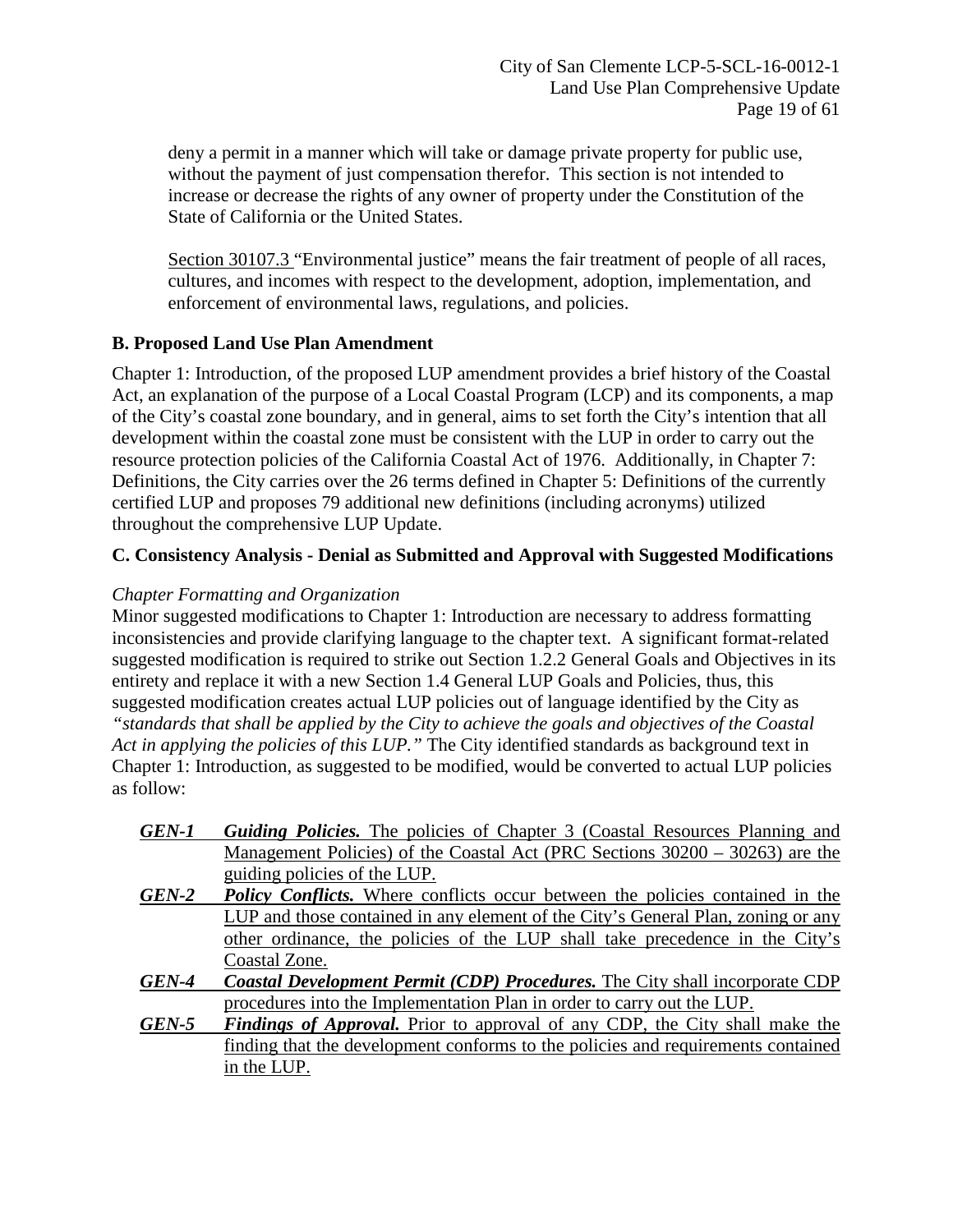A suggested modification is also necessary to include the following general policy to reflect a recent amendment in the Coastal Act to include consideration of environmental justice issues on all CDP actions.

*GEN-3 Environmental Justice.* When acting on a CDP, the issuing agency, or the Coastal Commission on appeal, may consider environmental justice, or the equitable distribution of environmental benefits throughout the State. In all instances the standard of review for issuance of a CDP shall be the Coastal Act or certified LCP.

In Chapter 2: Land Use and Development, the City included Policy LU-9: Compensation for Taking Private Property under Section 2.4.1: Residential Development Policies, but not under Section 2.4.2: Commercial Development Policies, Section 2.4.3: Mixed-Use Development Policies, or the other policy sections. Additionally, in Chapter 5: Hazards, the City included the same exact Compensation for Taking Private Property language, but this time identified as HAZ-32. As the issue of just compensation for taking of private property applies throughout the coastal zone for many different scenarios and not restricted to just taking of residential property, for the sake of clarity and streamlining, a suggested modification is required delete Chapter 5 Policy HAZ-32 and Chapter 2 Policy LU-9 and replace them with a single policy in Chapter 1: Introduction utilizing the same language as submitted by the City:

*GEN 8 Taking of Private Property.* The City does not have the power to grant or deny a permit in a manner which will cause a physical or regulatory taking of private property, without the payment of just compensation. This policy is not intended to increase or decrease the rights of any owner of property under the Constitution of the State of California or the United States (Coastal Act Section 30010).

Thus as suggested to be modified, it is clear that the policy has a more general application.

## *Capistrano Shores Mobile Home Park*

The Capistrano Shores Mobile Home Park is a single parcel developed with 90 mobile homes parallel to the shoreline on a perched beach protected from the ocean by a pre-Coastal Act rock revetment. The site is located between the first public road and the sea and seaward of the OCTA railroad tracks in San Clemente. The mobile home park use itself is a legal nonconforming use (i.e., pre-Coastal Act) on a stretch of beach on a lot designated OS2 Privately Owned Open Space (intended for open space – no formal easement) in the certified LUP. The City Council action to submit the LUP Update included an action to remove all mention of the Capistrano Shores Mobile Home Park (Capistrano Shores) from the LUP Update and to no longer depict the site on the Land Use Map as the existing land use designation of OS2 Privately Owned Open Space but instead depict the site as an "Area of Deferred Certification (ADC)". Commission staff informed the City that only the Commission has the authority to create an ADC and that per Commission regulations an ADC is created upon request to the Commission at the time of initial LUP submittal or by the Commission when it originally certifies an LUP. As this action did not occur back in 1988 when the San Clemente LUP was originally certified, once an area/segment of a City is already part of a certified LUP, it cannot be de-certified. There is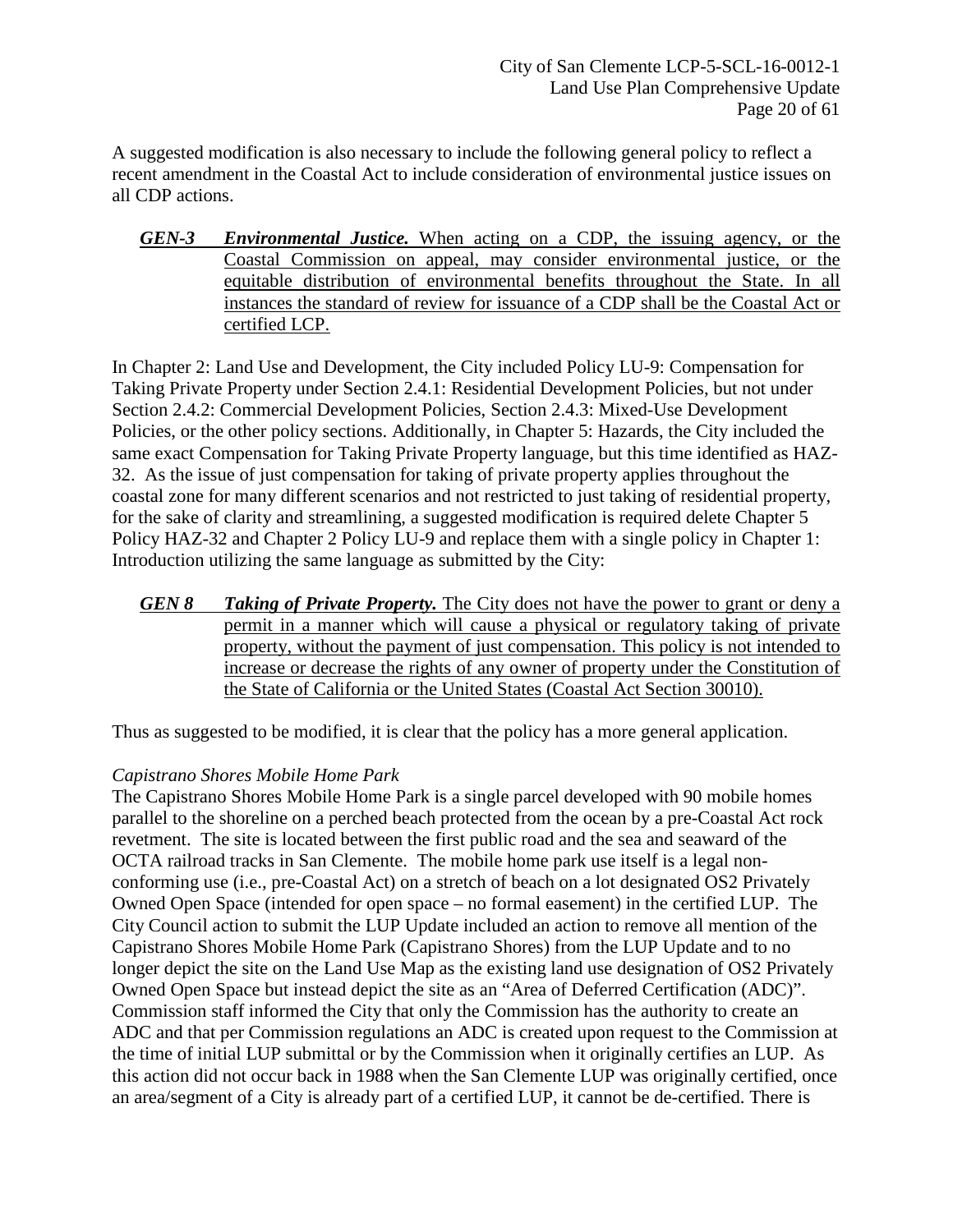simply no basis for such a procedure in the Coastal Act or Commission Regulations. Thus the creation of an ADC for Capistrano Shores cannot be created at this stage through the process undertaken by the City.

The City has since indicated that it is unwilling to certify the comprehensive LUP Update if the Commission suggests a modification to re-incorporate Capistrano Shores into the LUP Update (relative to the City's action to completely remove Capistrano Shores from the LUP update) or to apply the proposed LUP policies (including suggested modifications) to Capistrano Shores at all. Capistrano Shores does raise unique issues that do not pertain to other areas of San Clemente's shoreline. The City, Commission staff, and other interested persons have not fully resolved those issues, so it is appropriate to address Capistrano Shores separately as part of a future LCP amendment. A suggested modification is therefore proposed to bifurcate Capistrano Shores from the comprehensive LUP Update submittal, with the result being that the version of the LUP last certified in 1996, before this proposed LUP amendment, will continue to apply to Capistrano Shores until a subsequent LCP amendment is certified for Capistrano Shores. This "dual LUP" approach is effectuated with respect to Capistrano Shores on the one hand and the remainder of the City on the other hand through Policy GEN-10:

*GEN-10 Applicability of the LUP to Capistrano Shores Mobile Home Park.* The version of the LUP last certified in 1996 shall continue to apply to the Capistrano Shores mobile home park community, and subsequently-certified LUP policies and IP standards (including any LUP policies certified on the same date that this LUP policy was certified) shall not apply to Capistrano Shores until an LCP amendment which specifically addresses the mobile home park community has been certified, at which time the LUP policies and IP standards set forth in that Capistrano Shores-specific LCP amendment shall apply to the Capistrano Shores mobile home park community instead.

Thus, the site would effectively still be certified under the 1996 LUP and the certification of the LUP Update could go forward for the rest of the City. The Commission would continue to maintain permit authority over the site and the Coastal Act would continue to be the standard of review with the 1996 LUP used as guidance for any CDP applications for the site until an LCP amendment which specifically addresses the mobile home park community has been certified, at which time the LUP policies and IP standards set forth in that Capistrano Shores-specific LCP amendment shall apply to the Capistrano Shores mobile home park community instead. Furthermore, as the subject site is a mobile home park, governed directly by HCD, the City doesn't currently review or approve the replacement/remodels of the mobile home structures, (though the Commission does pursuant to its authority under the Coastal Act to regulate "development" within the Coastal Zone), thus there is no change in the current status quo.

## *Definitions*

In Chapter 7: Definitions, minor formatting suggested modifications are made at the request of the City to delete the numbering of the definitions provided and to create a separate section identifying acronyms and spelling out the words of the acronym, as actual definitions of acronyms are not readily provided in the chapter. However, suggested modifications are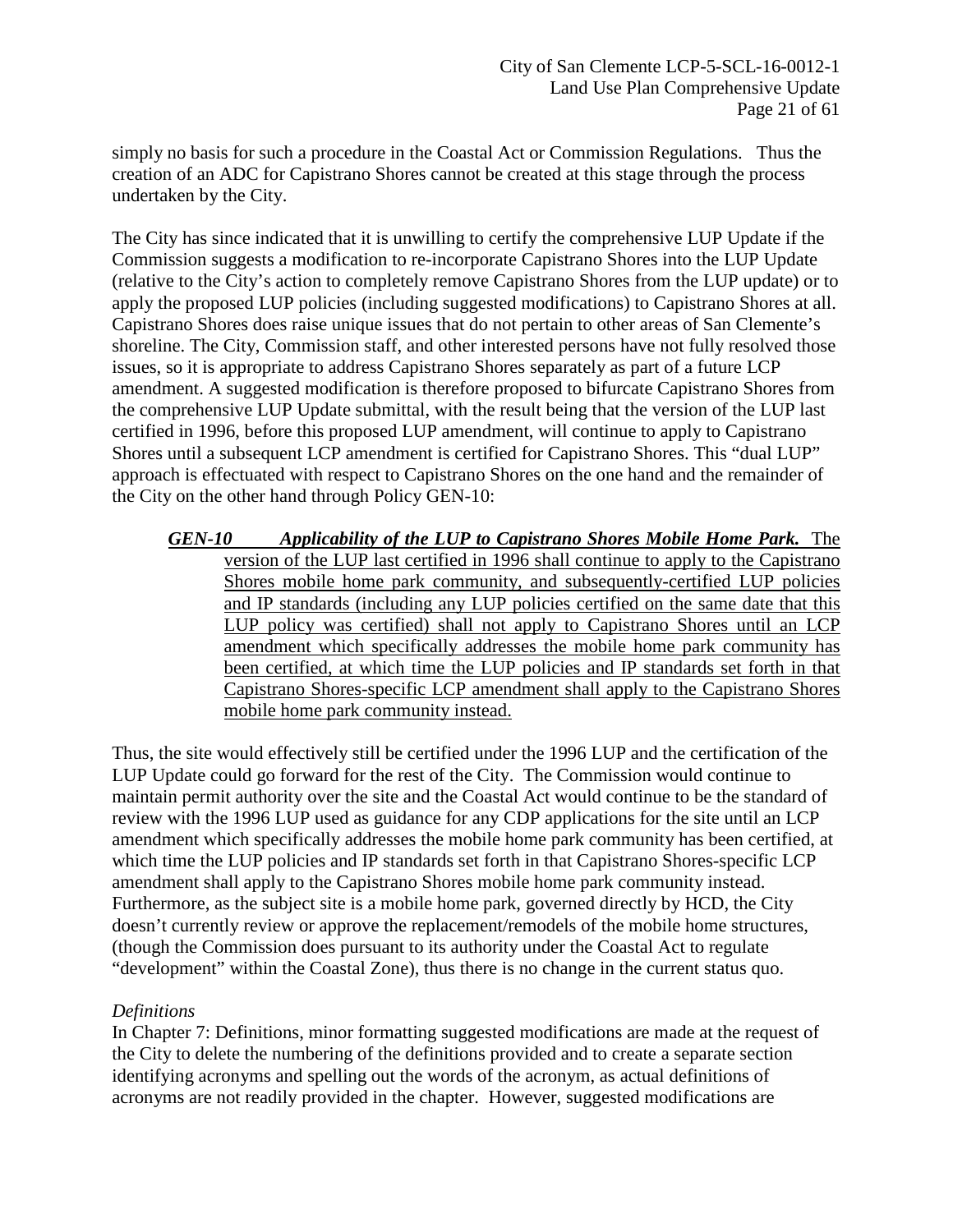required to include additional definitions of undefined terms utilized throughout the LUP. Suggested modifications are made to add definitions of terms such as "Bicycle Tourism," "Complete Streets," "Living Streets," "Factor of Safety," and "Historic Resource." Suggested modifications are also necessary to include definitions of new terms introduced to the LUPA in new policies added as suggested modifications. Such terms include "Environmental Justice," "Short-Term Apartment Rental (STAR)" and "Short-Term Lodging Unit (STLU)." A definition of "Existing Development" is included in this chapter, the implications of this suggested modifications to this definition is discussed in Coastal Hazards discussion of this report.

## <span id="page-21-0"></span>**2. Land Use and Visitor-Serving Development**

## **A. Applicable Coastal Act Policies**

Section 30213 Lower cost visitor and recreational facilities; encouragement and provision; overnight room rentals

Lower cost visitor and recreational facilities shall be protected, encouraged, and, where feasible, provided. Developments providing public recreational opportunities are preferred. The commission shall not: (1) require that overnight room rentals be fixed at an amount certain for any privately owned and operated hotel, motel, or other similar visitor-serving facility located on either public or private lands; or (2) establish or approve any method for the identification of low or moderate income persons for the purpose of determining eligibility for overnight room rentals in any such facilities.

Section 30220 Protection of certain water-oriented activities

Coastal areas suited for water-oriented recreational activities that cannot readily be provided at inland water areas shall be protected for such uses.

Section 30221 Oceanfront land; protection for recreational use and development

Oceanfront land suitable for recreational use shall be protected for recreational use and development unless present and foreseeable future demand for public or commercial recreational activities that could be accommodated on the property is already adequately provided for in the area.

Section 30222 Private lands; priority of development purposes

The use of private lands suitable for visitor-serving commercial recreational facilities designed to enhance public opportunities for coastal recreation shall have priority over private residential, general industrial, or general commercial development, but no over agriculture or coastal-dependent industry.

#### Section 30223 Upland areas

Upland areas necessary to support coastal recreational uses shall be reserved for such uses, where feasible.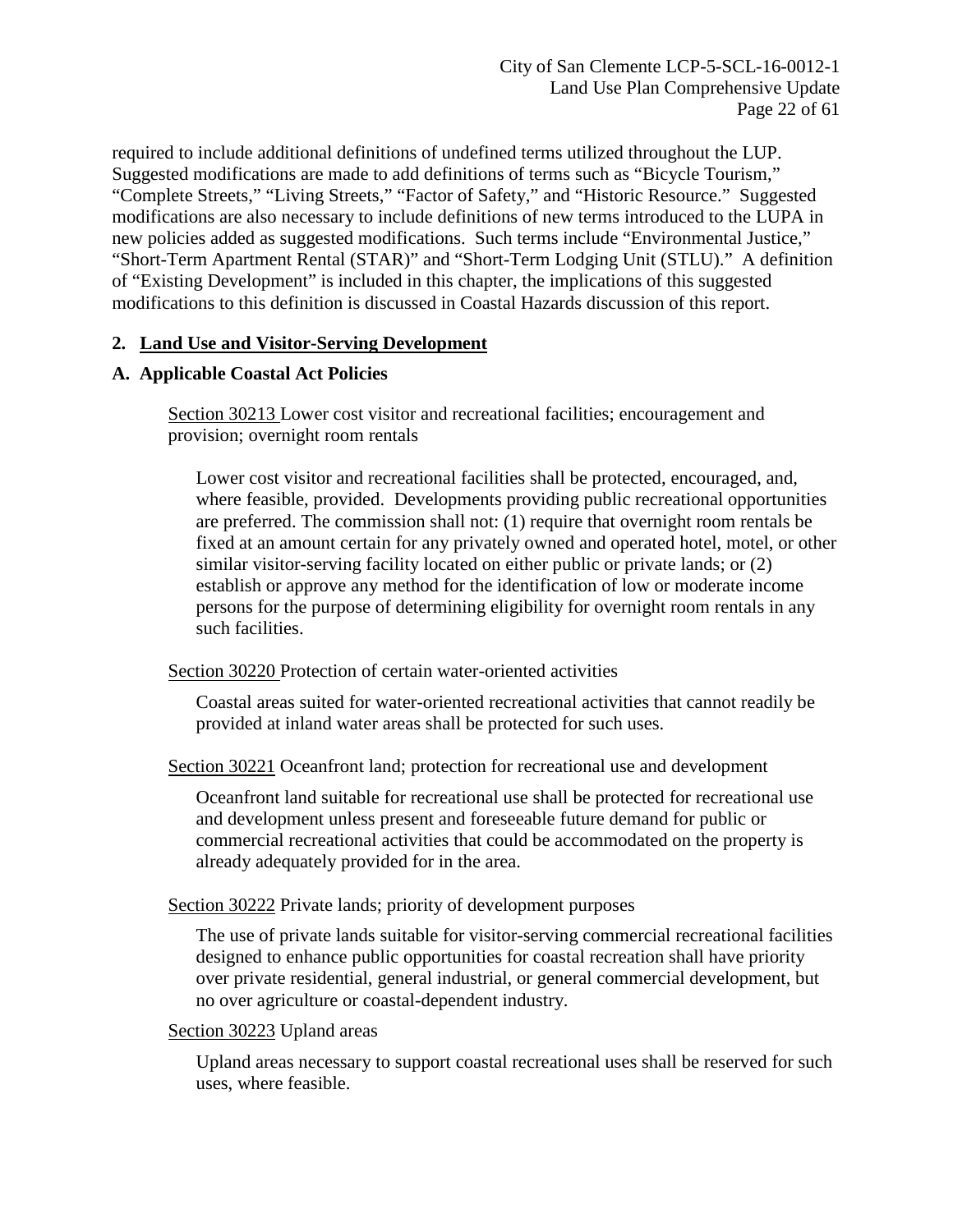## Section 30250

- (a) New residential, commercial, or industrial development, except as otherwise provided in this division, shall be located within, contiguous with, or in close proximity to, existing developed areas able to accommodate it or, where such areas are not able to accommodate it, in other areas with adequate public services and where it will not have significant adverse effects, either individually or cumulatively, on coastal resources.
- (b) Where feasible, new hazardous industrial development shall be located away from existing developed areas.
- (c) Visitor-serving facilities that cannot feasibly be located in existing developed areas shall be located in existing isolated developments or at selected points of attraction for visitors.

## Section 30252 Maintenance and enhancement of public access

The location and amount of new development should maintain and enhance public access to the coast by  $(1)$  facilitating the provision or extension of transit service,  $(2)$ providing commercial facilities within or adjoining residential development or in other areas that will minimize the use of coastal access roads, (3) providing nonautomobile circulation within the development, (4) providing adequate parking facilities or providing substitute means of serving the development with public transportation, (5) assuring the potential for public transit for high intensity uses such as high-rise office buildings, and by (6) assuring that the recreational needs of new residents will not overload nearby coastal recreation areas by correlating the amount of development with local park acquisition and development plans with the provision of onsite recreational facilities to serve the new development.

## Section 30253 Minimization of adverse impacts

New development shall do all of the following:

- (b) Minimize risks to life and property in areas of high geologic, flood, and fire hazard.
- (b) Assure stability and structural integrity, and neither create nor contribute significantly to erosion, geological instability, or destruction of the site or surrounding area or in any way require the construction of protective devices that would substantially alter natural landforms along bluffs and cliffs.
- (c) Be consistent with requirements imposed by an air pollution control district or the State Air Resources Control Board as to each particular development.
- (d) Minimize energy consumption and vehicle miles traveled.
- (e) Where appropriate, protect special communities and neighborhoods which, because of their unique characteristics, are popular visitor destination points for recreational uses.

Section 30255 Priority of coastal-dependent developments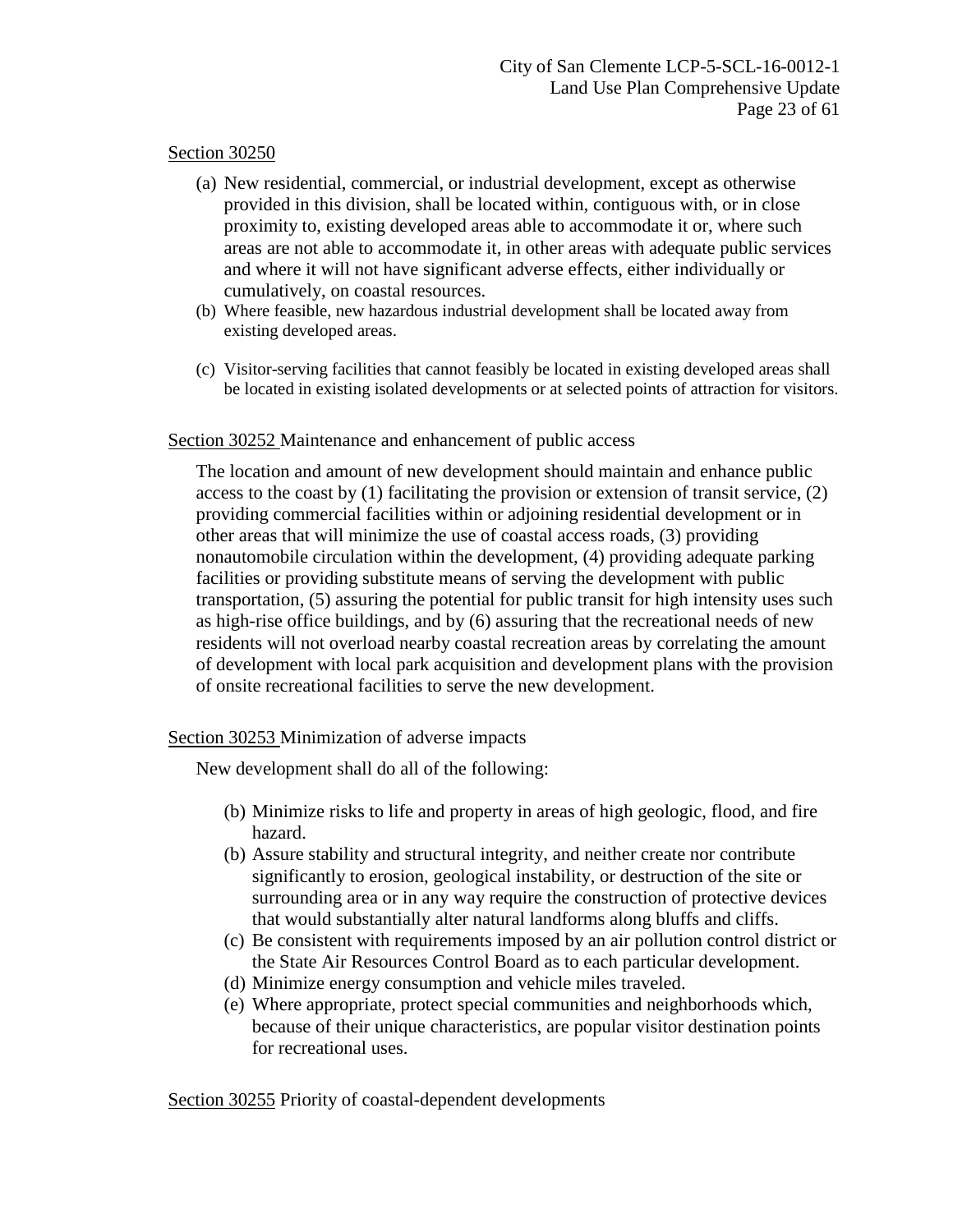Coastal-dependent developments shall have priority over other developments on or near the shoreline. Except as provided elsewhere in this division, coastal-dependent developments shall not be sited in a wetland. When appropriate, coastal-related developments should be accommodated within reasonable proximity to the coastaldependent uses they support.

## Section 30260 Location or expansion

Coastal-dependent industrial facilities shall be encouraged to locate or expand within existing sites and shall be permitted reasonable long-term growth where consistent with this division. However, where new or expanded coastal-dependent industrial facilities cannot feasibly be accommodated consistent with other policies of this division, they may nonetheless be permitted in accordance with this section and Section 30261 and 30262 if (1) alternative locations are infeasible or more environmentally damaging; (2) to do otherwise would adversely affect the public welfare; and (3) adverse environmental effects are mitigated to the maximum extent feasible.

# **B. Proposed Land Use Plan Amendment**

As previously described, this comprehensive LUP Update amendment proposes to replace the currently certified LUP in its entirety. Chapter 2: Land Use and New Development includes the Coastal Land Use Map (Figure 2-1, A-G) which, as submitted, already depicts twenty-eight (28) land use designation changes proposed under this LUP Update to the currently certified Land Use Map. Numerous land use designation changes were made as part of the City's 2015 General Plan Update. Those 2015 land use designation changes (in the coastal zone) have been submitted for Commission certification with this LUP Update. **[Exhibit 4](https://documents.coastal.ca.gov/reports/2018/2/Th12a/Th12a-2-2018-exhibits.pdf)** provides a table outlining the certified land use designations and the proposed new land use designations for each proposed change. The majority of these proposed changes are characterized as "clean-up" corrections and clarifications with a few that can be characterized as significant changes. These will be described later in this section.

The submitted LUP Update Chapter 2 follows the format of the currently certified chapter closely. It also provides a table, identified as Table 2-1 listing each proposed Coastal Land Use Classifications/Designation along with the allowable land uses, building height, and maximum density for each of those Coastal Land Use Classifications/Designations. The nomenclature of the Coastal Land Use Classifications/Designations remain the same as currently certified, however, the lists of allowable uses within each Land Use Designation are expanded and clarified. The Industrial (I) classification/designation is renamed to Light Industrial and a new Regional Commercial (RC) Land Use Plan classification/designation is added and new Overlays are identified and added to the Land Use Map and Table 2-1. The Overlay designations identify additional specific purpose-driven restrictions placed over distinct City areas. Such overlays include, but are not limited to: Architectural Overlay, Visitor-Serving Commercial District Overlay, and a Mixed-Use Overlay.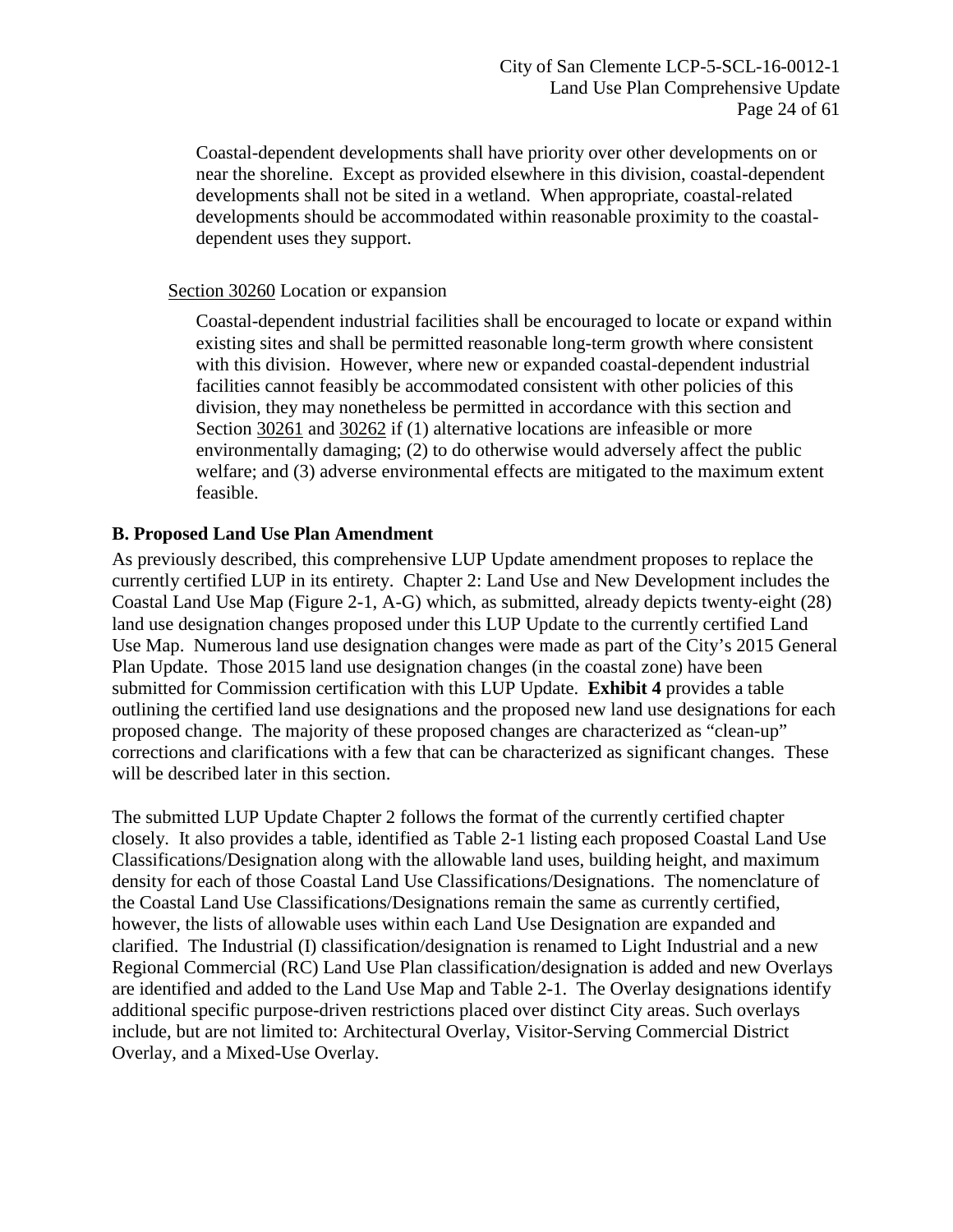For example, the Visitor-Serving Commercial District Overlay (VSCD) is a new overlay proposed to ensure the preservation of existing visitor-serving uses and designation of suitable areas for these priority uses. New background text is provided explaining that the purpose of the VSCD overlay designation is to identify commercial and mixed-use parcels on which the City's LCP will require visitor-serving/pedestrian uses to be located on the ground floor of proposed developments in the VSCD overlay district.

The currently certified LUP references "Special Districts" that due to their unique community character and land uses, are given special consideration in regards to their functional role and physical form. The special districts include: Downtown, Pier Bowl, North Beach, and Marblehead. These special districts are distinct districts/neighborhoods referred to as "Focus Areas" where the City has identified specific development goals in order to maintain the distinct community character of each Focus Area. An additional Focus Area consisting of the Los Molinos industrial district is included, and the recently developed Marblehead site is no longer referred to as a Focus Area in the proposed LUP Update. Instead, the Marblehead site, with a previously certified land use designation of Mixed Use (MU5.2) and previously treated as an Area of Deferred Certification (ADC) under the certified LUP, is now fully developed as the Marblehead Coastal Plan Area per CDP 5-03-013 issued by the Commission. The LUP Update Land Use Map reflects the land subdivision and land use designation changes approved by the Commission as part of CDP 5-03-103, thus incorporating the Marblehead Coastal Plan Area in the LUP in this comprehensive update. The updated Land Use Map depicts the Marblehead subdivision with individual parcels designated as Open Space (OS) Residential Low Density (RL), Regional Commercial (RG), and Coastal and Recreational Serving (CRC) land use designations.

Policies set forth in LUP Chapter 2: Land Use and New Development are divided into two distinct subgroups. The first subgroup of policies is based on the Land Use Designations identified in this chapter, such as Residential, Commercial, and Mixed-Use. The second subgroup of policies are organized based on broader topics such as Visitor-Serving Land Use and Development, Open Space Development, Conservation and Sustainability, and Focus Areas policies, which are not specific to any particular Land Use Designation, but may be implicated in any of the Land Use Designations.

The certified LUP provides policies to protect visitor-serving facilities it identifies solely as beach facilities (such as beach restrooms, snack bars, and parking lots) but lacks sufficient policies to protect visitor-serving commercial uses, such as overnight accommodations and other tourist-oriented businesses. The proposed LUP Update attempts to rectify the problem through the creation of the VSCD Overlay and inclusion of policies such as LU-23 (now renumbered as proposed LU-20) Visitor-Serving Uses in the VSCD Overlay which clearly states that the VSCD Overlay protects visitor-serving uses and prevents the conversion of existing visitor-serving development to other uses.

## **C. Consistency Analysis - Denial as Submitted and Approval with Suggested Modifications**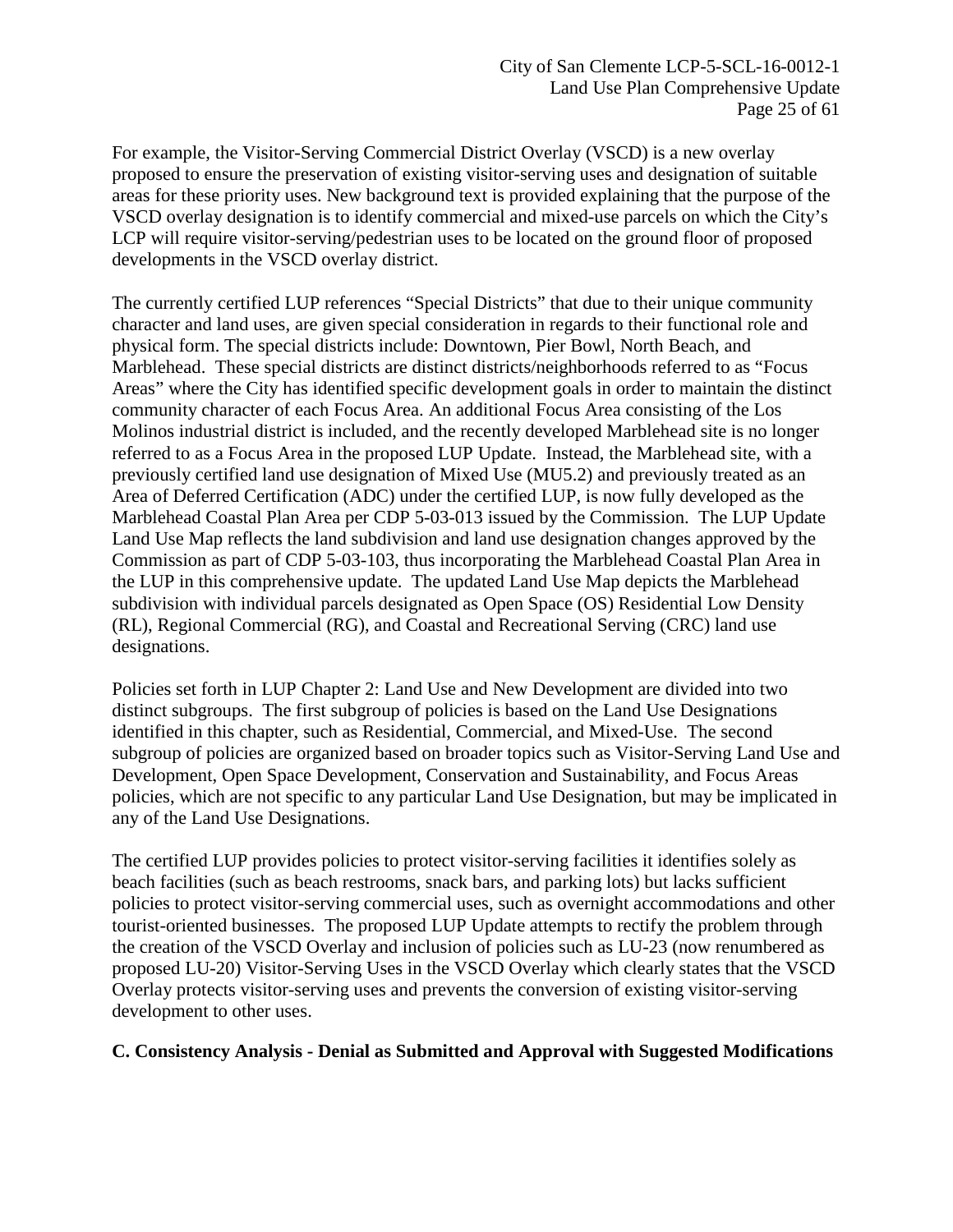As further discussed below, suggested modifications are necessary to include additional Coastal Act Chapter 3 policies applicable to this chapter pertaining land use and development as listed at the start of this section of the staff report.

#### *Chapter Formatting and Organization*

Numerous suggested modifications are necessary to the Chapter 3 policy section for formatting changes and at the request of the City to delete specific goals identified for each land use designation subsection. The bulk of the suggested modifications are necessary to provide clarifying language for specific policies. Suggested modifications to delete entire policies are necessary as numerous policies are either repetitive or redundant and are therefore consolidated into fewer policies, or certain policies are simply transferred from this chapter to a more relevant chapter in the LUP.

For example, one suggested modification would delete LU-9 Compensation for Taking Private Property from Subsection 2.6.1 – Residential Development Policies. The "takings" policy is a broad policy that could be applicable to coastal development under many circumstances, not only to residential development. Therefore, the suggested modification would move the "takings" policy to Chapter 1 Section 1.4.2 General Policies so that it will be applicable in any necessary circumstance. Thus, instead of having similar or duplicative policies in every chapter addressing "taking of private property" the policy is transferred to Chapter 1 - General Policies, which sets forth the LUP policies that apply generally to all proposals for development.

## *Visitor-Serving Land Use and Development Policies*

As previously stated, the currently certified LUP does not clearly identify parcels that support existing overnight accommodations in a "visitor-serving commercial district," as the majority of the existing accommodations have a mixed-use land use designation. The LUP Update provides the VSCD Overlay which is intended to protect visitor-serving uses. However, as submitted the VSCD overlay simply "promotes" and "encourages" visitor-serving land uses such as commercial, lodging, and restaurants. Thus, suggested modifications are necessary to ensure that the VSCD Overlay goes beyond "promotes and encourages" to "protects and where feasible provides" visitor-serving uses, including overnight accommodations, in compliance with Coastal Act Section 30213. Additionally, a suggested modification is necessary to apply the VSCD Overlay on all hotels/motels/inns on the Land Use Map Figures 2-1E through 2-1G depicting the Overlay Zones, and to modify the figure provided as LUP Appendix C:Land Use Coastal Zone Overlays. Appendix C: Land Use Coastal Zone Overlays to the LUP Update is a figure depicting all parcels in the coastal zone with Overlay designations (i.e., Architectural, VSCD, Affordable Housing, Professional Business, and Mixed-Use) in a light blue color and specifically calls out City identified overnight accommodations by a number and in a dark blue color. It seems that this figure is intended to demonstrate that the overnight accommodations in the City are in the VSCD Overlay, however, as depicted with the overnight accommodations depicted in a darker shade of blue, this distinction is not at all clear. Therefore, a suggested modification is necessary to identify the location of overnight accommodations simply by number, thus making the color of the underlying overlay clearly distinguishable. Ensuring the that VSCD Overlay is applied to all overnight accommodations in the coastal zone, would facilitate conformance with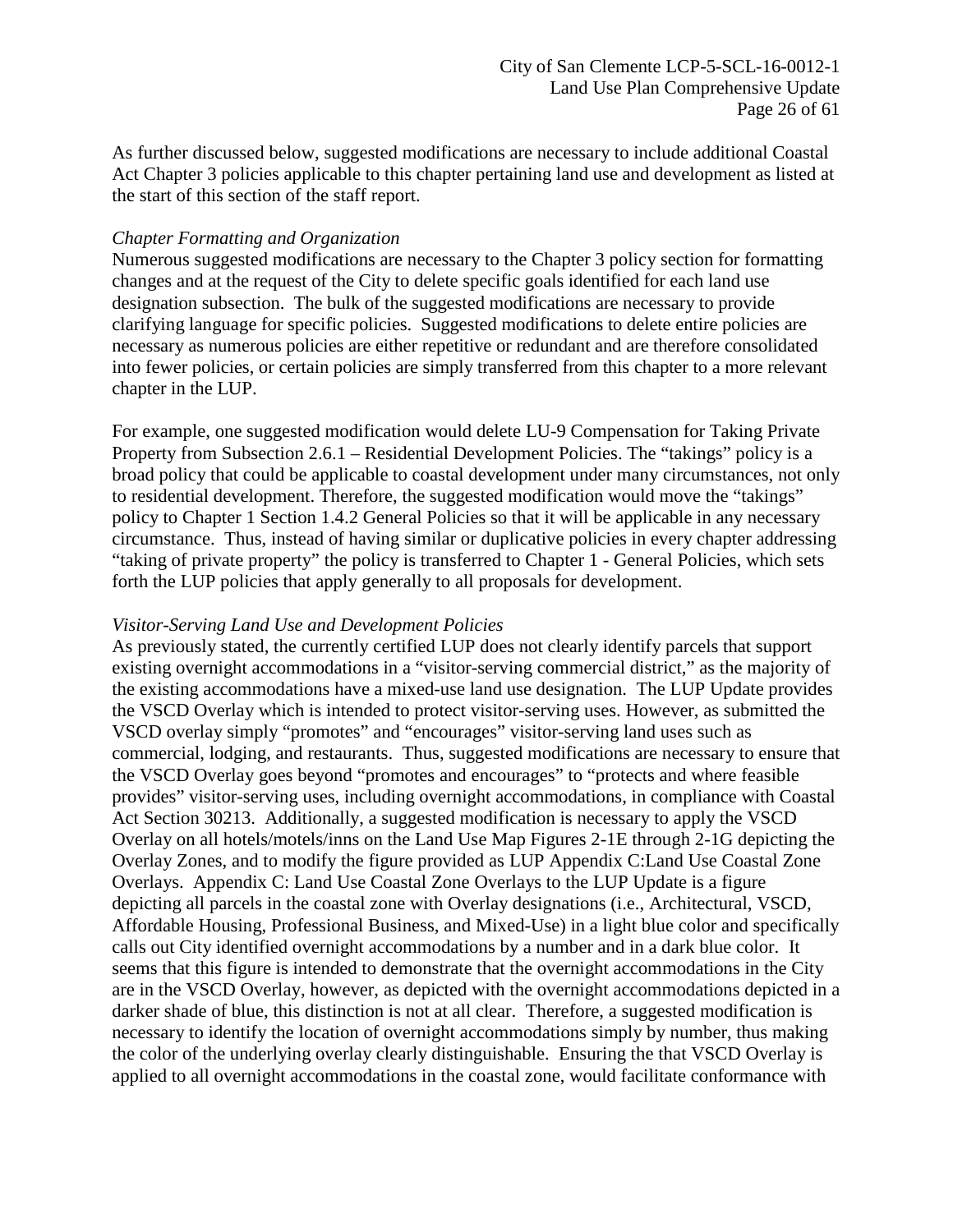Coastal Act Section 30213 for the protection, encouragement and, where feasible provide opportunities for lower cost visitor and recreational facilities.

In Table 2-2, the City identifies nine visitor-serving overnight accommodations in the coastal zone, none of which are currently considered lower cost: five are high cost, and four are moderate cost facilities based on an analysis of 2014 Statewide average rates and 2015 San Clemente average rate data provided in LUP Appendix D: Affordable Overnight Accommodations Analysis. Table 2-2 doesn't indicate the number of rooms/units per site, however, the background texts makes the statement that there are 278 hotel/motel rooms and 160 campsites including 72 for RVs in the coastal zone. There is a greater number of overnight accommodations in the City, but many of them are outside of the coastal zone. A suggested modification is necessary to ensure that Table 2-2 is inclusive of all sites providing overnight accommodations in the coastal zone are included in the table and providing the number of rooms at each location.

Also, there are no policies in the currently certified LUP or the proposed LUP update that could be applied in the event that a new hotel development was proposed to be entirely high cost and possibly inconsistent with Section 30213 of the Coastal Act by precluding the ability and opportunity to develop lower-cost visitor-serving accommodations (such as a low-cost hotel) in an appropriate Land Use Designation. Nor is there adequate policy guidance for a future LCP implementing ordinance (IP) to establish a mitigation program to assist in the future development of lower cost overnight accommodations in the coastal zone due to development impacts precluding the ability to develop such lower cost overnight accomodations. While the proposed LUPA laudably contains policies to discourage a reduction in the total stock of overnight accommodations based on the 2015 inventory of existing visitor-serving overnight accommodations, the submitted policies require additional specificity to comply with Coastal Act Section 30213 in order to provide for the protection, encouragement, and, where feasible, provision of lower cost visitor and recreational facilities. For example, Policy LU-45 (renumbered to proposed LU-44) Lower and Moderate Cost Opportunities, as submitted states:

*LU-45 Lower and Moderate Cost Opportunities.* Prohibit the loss of existing lower cost facilities, including lower cost hotel, motel or inn units, or campsites, unless they are replaced with comparable facilities, mitigation, or in lieu fees are provided.

As suggested to be modified:

*LU-45 LU-44 Lower and Moderate Cost Accommodations.Opportunities.* Prohibit the loss of existing lower-cost facilities, including lower cost hotel, motel or inn units, or campsites, unless they are replaced with comparable facilities, mitigation, or in lieu fees are provided. Any proposal to demolish existing overnight accommodations shall be required to demonstrate that rehabilitation of the units is not feasible. New development proposed to eliminate existing lower-cost accommodations shall provide lower-cost overnight accommodations commensurate with the impact of the proposed new development on lower cost overnight accommodations or pay an "in-lieu" fee in an amount to be determined through the CDP process that shall be disbursed to entities that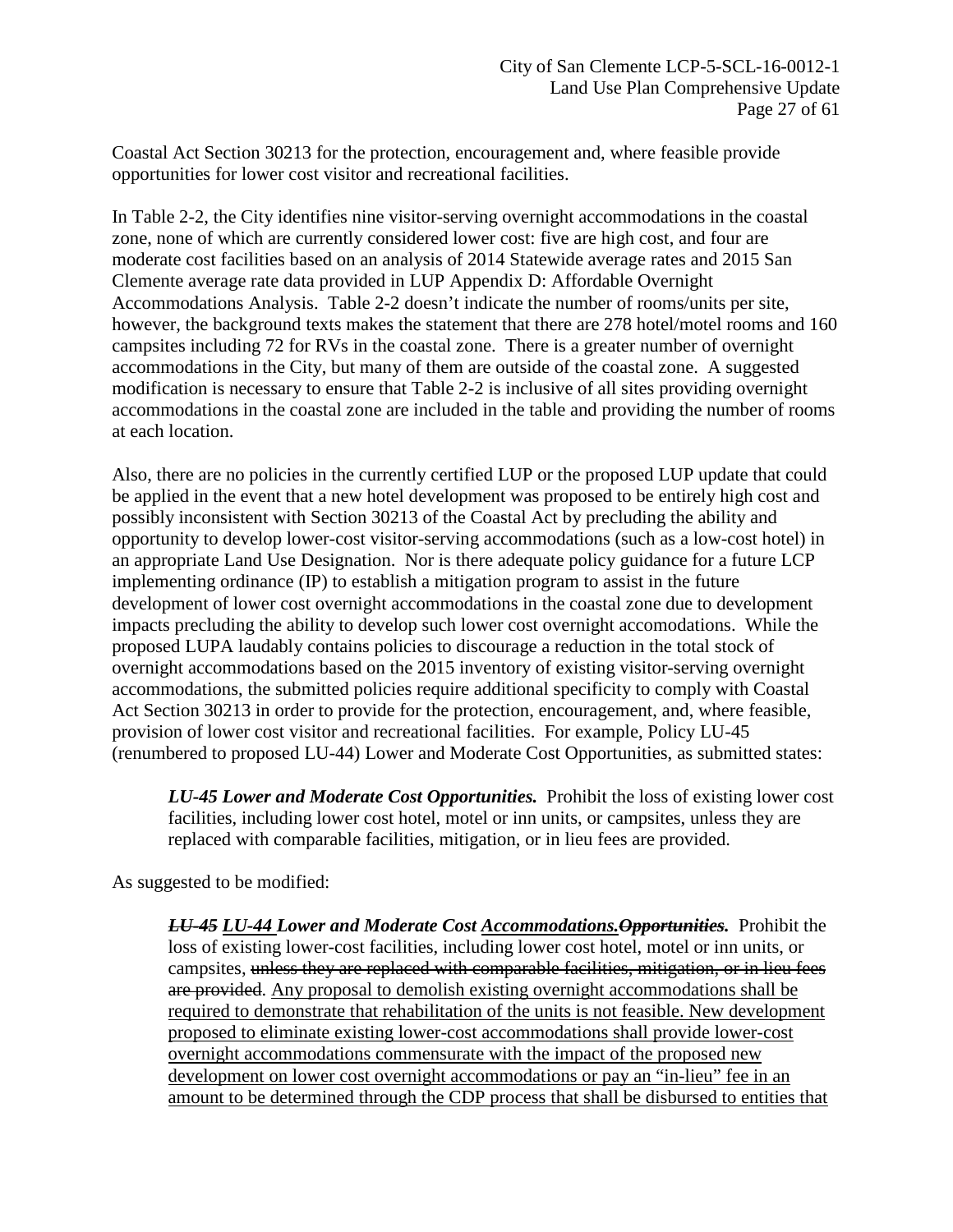provide lower-cost overnight visitor accommodations. Mitigation shall be required for the loss of existing low cost overnight accommodations if they are not replaced on- or offsite prior to or concurrent with the demolition of the existing low cost overnight accommodations. In-lieu fees may also be used to provide other lower-cost overnight visitor accommodations in the Southern California coastal zone area.

#### *Short-Term Lodging Units (STLUs)/Vacation Rentals*

At the time the City transmitted the comprehensive LUP Update in March 2016, the City was also in the midst of consideration of a new City Ordinance to regulate short-term lodging/vacation rentals. However, as submitted the LUP Update does not include a policy regarding this emerging issue. The Commission has previously found that visitor-serving overnight accommodations including STLUs in residential areas maximize opportunities for public to access the coast. The Commission also recognizes the need to regulate this type of use with an enforceable permitting and rules-based process in order to minimize potential adverse effects on housing supply and neighborhood character. For compliance with Coastal Act Section 30213 and the public access policies, an LUP must provide policies that protect, encourage, and, where feasible, provide lower cost visitor and recreational facilities. This type of overnight visitor accommodation can increase public access by providing a wider selection of rental rooms/units in the coastal zone to groups and families and by including more rooms/units or rooms closer to the beachfront, and even some lower cost rooms that may be a little further from the shoreline. The currently certified LUP lacks a policy and/or standards regarding STLUs. The Commission's position typically has been that if a use is not allowed unless expressly allowed in an LUP, thus, effectively resulting in a ban of this use. Therefore, a suggested modification is necessary to add Policy LU-49 Short-Term Lodging and Vacation Rentals specifically stating that, "the City shall allow short-term rentals in residential and mixed-use zones." The policy provides further guidance that the use shall be "subject to appropriate regulations minimizing potential adverse impacts to neighborhoods or coastal resources" Addition of this policy to the LUP Update is necessary to ensure conformance with Chapter 3 policies, specifically Section 30213.

The specific zones and areas of the City where STLUs will be permitted or not permitted will be addressed at the IP stage of the LCP process, but this suggested LUP policy will provide the guidance and balance necessary to allow the regulation of this important and popular type of overnight accommodation. After City acceptance of the LUP Update with all suggested modifications and following Commission certification of the updated LUP, the factual details of any proposed STLU regulations would follow in the final Implementation Plan phase prior to full LCP certification.

#### *Proposed Land Use Designation Changes*

The LUP Update proposes twenty-eight (28) land use designation changes to the currently certified Land Use Map. **[Exhibit 4](https://documents.coastal.ca.gov/reports/2018/2/Th12a/Th12a-2-2018-exhibits.pdf)** provides a table outlining the certified land use designations and the proposed new land use designations for each proposed change. The proposed Land Use Map changes are characterized as "clean up" by the City. The majority of the proposed Land Use Map changes are minor except for one notable change described below.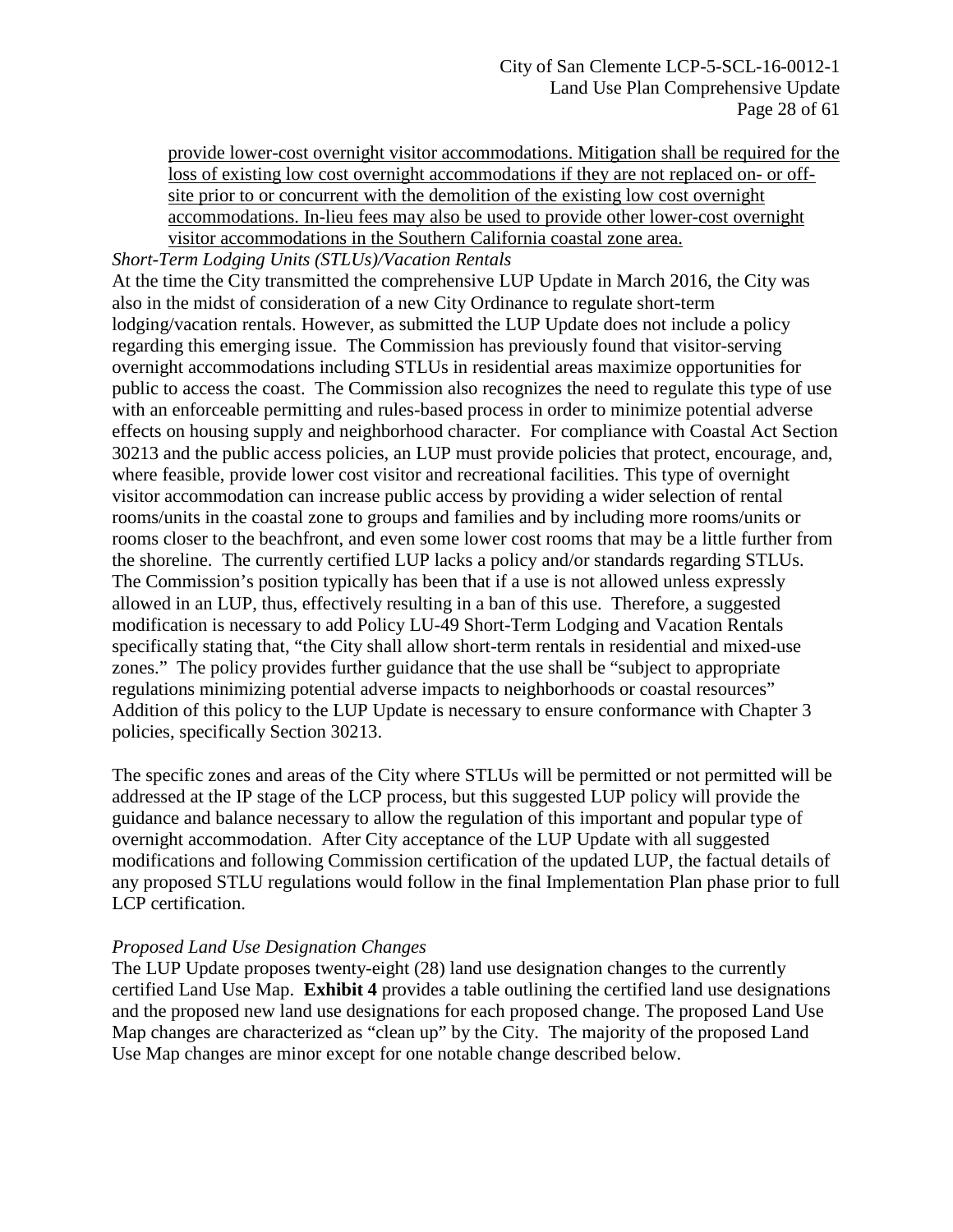## *Shorecliffs Golf Course*

A land parcel that is currently used as a golf drive range at the Shorecliffs Golf Course is identified by the currently certified Land Use Map as Coastal and Recreational Services (CRC), but is proposed to be re-designated as Residential High Density (RH) with an Affordable Housing Overlay. Only three parcels in the City are currently designated CRC: this one that is part of the Shorecliffs Golf Course, a parcel along Avenida Pico associated with the Marblehead development, and the Beachcomber Inn in the Pier Bowl District. Recognizing that there are only three such designated parcels in the City's entire coastal zone, the City created a new Visitor-Serving Commercial District (VSCD) Overlay which, as described in Chapter 2, identifies core commercial and mixed-use districts in which the City will require visitor-serving/pedestrian uses to be located in pedestrian spaces (on the ground floor) of any proposed development within the VSCD Overlay.

The CRC designation for this site in the certified LUP was not specifically required by the Coastal Commission in the previous LUP Update of 1996, but rather that land use designation was made by the City at the request of the previous owner of the golf course property, who anticipated a redevelopment of the golf course including the construction of a resort hotel. However, this vision for the property proved inconsistent with surrounding community and the reality of the hotel and golf industries. The City changed the land use designation to Residential High Density with an Affordable Housing Overlay in the City's 2015 General Plan Update in an effort to meet State affordable housing requirements. The site is in the very furthest inland portion of the City's Coastal zone adjacent to Interstate 5 and surrounded by residential uses. The property has no freeway visibility or convenient freeway or Coast Highway access, and as a result is less suitable for a hotel or other CRC uses in terms of facilitating lower-cost public access to the coast. The site does not provide any overnight accommodations at this time – it is an active driving range. The proposed land use designation change on this site will not reduce the overall supply of VSCD-designated sites because this LUP amendment includes the designation of several other properties with the new VSCD overlay, thus resulting in increased protection of lower-cost visitor-serving uses as compared to the existing certified LUP. Oceanfront sites are the most important to reserve for visitor-serving uses whenever possible. LUP policies promote/concentrate visitor-serving opportunities near the oceanfront in all areas in the City that are not already designated for residential uses (for example, the North Beach area; Pier Bowl, and downtown core commercial areas). Thus, high density affordable housing is more compatible with the surrounding community at the Shorecliffs Golf Course and furthers the housing goals of the City, and the property was seen as important to State Housing and Community Development when it reviewed the City's Housing Element, without impairing existing stock or opportunities for lower-cost visitor services.

Furthermore, the updated Land Use Map will reflect the development of the Marblehead Coastal Plan Area as approved by the Commission in 2003 under CDP 5-03-013. The land use designation for Marblehead is MU5.2, the site was subdivided and the land uses in this area now include Open Space Private (OS2), Residential Low (RL), Regional Commercial (RC), and Coastal and Recreation Serving Commercial (CRC) and a 125-room hotel is planned under the RC land use designation as part the Marblehead Coastal Plan Area (though outside of the coastal zone). Thus, overall, the proposed LUP Update Land Use Map changes would result in the loss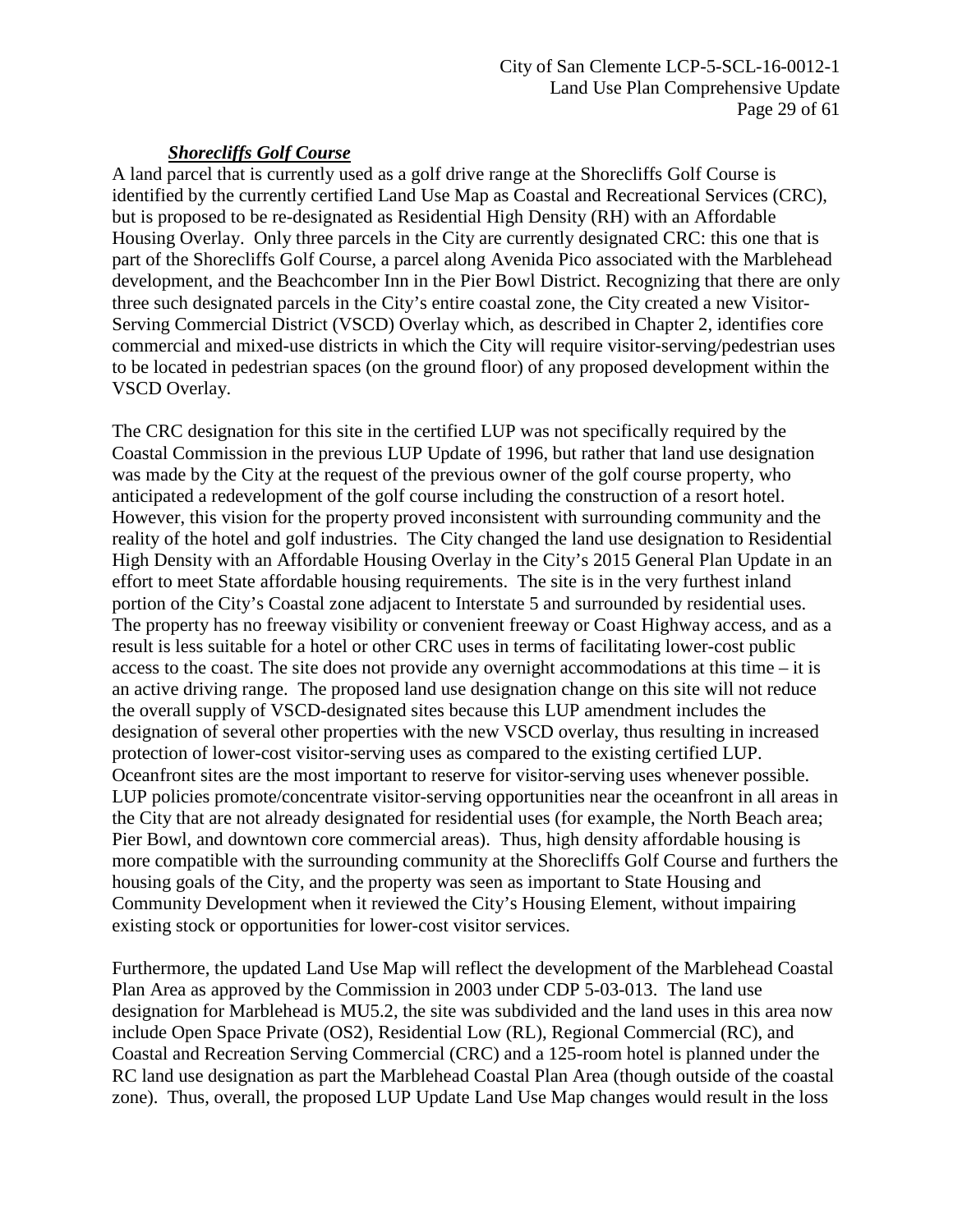of the CRC parcel at the Shorecliffs Golf Course site (which is not critical for ensuring lowercost visitor-serving uses or public coastal access), but would also augment the Land Use Map with the CRC parcel created out of the Marblehead Coastal Plan Area.

## <span id="page-29-0"></span>**3. Public Access and Recreation**

## **A. Applicable Coastal Act Policies**

Section 30210 Access; recreational opportunities; posting

In carrying out the requirement of Section 4 of Article X of the California Constitution, maximum access, which shall be conspicuously posted, and recreational opportunities shall be provided for all the people consistent with public safety needs and the need to protect public rights, rights of private property owners, and natural resource areas from overuse.

Section 30211 Development not to interfere with access

Development shall not interfere with the public's right of access to the sea where acquired through use or legislative authorization, including, but not limited to, the use of dry sand and rocky coastal beaches to the first line of terrestrial vegetation.

Section 30212 New development projects

(a) Public access from the nearest public roadway to the shoreline and along the coast shall be provided in new development projects except where: (1) It is inconsistent with public safety, military security needs, or the protection of fragile coastal resources, (2) Adequate access exists nearby, or, (3) Agriculture would be adversely affected. Dedicated accessways shall not be required to be opened to public use until a public agency or private association agrees to accept responsibility for maintenance and liability of the accessway. […]

## Section 30212.5 Public facilities; distribution

Wherever appropriate and feasible, public facilities, including parking areas or facilities, shall be distributed throughout an area so as to mitigate against the impacts, social and otherwise, of overcrowding or overuse by the public of any single area.

Section 30214 Implementation of public access policies; legislative intent

- (a) The public access policies of this article shall be implemented in a manner that takes into account the need to regulate the time, place, and manner of public access depending on the facts and circumstances in each case including, but not limited to, the following:
	- (1) Topographic and geologic site characteristics.
	- (2) The capacity of the site to sustain use and at what level of intensity.
	- (3) The appropriateness of limiting public access to the right to pass and repass depending on such factors as the fragility of the natural resources in the area and the proximity of the access area to adjacent residential uses.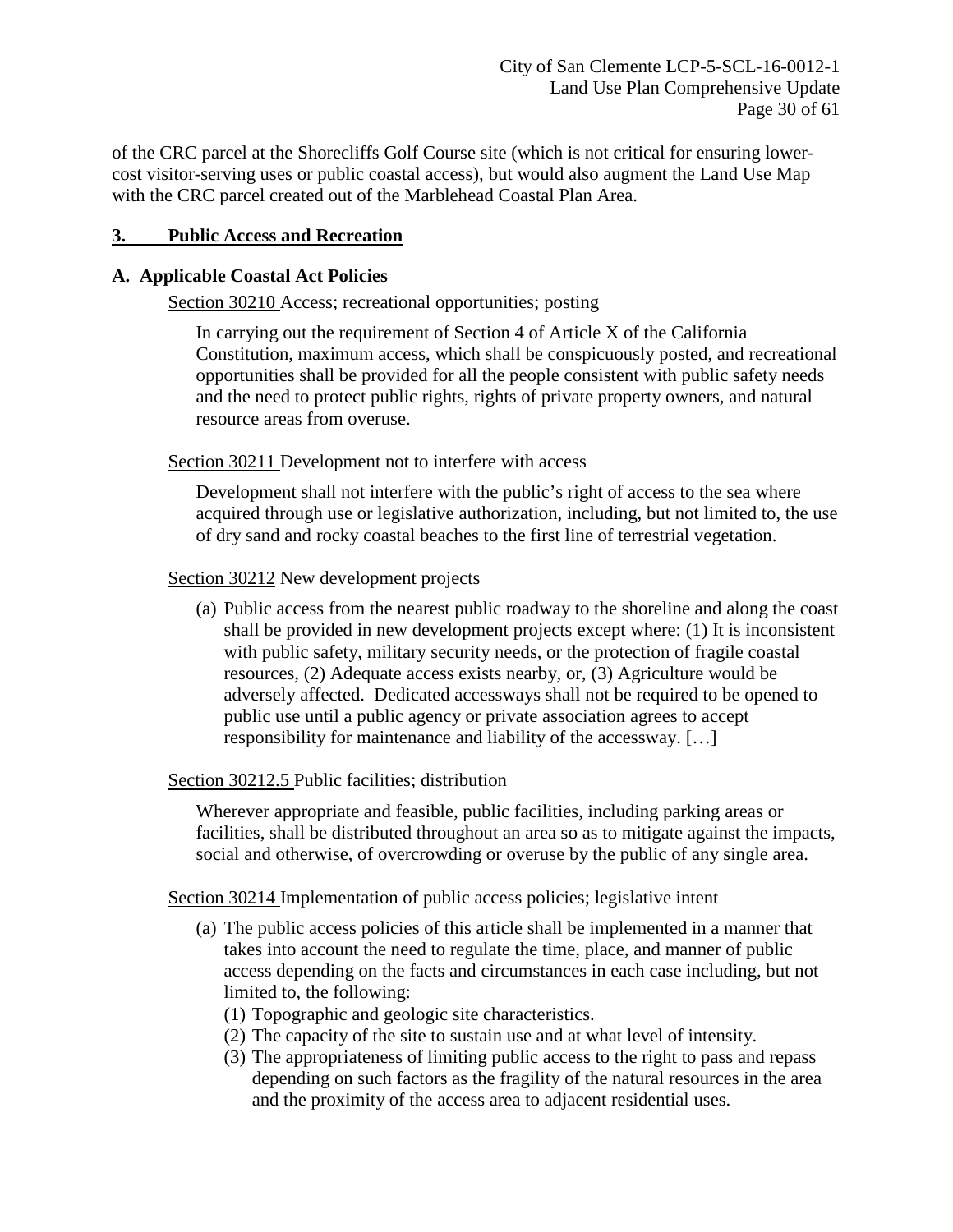- (4) The need to provide for the management of access areas so as to protect the privacy of adjacent property owners and to protect the aesthetic values of the area by providing for the collection of litter.
- (f) It is the intent of the Legislature that the public access policies of this article be carried out in a reasonable manner that considers the equities and that balances the rights of the individual property owner with the public's constitutional right of access pursuant to Section 4 of Article X of the California Constitution. […]
- (g) In carrying out the public access policies of this article, the commission and any other responsible public agency shall consider and encourage the utilization of innovative access management techniques, including, but not limited to, agreements with private organizations which would minimize management costs and encourage the use of volunteer programs.

Section 30220 Protection of certain water-oriented activities

Coastal areas suited for water-oriented recreational activities that cannot readily be provided at inland water areas shall be protected for such uses.

Section 30221 Oceanfront land; protection for recreational use and development

Oceanfront land suitable for recreational use shall be protected for recreational use and development unless present and foreseeable future demand for public or commercial recreational activities that could be accommodated on the property is already adequately provided for in the area.

Section 30222 Private lands; priority of development purposes

The use of private lands suitable for visitor-serving commercial recreational facilities designed to enhance public opportunities for coastal recreation shall have priority over private residential, general industrial, or general commercial development, but no over agriculture or coastal-dependent industry.

Section 30224 Recreational boating use; encouragement; facilities

Increased recreational boating use of coastal waters shall be encouraged, in accordance with this division, by developing dry storage areas, increasing public launching facilities, providing additional berthing space in existing harbors, limiting non-water-dependent land uses that congest access corridors and preclude boating support facilities, providing harbors of refuge, and by providing for new boating facilities in natural harbors, new protected water areas, and in areas dredged from dry land.

Section 30255 Priority of coastal-dependent developments

Coastal-dependent developments shall have priority over other developments on or near the shoreline. Except as provided elsewhere in this division, coastal-dependent developments shall not be sited in a wetland. When appropriate, coastal-related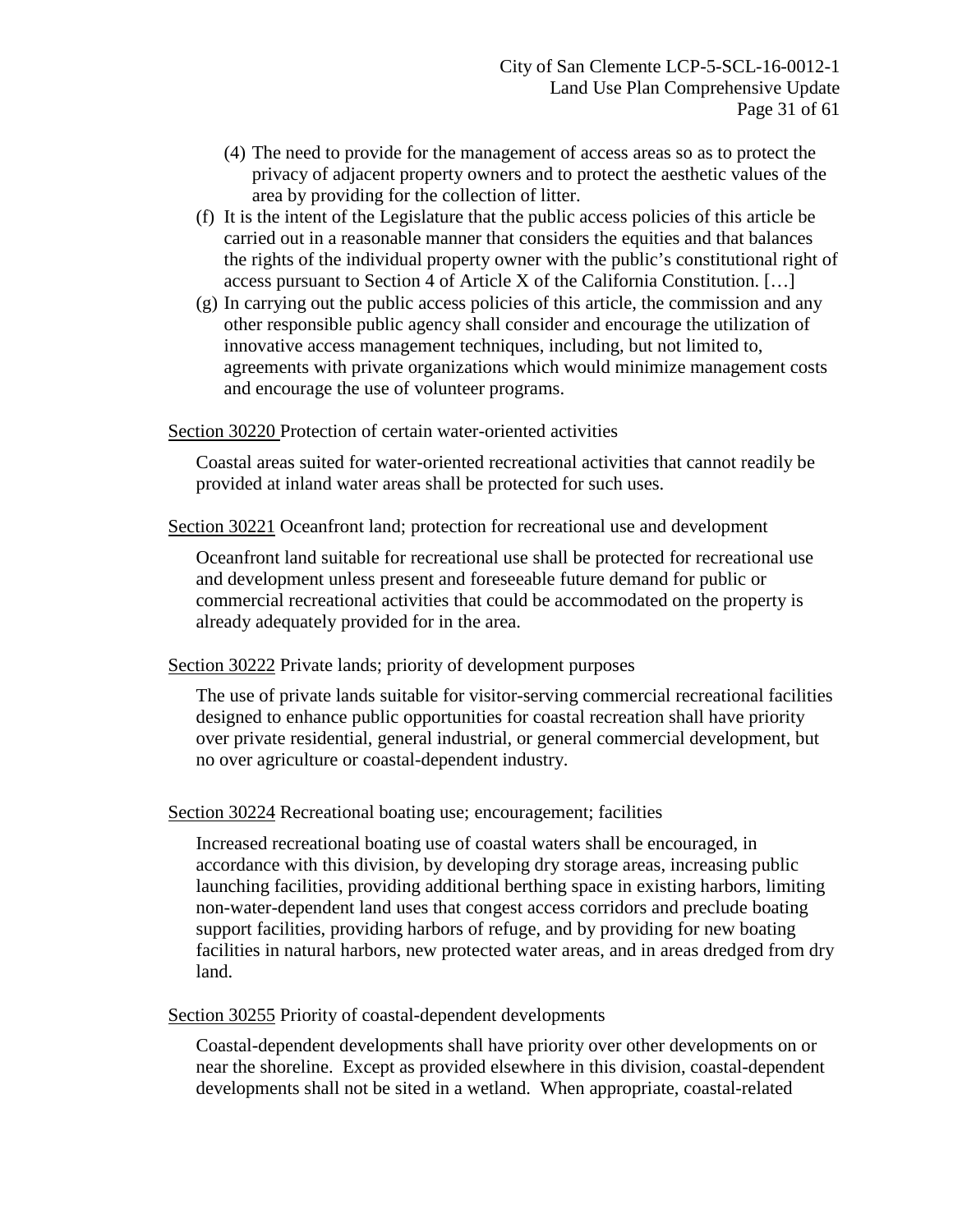developments should be accommodated within reasonable proximity to the coastaldependent uses they support.

Section 30252 Maintenance and enhancement of public access

The location and amount of new development should maintain and enhance public access to the coast by (1) facilitating the provision or extension of transit service, (2) providing commercial facilities within or adjoining residential development or in other areas that will minimize the use of coastal access roads, (3) providing non-automobile circulation within the development, (4) providing adequate parking facilities or providing substitute means of serving the development with public transportation, (5) assuring the potential for public transit for high intensity uses such as high-rise office buildings, and by (6) assuring that the recreational needs of new residents will not overload nearby coastal recreation areas by correlating the amount of development with local park acquisition and development plans with the provision of onsite recreational facilities to serve the new development.

# **B. Proposed Land Use Plan Amendment**

Chapter 3: Public Access and Recreation, of the LUP amendment provides background and descriptive text regarding the City's mobility resources (public transportation, and bike/pedestrian circulation), public and private shoreline access points, description of the City's California Coastal Trail segment, and the City's recreational opportunities and amenities. Chapter 3 policies are divided into the same categories: Mobility, Shoreline Access, California Coastal Trail, and lastly Recreational Opportunities and Amenities.

The LUP Update builds upon the few currently certified policies pertaining to bicycle transportation and provides over a dozen new policies encouraging and supporting nonautomobile transportation.

In regards to coastal access policies, the currently certified LUP only references Coastal Act Sections 30211 and 30252, as applicable coastal access policies. The LUP Update rightfully incorporates Coastal Act Sections 30210, 30212, 30211.5, and 30214 as LUP policies. The LUP Update also endeavors to carry over the policies contained in the currently certified LUP or consolidate existing certified policies into fewer more succinct policies. For example, Policy PUB-40 New Development Public Access Requirements, as proposed reads:

> *PUB-40 New Development Public Access Requirements.* New developments proposed on property lying between the first public roadway and the shoreline shall provide both physical and visual public access to the shoreline and along the coast in proportion to the public access impact resulting from the new development. The City is not to exercise its power to grant or deny a permit in a manner that will take or damage private property for public use, without the payment of just compensation or a reasonable nexus between the development and the impact. This section (1) is not intended to increase or decrease the rights of any owner of property under the Constitution of the State of California or the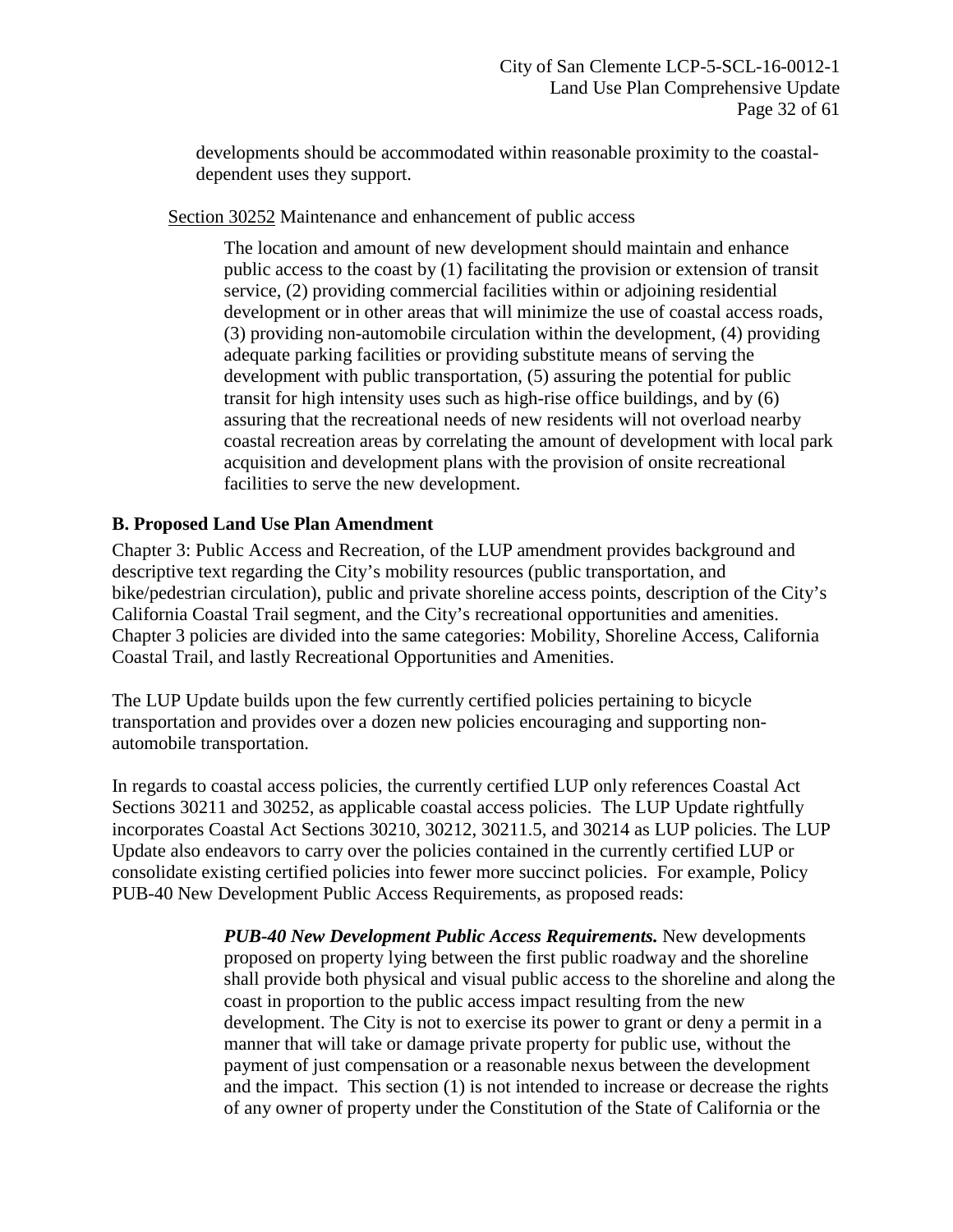United States and (2) reasonable justification and proportionality under the U.S. Supreme Court's Nollan/Dolan doctrine and subject to Section 30010 of the Coastal Act.

According to information provided by the City, PUB-40 is intended to replace certified Policy IX.15 requiring new development lying between the first public roadway and the shoreline shall provide both physical and visual access to the coastline; and replace certified Policy IX.17 which outlines the considerations that shall be taken in order to deem if a proposed project is required to provide access.

The proposed chapter update also includes a host of policies aimed at protecting, and where feasible, expanding lower-cost visitor-serving public recreational opportunities and availability of public beach amenities. Chapter 3 also contains a policy section containing a handful of policies regarding the California Coastal Trail (CCT).

## **C. Consistency Analysis - Denial as Submitted and Approval with Suggested Modifications** Minor suggested modifications are made for formatting changes and providing clarifying language to the chapter text and policies.

The currently certified LUP includes four general policies pertaining to the development of bike routes and bike facilities. The LUP Update builds upon these four policies and provides over a dozen new policies encouraging and supporting non-automobile transportation. Minor suggested modifications to these policies are necessary to clarify intent and streamline numerous repetitive policies. For example, staff suggests modifications to Policy PUB-16 (previously PUB-22) Bicycle Facilities to clarify that instead of the City "addressing bicycle needs," the City will require that new or remodeled commercial, multiple-family residential, and mixed-use development projects meet bicycle needs." Additionally, a suggested modification is necessary to include Policy PUB-26 specifically calling for Transportation Demand Management Measures to reduce vehicle miles travelled, consistent with Coastal Act Section 30253.

Chapter 3 Section 3.3.2 provides coastal access policies, as previously noted, the City's intent is to carry over the policies contained in the currently certified LUP or consolidate existing certified policies into fewer succinct policies. However, Policy IX.14, a key certified policy tracking the language of Coastal Act Section 30212 was inadvertently left out.

*Policy IX.14: Public access from the nearest public roadway to the shoreline and along the coast shall be provided in new development projects except where:* 

- *a. It is inconsistent with public safety, military security needs or the protection of fragile coastal resources;*
- *b. Adequate public access already exists nearby; or*
- *c. Agriculture would be adversely affected.*

The LUP Update format identifies Coastal Act policies at the beginning of each chapter's policy section and incorporates them as policies of the LUP itself. In this case, Section 30212 in its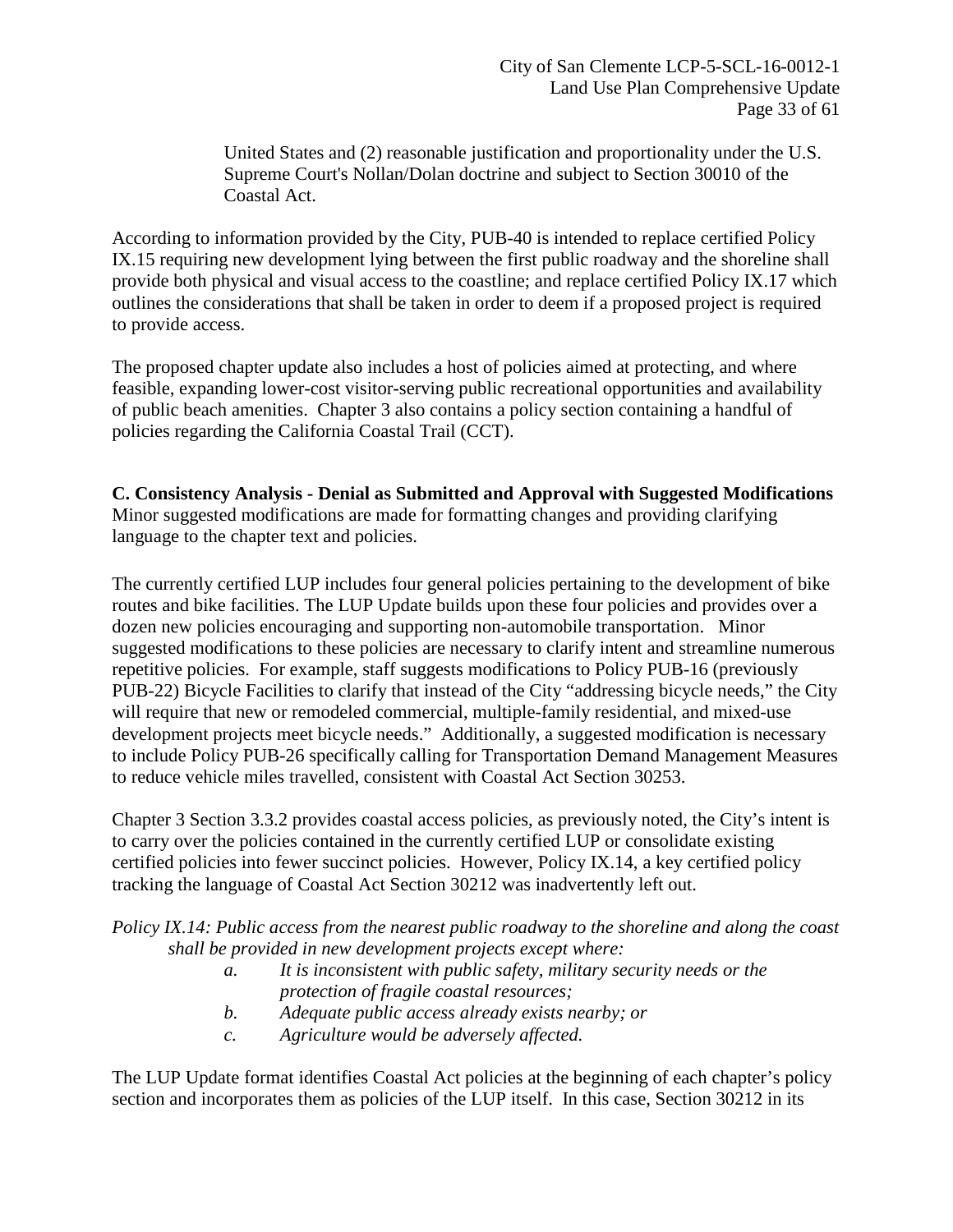entirety is included as a policy in LUP Chapter 3: Public Access and Recreation. Even so, there is no basis for the City to delete certified Policy IX.14. Therefore, a suggested modification is to add the language of Policy IX.14 back into the LUP Update as Policy PUB-38 - New Development Public Access Requirements.

The City is in agreement with all of the suggested modifications to Chapter 3: Public Access and Recreation.

## <span id="page-33-0"></span>**4. Marine and Land Resources**

#### **A. Applicable Coastal Act Policies**

Section 30107.5 Environmentally sensitive area

"Environmentally sensitive area" means any area in which plant or animal life or their habitats are either rare or especially valuable because of their special nature or role in an ecosystem and which could be easily disturbed or degraded by human activities and developments.

Section 30116 Sensitive coastal resource areas

"Sensitive coastal resource areas" means those identifiable and geographically bounded land and water areas within the coastal zone of vital interest and sensitivity. "Sensitive coastal resource areas" include the following:

(a) Special marine and land habitat areas, wetlands, lagoons, and estuaries as mapped and designated in Part 4 of the coastal plan .

(b) Areas possessing significant recreational value.

(c) Highly scenic areas.

(d) Archaeological sites referenced in the California Coastline and Recreation Plan or as designated by the State Historic Preservation Officer.

(e) Special communities or neighborhoods which are significant visitor destination areas.

(f) Areas that provide existing coastal housing or recreational opportunities for lowand moderate-income persons.

(g) Areas where division of land could substantially impair or restrict coastal access.

#### Section 30121 Wetland

"Wetland" means lands within the coastal zone which may be covered periodically or permanently with shallow water and include saltwater marshes, freshwater marshes, open or closed brackish water marshes, swamps, mudflats, and fens.

#### Section 30230 Marine resources; maintenance

Marine resources shall be maintained, enhanced, and where feasible, restored. Special protection shall be given to areas and species of special biological or economic significance. Uses of the marine environment shall be carried out in a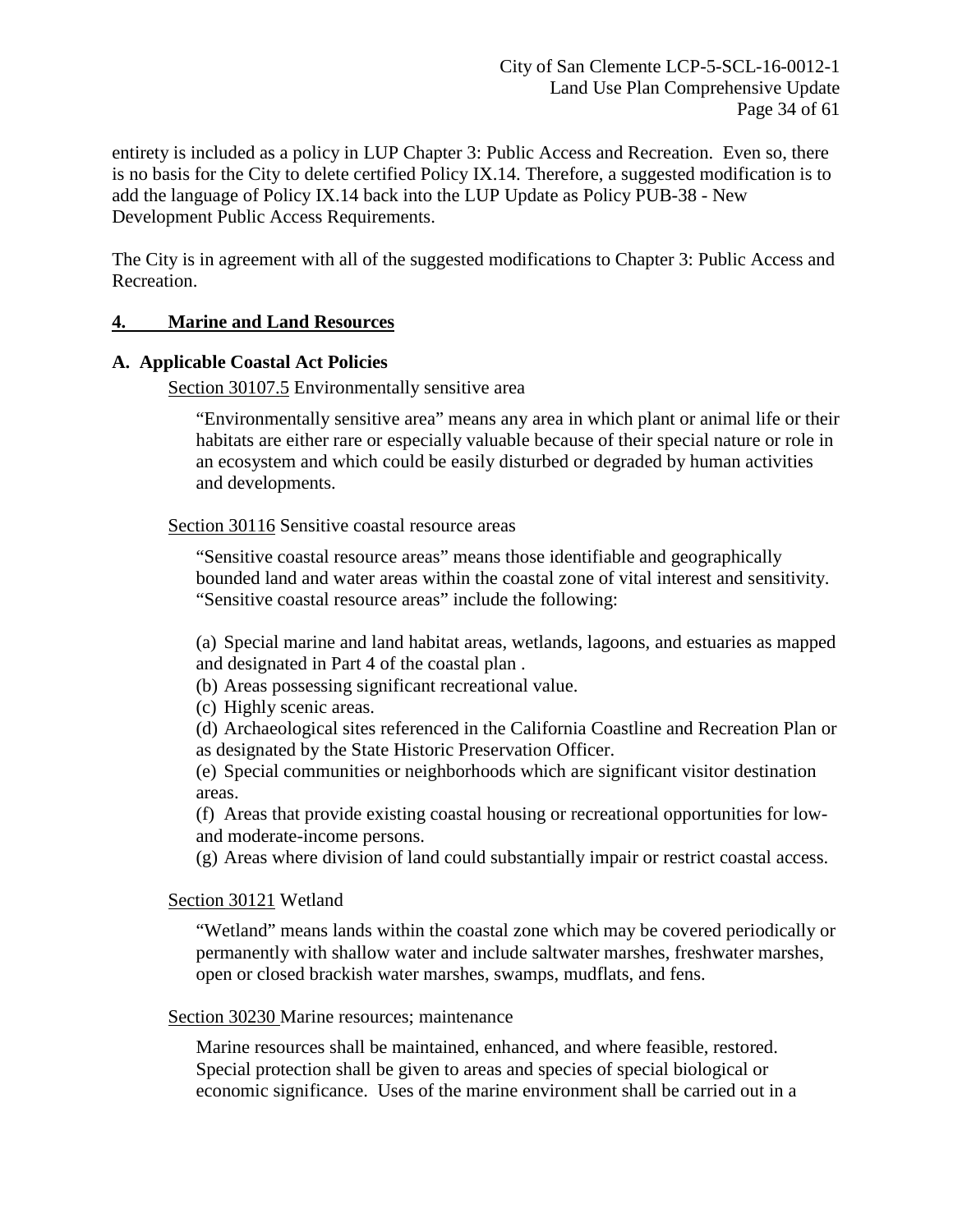manner that will sustain the biological productivity of coastal waters and that will maintain healthy populations of all species of marine organisms adequate for longterm commercial, recreational, scientific, and educational purposes.

Section 30231 Biological productivity; water quality

The biological productivity and the quality of coastal waters, streams, wetlands, estuaries, and lakes appropriate to maintain optimum populations of marine organisms and for the protection of human health shall be maintained and, where feasible, restored through, among other means, minimizing adverse effects of waste water discharges and entrainment, controlling runoff, preventing depletion of ground water supplies and substantial interference with surface water flow, encouraging waste water reclamation, maintaining natural vegetation buffer areas that protect riparian habitats, and minimizing alteration of natural streams.

Section 30233 Diking, filling or dredging; continued movement of sediment and nutrients

- (a) The diking, filling, or dredging of open coastal waters, wetlands, estuaries, and lakes shall be permitted in accordance with other applicable provisions of this division, where there is no feasible less environmentally damaging alternative, and where feasible mitigation measures have been provided to minimize adverse environmental effects, and shall be limited to the following:
	- (1) New or expanded port, energy, and coastal-dependent industrial facilities, including commercial fishing facilities.
	- (2) Maintaining existing, or restoring previously dredged, depths in existing navigational channels, turning basins, vessel berthing and mooring areas, and boat launching ramps.
	- (3) In open coastal waters, other than wetlands, including streams, estuaries, and lakes, new or expanded boating facilities and the placement of structural pilings for public recreational piers that provide public access and recreational opportunities.
	- (4) Incidental public service purposes, including but not limited to, burying cables and pipes or inspection of piers and maintenance of existing intake and outfall lines.
	- (5) Mineral extraction, including sand for restoring beaches, except in environmentally sensitive areas.
	- (6) Restoration purposes.
	- (7) Nature study, aquaculture, or similar resource dependent activities.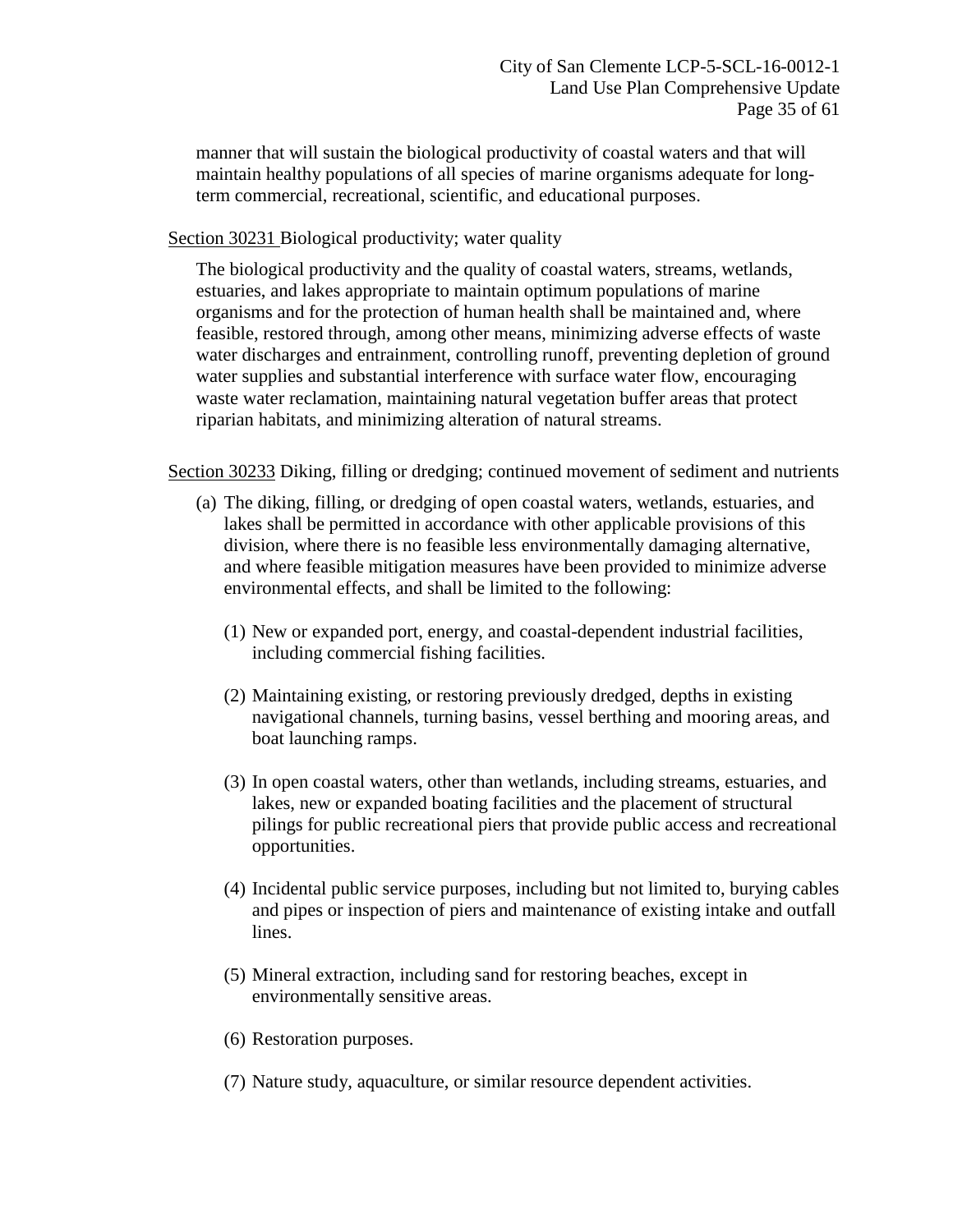- (b) Dredging and spoils disposal shall be planned and carried out to avoid significant disruption to marine and wildlife habitats and water circulation. Dredge spoils suitable for beach replenishment should be transported for these purposes to appropriate beaches or into suitable longshore current systems. […]
- (d) Erosion control and flood control facilities constructed on watercourses can impede the movement of sediment and nutrients that would otherwise be carried by storm runoff into coastal waters. To facilitate the continued delivery of these sediments to the littoral zone, whenever feasible, the material removed from these facilities may be placed at appropriate points on the shoreline in accordance with other applicable provisions of this division, where feasible mitigation measures have been provided to minimize adverse environmental effects. Aspects that shall be considered before issuing a coastal development permit for these purposes are the method of placement, time of year of placement, and sensitivity of the placement area.

## Section 30235 Construction altering natural shoreline

Revetments, breakwaters, groins, harbor channels, seawalls, cliff retaining walls, and other such construction that alters natural shoreline processes shall be permitted when required to serve coastal-dependent uses or to protect existing structures or public beaches in danger from erosion, and when designed to eliminate or mitigate adverse impacts on local shoreline san supply. Existing marine structures causing water stagnation contributing to pollution problems and fishkills should be phased out or upgraded where feasible.

## Section 30236 Water supply and flood control

Channelizations, dams, or other substantial alterations of rivers and streams shall incorporate the best mitigation measures feasible, and be limited to (1) necessary water supply projects, (2) flood control projects where no other method for protecting existing structures in the flood plain is feasible and where such protection is necessary for public safety or to protect existing development, or (3) developments where the primary function is the improvement of fish and wildlife habitat.

Section 30240 Environmentally sensitive habitat areas; adjacent developments

- (a) Environmentally sensitive habitat areas shall be protected against any significant disruption of habitat values, and only uses dependent on those resources shall be allowed within those areas.
- (b) Development in areas adjacent to environmentally sensitive habitat areas and parks and recreation areas shall be sited and designed to prevent impacts which would significantly degrade those areas, and shall be compatible with the continuance of those habitat and recreation areas.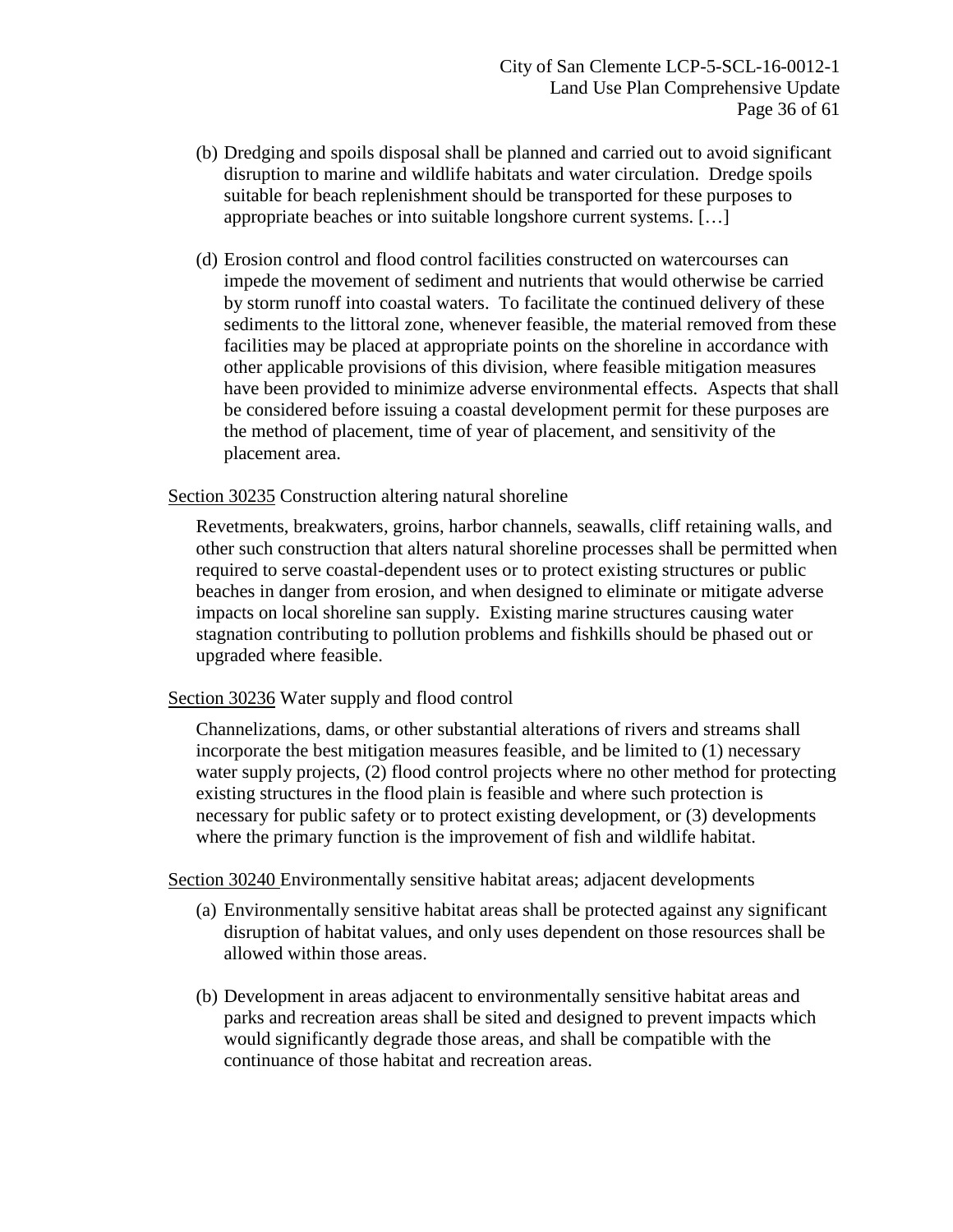## **B. Proposed Land Use Plan Amendment**

Chapter 4: Marine and Land Resources of the LUP Update provides a description of natural habitats found in the City's coastal zone and provides figures identifying the location of coastal canyons, watersheds and ocean outfall locations, off-shore coastal reefs, and "Potential Habitat Study Areas" as identified by a recent 2015 City Biological Inventory Report. The full Biological Inventory Report is included as an LUP Appendix. Additionally, Chapter 4 contains a section devoted to coastal water quality concerns. Chapter 4 policies are divided into subgroups concerning environmentally sensitive habitat areas (ESHA), marine resources, wetlands, water quality, and other biological resource areas such as coastal canyons.

Policies defining the designation of ESHA, and ESHA buffers, and overall ESHA protection, ESHA mitigation and mitigation ratios are included in Chapter 4 of the LUP Update.

Additionally, new policies affording special protection to areas and species of special biological or economic significance such as the sandy beach and kelp wrack are included.

As the certified LUP currently lacks policies that adequately protect wetlands and streams as required by Coastal Act Section 30231 for the maintenance and where feasible, restoration of biological productivity and quality of coastal waters, streams and wetlands, the LUP Update commendably undertakes the effort to provide a dozen new policies ranging from a simple policy tracking Section 30231 (*"Recognize and protect wetlands for their scenic, recreational, water quality and habitat values. The biological productivity and quality of wetlands shall be protected and, where feasible, restored.)* to more complex detailed policies providing guidance on wetland delineation, identifying wetland buffers, indicating when impacts to wetlands may be permitted pursuant to Coastal Act Section 30233, and policies requiring mitigation and stipulating specific mitigation ratios. Additionally, a definition of wetlands is included in Chapter 7: Definitions.

The water quality policies in the currently certified LUP vaguely focus primarily on provision of *"a clean and enjoyable marine environment that sufficiently meets the needs of beach users"* and to *"maintain and enhance the City's beaches and marine resources"* and *"Provide adequate marine safety and medical aid services."* There is only one certified policy, Policy XIV.12 identifying measures that the City can take to help further protect coastal waters, including encouraging a reduction in storm drain related pollution, promoting water conservation, encouraging the use of native plants, and requiring certain construction related Best Management Practices (BMPs). In the LUP Update submittal, the City proposes to replace these few policies with twenty-two (22) new policies addressing all aspects of development intended to meet the Coastal Act Section 30231 requirement to minimize adverse effects of wastewater discharges and entrainment, controlling runoff, and preventing substantial interference with surface water flow.

Chapter 4: Marine and Land Resources of the LUP Update also considerably increases overall habitat protection policies. New policies addressing the need for a fuel modification plan as part of new development proposals and the need for alternative fuel modification measures are included. Additionally, a policy is included to require new buildings and Major Remodels comply with bird-safe building standards as is a policy further protecting nesting birds by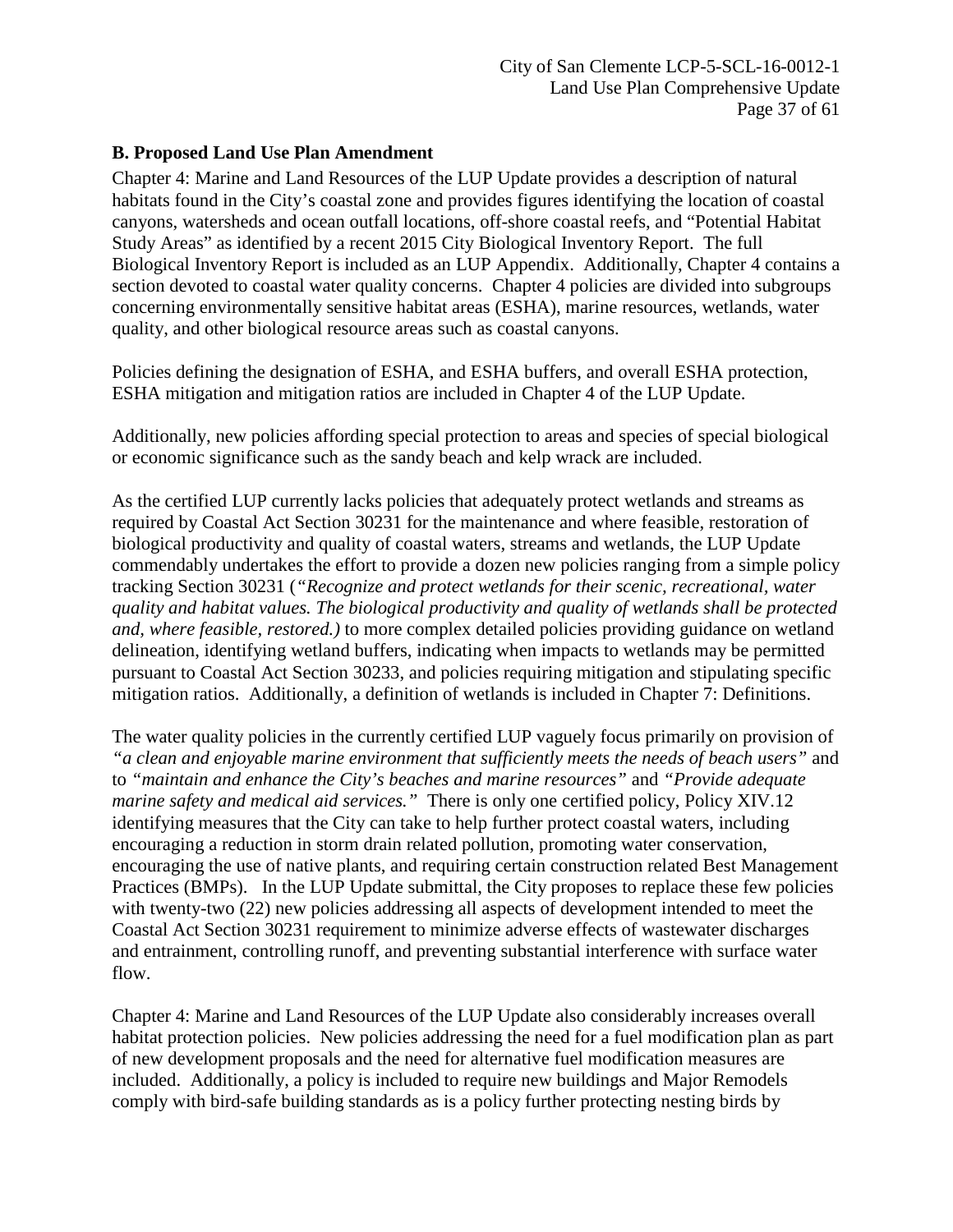requiring tree trimming and tree removal activities to be outside the roosting/nesting bird season. However, currently certified policies identifying coastal canyons not just for their habitat value but as visual resources as well, were deleted in the LUP Update submittal and suggested modifications are required to add those policies back in.

# **C. Consistency Analysis - Denial as Submitted and Approval with Suggested Modifications**

Suggested modifications are necessary to ensure consistency with the Coastal Act and provide clarity on the intent of the proposed new policies. The majority of suggested modifications are simply aimed at restructuring the formatting and organization of Chapter 4: Marine and Land Resources to provide a more conventional, logical sequence to both the Chapter text and the policies themselves. Confusing and misleading policy language can be misinterpreted or misconstrued due to lack of clear intent. Based on past discussions and collaborations with City staff, Commission staff believes these suggested modifications are acceptable to the City.

## *Coastal Canyons*

Policies in the currently certified LUP requiring development be designed and sited to "maintain the natural topographic and physiographic characteristics of the City's hillsides and canyons" are not adequately carried over into the LUP Update, either verbatim or re-worked into the language of a new policy. Deletion and reworking of these policies in the LUP Update will not ensure conformity with Chapter 3 of the Coastal Act, thus, numerous suggested modifications are required to add these policies back into the LUP.

For example, certified LUP Policies XII.5 and XII.6 state:

*Policy XII.5: Preserve the aesthetic resources of the City, including coastal bluffs, visually significant ridgelines, and coastal canyons, and significant public views.*

*Policy XII.6: Preserve the designated undeveloped "natural" coastal canyon areas where appropriate that were originally intended to be open space buffers (see Figure 2-1).*

According to information provided by the City, both are proposed to be deleted and replaced by new Policy VIS-9 which states:

**VIS-9: Coastal Canyon Restoration.** Promote the restoration of coastal canyons as a visual resource in a manner consistent with the goals of the Coastal Act."

The proposed policy is vague and the original intent to "preserve" designated coastal canyon areas as open space and "preserve the aesthetic resource" of the open space in coastal canyon is lost in the proposed updated policy. Therefore, numerous suggested modifications are required to Chapter 4 policies as outlined in **[Exhibit 2](https://documents.coastal.ca.gov/reports/2018/2/Th12a/Th12a-2-2018-exhibits.pdf)** including the renumbered Policy RES-69 Natural Areas, RES-70 Coastal Canyon Areas Protection, and RES-72 Coastal Canyon Resources. Additionally VIS-9 (renumbered to proposed VIS-14) is suggested to be modified to clarify the intent of the policy is to promote the restoration of a coastal canyons with native landscaping to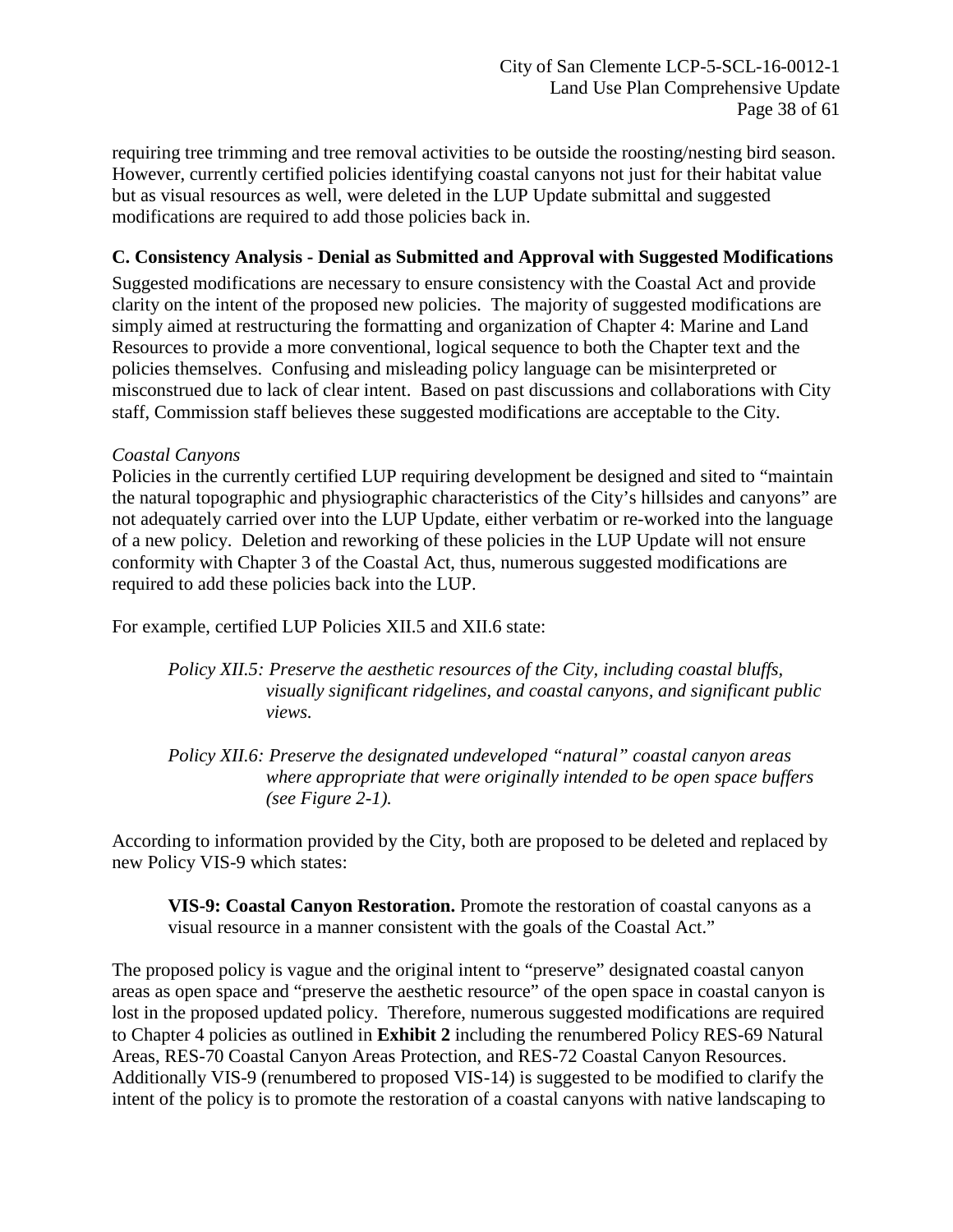enhance visual resources. And a suggested modification is made to add back certified Policy XII.6 as VIS-15 Preservation of Open Space in Coastal Canyons:

*VIS-15 Preservation of Open Space in Coastal Canyons.* Preserve the designated undeveloped "natural" coastal canyon areas where appropriate that were originally intended to function as open space (See Figure 4-1: Coastal Canyons in Chapter 4).

## *Water Quality*

Suggested modifications are necessary to reorganize the order of the policies into Section 4.3.2 Water Quality and arrange the policies in a more cohesive flow beginning with policies pertaining to site design, to construction, to post-development. Suggested modifications are also required to clarify the titles of policies, provide simplicity, and explain confusing policy language.

One significant crucial suggested modification is necessary to break up the City's proposed RES-51 Impervious Surfaces and Infiltration into two separate policies, since these two issues, though closely related are distinctly different. Thus a suggested modification is necessary to create Policy RES-29 Impervious Surfaces (previously RES-51) and new Policy RES-30 Infiltration as follows:

- *RES-51 RES-29 Impervious Surfaces and Infiltration*. New development shall should be planned, sited and designed to minimize the installation of impervious surfaces, where feasible, especially impervious areas directly connected to the municipal storm drain system, in order to minimize increases in stormwater or dry weather runoff. Redevelopment projects shall, where feasible, increase the area of pervious surfaces consistent with RES-30. Development shall be planned, sited, and designed to maintain or enhance on-site infiltration of runoff, where appropriate and feasible.
- *RES-30 Infiltration.* Development shall be planned, sited, and designed to maintain or enhance on-site infiltration of runoff, where appropriate and feasible. If on-site infiltration of runoff may potentially result in adverse impacts, including, but not limited to, geologic instability, flooding, or pollution of coastal waters, the development shall substitute alternative BMPs (e.g., flow-through planter box, green roof, or cistern) that do not involve on-site infiltration in order to minimize changes in the runoff flow regime to the extent appropriate and feasible. Alternative BMPs shall also be used where infiltration BMPs are not adequate to treat a specific pollutant of concern attributed to the development, or where infiltration practices would conflict with regulations protecting groundwater.

As suggested to be modified, the policies recognize the City's slope terrain including coastal canyons and bluffs and that infiltration may be discouraged in such areas to prevent soil and geologic instability that may result in landslides and maintains the caveat language of "where feasible" and "where appropriate and feasible."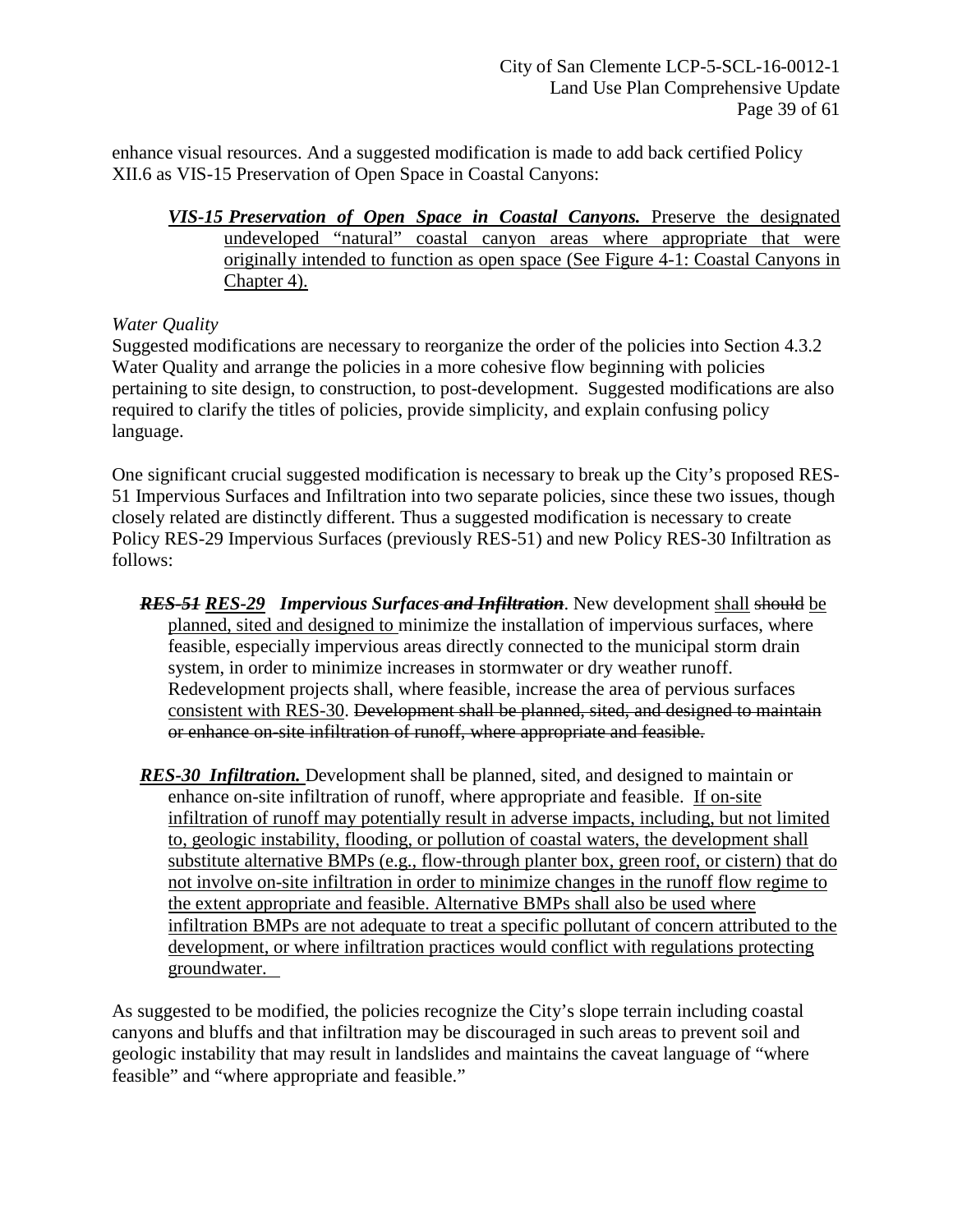## *ESHA*

The City conducted a 2015 City Biological Inventory Report, referred to simply as "the Report," where "Potential Habitat Areas" were identified and are generally shown on Figures 4-1a through 4-1d and are also included in Chapter 4. The Report's survey area focused primarily on coastal canyons and bluffs and thus, the entire northern shoreline section of the City from the northern boundary at the City of Dana Point all the way to north beach was not included in the inventory. The sandy beach area along the northern shoreline section of the City between Poche Beach and the Capistrano Shores Mobile Home Park is known to support native dune vegetation in sand hummocks thus forming dunes along the back beach. The City submitted Policy RES-26 (now renumbered as proposed RES-11) Native Beach Vegetation acknowledging native beach vegetation has a natural role in the ecological, structural, and aesthetic conditions of the City and requiring the City to protect existing native beach vegetation in established sand hummocks and dunes. However, as the California Department of Fish and Wildlife have identified coastal dunes among the rarest habitat in existence in Southern California, this single policy is not sufficient to protect sand dunes as ESHA. ESHA is defined as any area in which plant or animal life or their habitats are either rare or especially valuable because of their special nature or role in an ecosystem and which could be easily disturbed or degraded by human activities and developments. Coastal dunes naturally accrete and erode seasonally, vegetated or un-vegetated (back beach areas of sandy substrate exhibiting dune morphology) would be considered ESHA. Thus, a suggested modification is necessary to add a policy aimed at protecting sand dunes as ESHA:

## *RES-53 Sand Dunes.* Protect as ESHA areas which have been identified as southern foredunes and southern dune scrub in a Biological Survey from adverse impacts due to a proposed development project and provide appropriate ESHA buffers.

Thus, if development requiring a CDP is proposed along a stretch of beach, per RES-2 Site-Specific Biological Surveys (now renumbered as proposed RES-77) a biological survey is required. If the Site Specific Biological Survey determines whether any southern foredunes and/or southern dune scrub are present on the project site or vicinity, appropriate protections granted to ESHA would be applicable.

## *Trees Providing Nesting and Foraging Habitat and Native Tree Protection*

The LUP Update includes proposed Policy RES-93 Tree Trimming and Removal requiring tree trimming and removal be conducted during time periods of the year that does not disturb roosting/nesting birds and requiring every effort be made to preserve mature trees before considering tree removal. The City and Commission staff worked closely on suggested modifications to provide clearer more specific guidance language. As proposed to be modified, Policy RES-93 would apply to tree trimming and removal on public property. However, potentially, any tree, whether on public or private land, can provide important habitat which should be protected. Therefore, suggested modifications are deemed necessary to include additional policies to ensure the protection of nesting and foraging habitat. Thus, Policy RES-91 Nesting and Foraging Habitat and Policy RES-92 Construction Near Nesting and Foraging Habitat addressing construction phase noise levels are added to Chapter 4.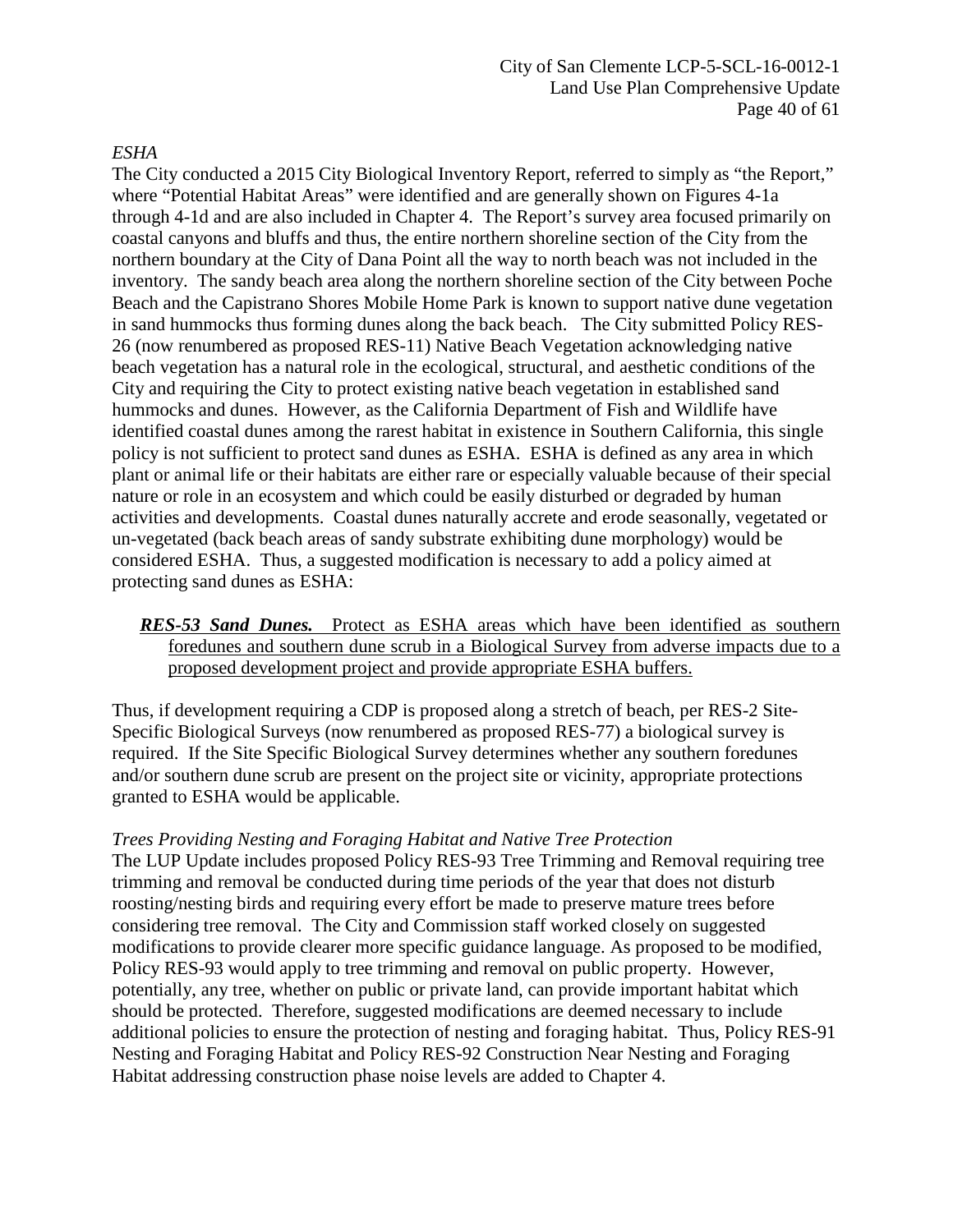Furthermore, as submitted the LUP Update included Policy RES-91(now renumbered as proposed RES-88) Native Tree Protection requiring new development be sited and designed to preserve native trees and prevent encroachment into the tree's Protective Zone. However, if there is no feasible alternative that can prevent tree removal or encroachment, mitigation is required. As proposed, adverse impacts to mature native trees (examples of potentially appropriate species include Coast Live Oak, California Sycamore and White Alder as included in Policy RES-87 Native Trees) shall be fully mitigated at a 1:1 ratio. However, mitigation of loss of a mature native tree with a younger native tree at a 1:1 ratio does not make up for the loss of the habitat/biological function of a fully grown mature native tree. In addition, many newly planted trees do not survive for one reason or another and planting more than one is necessary to account for these loss factors and qualitative differences in lost trees versus mitigation in order to adequately ensure such loss of mature native trees does not result in significant adverse impacts to coastal biological resources. Thus, a suggested modification is made to Policy RES-91(now renumbered as proposed RES-88) Native Tree Protection requiring a higher mitigation ratio of 2:1 (unless a greater mitigation ratio is required by other regulation) for removal of a native tree in a natural habitat and a 1:1 mitigation ratio for removal of a native tree in a highly developed area. Additionally, the mitigation tree shall be planted in a proximal location with priority given to on-site mitigation.

# <span id="page-40-0"></span>**5. Coastal Hazards & Shoreline/Bluff/Canyon Development**

# **A. Applicable Coastal Act Policies**

## Section 30235

Revetments, breakwaters, groins, harbor channels, seawalls, cliff retaining walls, and other such construction that alters natural shoreline processes shall be permitted when required to serve coastal-dependent uses or to protect existing structures or public beaches in danger from erosion, and when designed to eliminate or mitigate adverse impacts on local shoreline sand supply. Existing marine structures causing water stagnation contributing to pollution problems and fish kills should be phased out or upgraded where feasible.

## Section 30236

Channelizations, dams, or other substantial alterations of rivers and streams shall incorporate the best mitigation measures feasible, and be limited to (1) necessary water supply projects, (2) flood control projects where no other method for protecting existing structures in the floodplain is feasible and where such protection is necessary for public safety or to protect existing development, or (3) developments where the primary function is the improvement of fish and wildlife habitat.

#### Section 30250

(d) New residential, commercial, or industrial development, except as otherwise provided in this division, shall be located within, contiguous with, or in close proximity to, existing developed areas able to accommodate it or, where such areas are not able to accommodate it, in other areas with adequate public services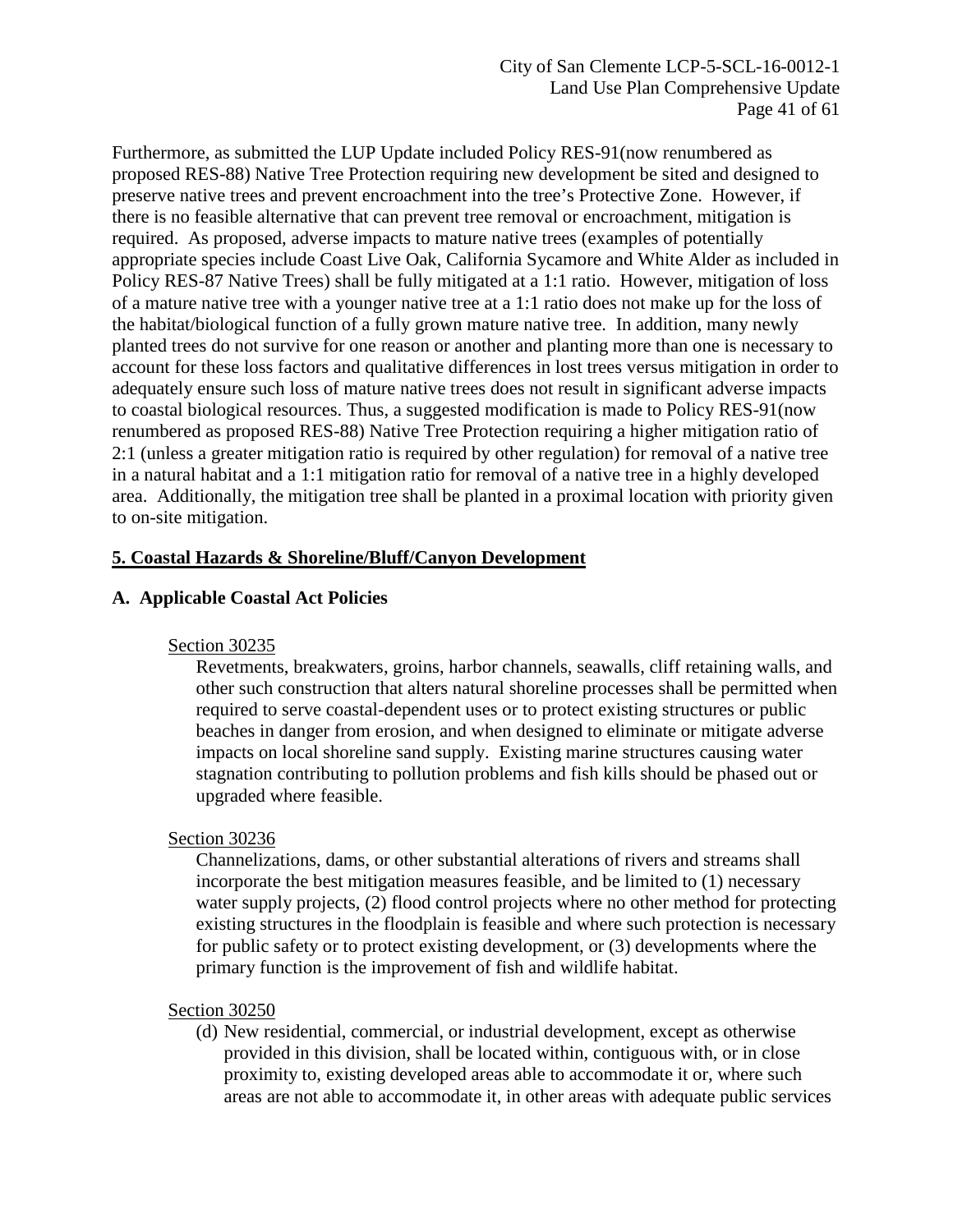and where it will not have significant adverse effects, either individually or cumulatively, on coastal resources. […]

## Section 30251

The scenic and visual qualities of coastal areas shall be considered and protected as a resource of public importance. Permitted development shall be sited and designed to protect views to and along the ocean and scenic coastal areas, to minimize the alteration of natural land forms, to be visually compatible with the character of surrounding areas, and, where feasible, to restore and enhance visual quality in visually degraded area. […]

## Section 30253

New development shall do all of the following:

- (a) Minimize risks to life and property in areas of high geologic, flood, and fire hazard.
- (b) Assure stability and structural integrity, and neither create nor contribute significantly to erosion, geological instability, or destruction of the site or surrounding area or in any way require the construction of protective devices that would substantially alter natural landforms along bluffs and cliffs.
- (c) Be consistent with requirements imposed by an air pollution control district or the State Air Resources Control Board as to each particular development.
- (d) Minimize energy consumption and vehicle miles traveled.
- (e) Where appropriate, protect special communities and neighborhoods which, because of their unique characteristics, are popular visitor destination points for recreational uses.

## Section 30260

Coastal-dependent industrial facilities shall be encouraged to locate or expand within existing sites and shall be permitted reasonable long-term growth where consistent with this division. However, where new or expanded coastal-dependent industrial facilities cannot feasibly be accommodated consistent with other policies of this division, they may nonetheless be permitted in accordance with this section and Section 30261 and 30262 if (1) alternative locations are infeasible or more environmentally damaging; (2) to do otherwise would adversely affect the public welfare; and (3) adverse environmental effects are mitigated to the maximum extent feasible.

## **B. Proposed Land Use Plan Amendment**

The currently certified LUP contains a single policy under the *"Hazards Areas"* heading, Policy VII.5 which paraphrases Coastal Act Section 30253:

## *Policy VII.5 - New development shall:*

*a. Minimize risks to life and property in areas of high geologic, flood, and fire hazard.*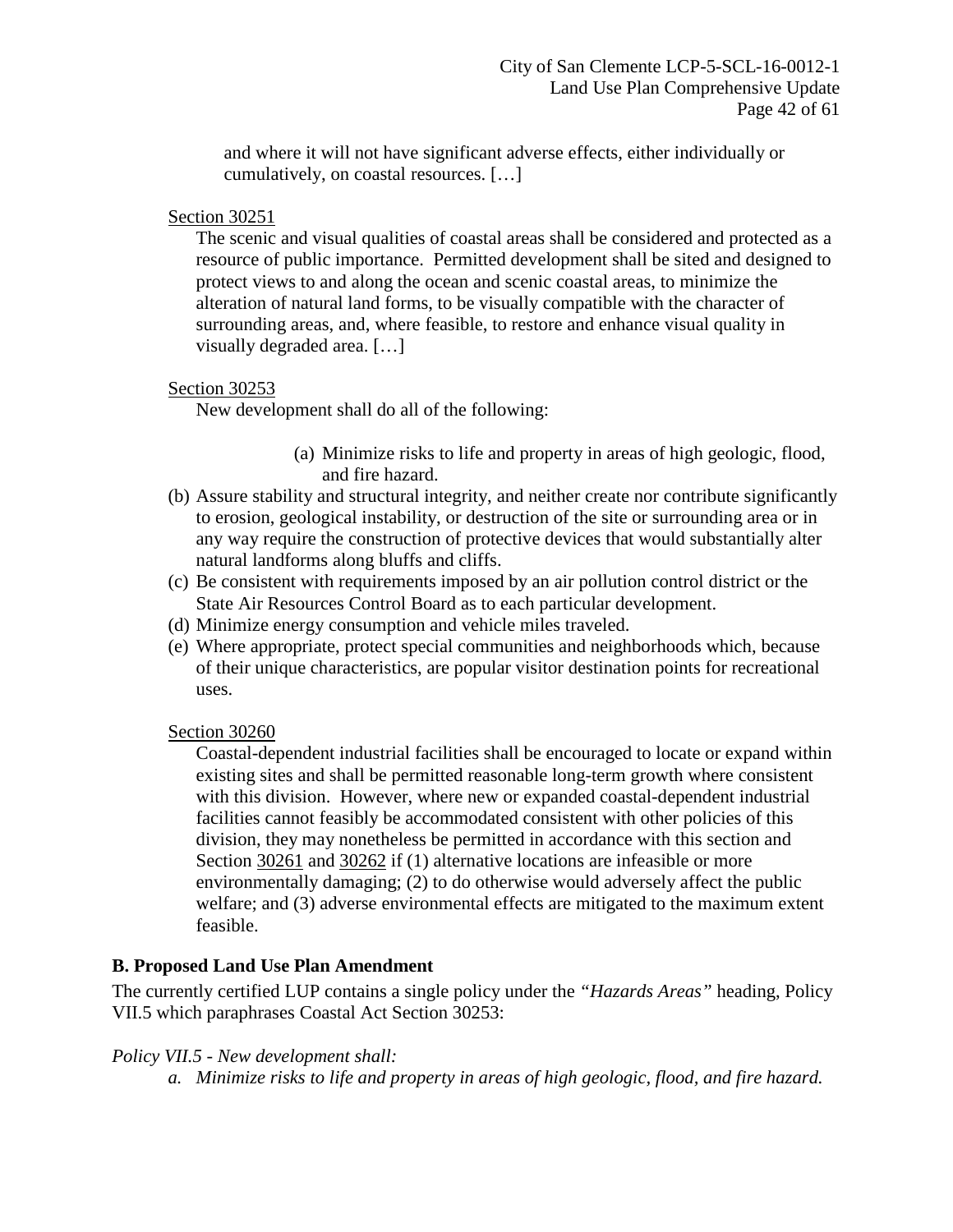*b. Assure stability and structural integrity, and neither create nor contribute significantly to erosion, geologic instability, or destruction of the site or surrounding area or in any way require the construction of protective devices that would substantially alter existing landforms along bluffs and cliff (PRC 30253).* 

and seven policies, Policies VII.13 - VI.19 under the *"Alteration of Landform Policies"* requiring development be concentrated on level areas discouraging grading, cutting, or filling that alters landforms (e.g., bluffs, cliffs, ravines); requiring new development provide a minimum 25 foot setback from the bluff edge; providing development setback criteria from canyon edges; prohibiting new permanent structures on a bluff face, except for public beach access ways; requiring visual impact analysis; and development design goals aimed at maintaining the natural topography of canyons. Additionally, Policy XV.12 under the "Environmentally Sensitive Habitat Goals and Policies" requires geotechnical review for blufftop and canyon edge parcels, acknowledging that a greater setback shall apply if deemed necessary by the geotechnical review.

The submitted LUP Update proposes to carry over the nine aforementioned hazards policies in the currently certified LUP and greatly supplement these policies with additional, more detailed policies that take into consideration possible Sea Level Rise (SLR) hazards, includes new policies regarding wildfire hazards, and greatly expands the number and the scope of policies regarding bluff and shoreline protective devices. In total, the LUP Update includes 60 hazards policies contained in Chapter 5: Hazards & Shoreline/Bluff/Canyon Development and definitions of terms utilized throughout Chapter 5 such as "revetment," "bluff retention device," "major remodel," and "sea level rise" in Chapter 7: Definitions. As submitted, Chapter 5 hazard policies are broken up into the following headings:

- 5.3.1 Coastal Bluff and Shoreline Development
- 5.3.2 Coastal Canyon Development
- 5.3.3 Hazard Area Development
- 5.3.4 Sand Replenishment/Beach Management
- 5.3.5 Sea Level Rise
- 5.3.6 Development in Flood Hazard Areas
- 5.3.7 Emergency CDP Actions

The LUP Update as submitted admirably tackles the challenges related to SLR hazards by defining Sea Level Rise in Chapter 7: Definitions and by adding numerous new policies in Chapter 5: Hazards & Shoreline/Bluff/Canyon Development that support efforts for ongoing study of the issue, encourage regional coordination with local, State and federal agencies, and acknowledge the need for best available scientific information regarding SLR projections in geotechnical and coastal hazards investigations (Policies including but not limited to HAZ-48 [now HAZ-11], HAZ-49 [now HAZ-14], HAZ-50 [now HAZ-15]) Most importantly, the LUP Update provides a few policies in Chapter 5 that endeavor to provide guidance for the preparation of a citywide coastal hazards vulnerability assessment (HAZ-53, now HAZ-12) and a citywide Shoreline Management Plan (HAZ-11, now HAZ-13).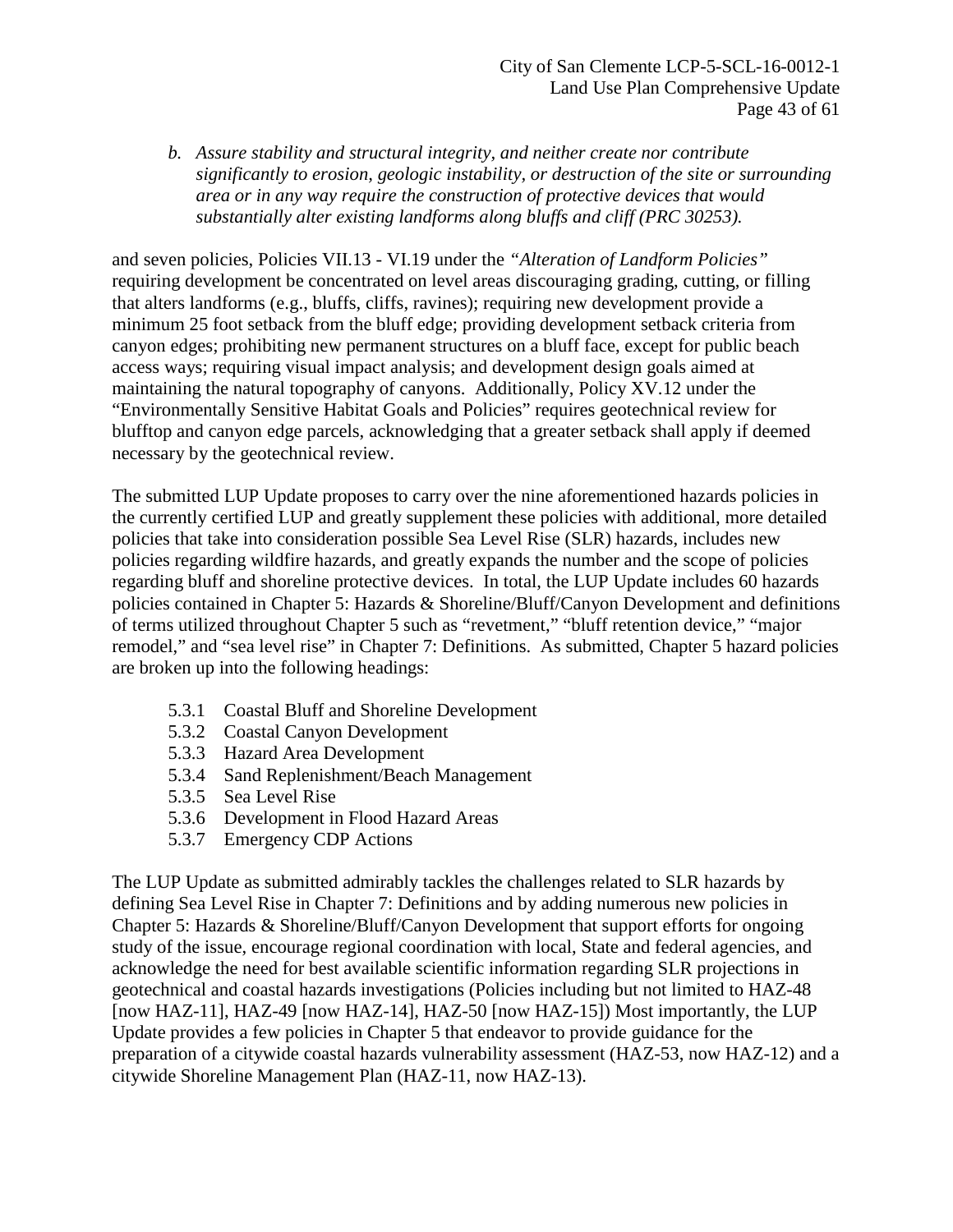Policies regarding bluff and shoreline protective devices also aim to incorporate consideration of SLR impacts in their review. Chapter 5 of the LUP Update as submitted contains numerous policies restricting and/or prohibiting what the City termed "bluff/canyon/shoreline retention devices." For example:

*HAZ-36: CDP Application for Bluff, Canyon or Shoreline Retention Devices – Findings and Conditions for Approval.* No Permit shall be issued for retention, expansion, alteration or repair of a bluff, canyon or shoreline retention device unless the City finds:

- a. That the criteria for issuance set forth in policy HAZ-34 are met,
- b. That the bluff or shoreline retention device is still required to protect an existing principal structure in danger from erosion,
- c. That the device will minimize further alteration of the natural landform of the bluff/canyon, and
- d. That adequate mitigation for coastal resource impacts, including but not limited to impacts to the public beach, has been provided.

A condition of the CDP for all new development and Major Remodels on bluff, canyon or beach property shall require the property owner to record a deed restriction against the property that expressly waives any future right that may exist pursuant to Section 30253 of the Coastal Act to add new or additional bluff or shoreline retention devices. This policy requires the removal of any structures that become threatened by hazards if relocation is infeasible.

and

*HAZ-24: Applicant's Assumption of Risk.* Applicants with a CDP for a development in a hazardous area must record a document exempting the City from liability for any personal or property damage caused by geologic or other hazards on such properties and acknowledging that future shoreline protective devices to protect structures authorized by such a CDP are prohibited.

## **C. Consistency Analysis - Denial as Submitted and Approval with Suggested Modifications**

With this comprehensive LUP Update, the City is attempting to build upon currently certified policies to address larger coastal hazards issues such as SLR. Consideration of sea level rise impacts must be acknowledged in review of coastal development permit applications now and in the future as recognized in the proposed LUP Update, as the ultimately-certified LUP will serve as the standard of review for certification of a future Implementation Plan, and recognition of SLR as a factor exacerbating coastal hazards in relation to coastal development is essential to ensuring Chapter 3 consistency. The City aims to address the Coastal Act policies pertaining to development in coastal hazard areas that are applicable to the LUP update in Chapter 5: Hazards & Shoreline/Bluff/Canyon Development of the LUP Update.

However, the Commission finds that, as submitted, the LUP lacks the specificity required to adequately carry out Coastal Act Chapter 3 policies pertaining to development in coastal hazard areas, as further explained below. In particular, the proposed LUP fails to meet the requirements of , and is not in conformity with, Chapter 3 policies, addressing development along bluffs and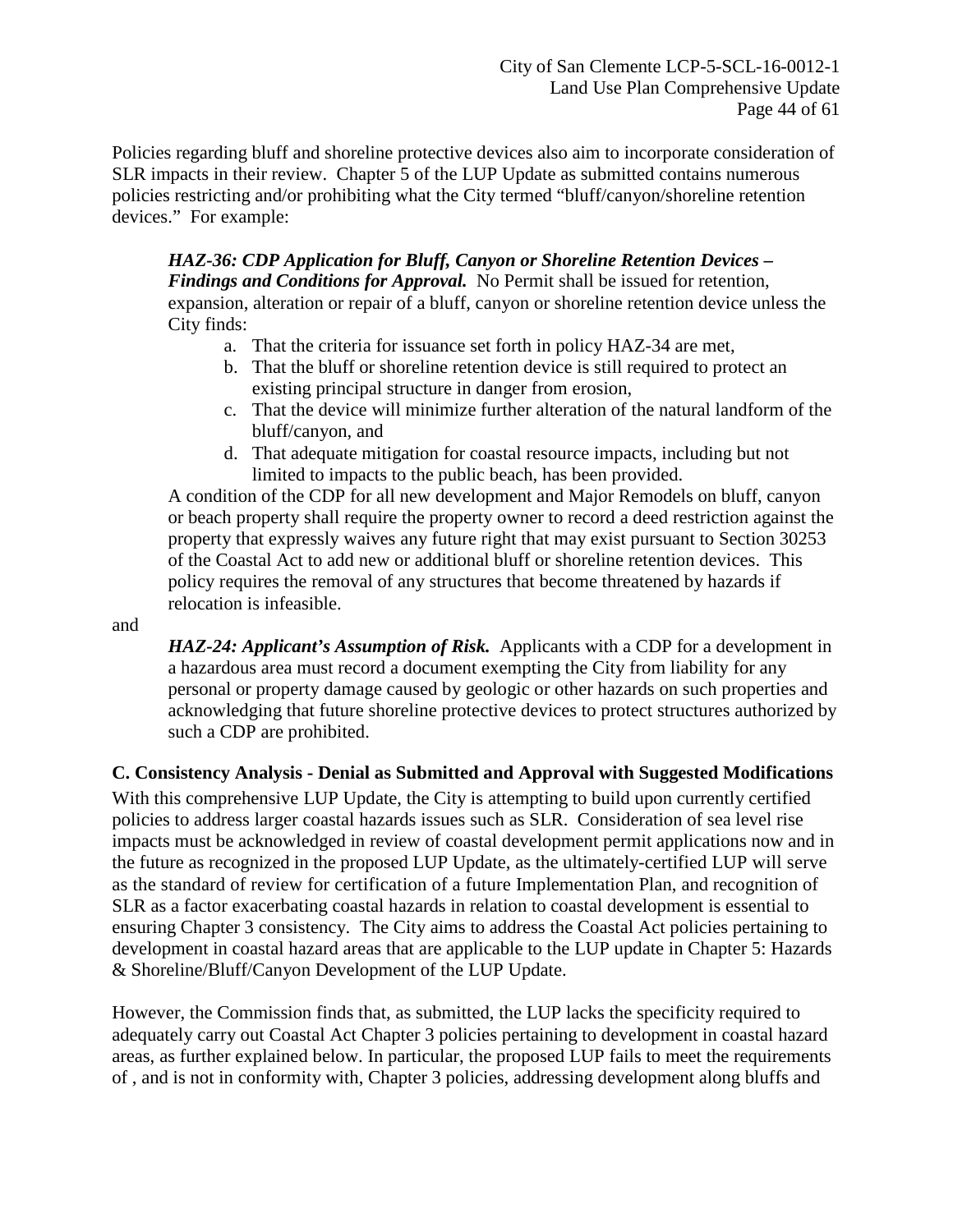shoreline areas. Modifications are required to LUP Chapter 5 to assure that Coastal Act requirements are incorporated into the LUP.

Therefore, the proposed LUP Update is not in conformity with the hazards policies of Chapter 3 of the Coastal Act and must be denied as submitted. The LUP can be approved only with all the suggested modifications in **[Exhibit 2](https://documents.coastal.ca.gov/reports/2018/2/Th12a/Th12a-2-2018-exhibits.pdf)**, which contains key suggested modifications that are explained below and are meant to correct discrepancies and include all necessary detail to fully implement the hazards policies of Chapter 3. Commission staff has worked with City staff in development of the proposed changes, the majority of which are acceptable to City staff.

#### *Overall Chapter Organization*

Suggested modifications are required to provide clarifying language in Chapter 5 Section 5.1- Introduction providing the background/descriptive text and providing subheadings to effectively organize the information provided in Section 5.1.

Suggested modifications are also necessary to streamline and clarify the intent of proposed new policies included in Chapter 5 Section 5.3-Policies. The simplest way to provide clarity in the proposed new policies involves formatting and organization, therefore multiple suggested modifications to Chapter 5 Section 5.3 will delete, consolidate, and rearrange the policy subsections for practical purposes as follow:

- 5.3.1 Coastal Bluff and Shoreline Development Hazards Review
- 5.3.2 Coastal Canyon Development Sea Level Rise
- 5.3.3 Hazard Area Development Shoreline & Bluff Protective Devices
- 5.3.4 Sand Replenishment/Beach Management Hazard Area Development
- 5.3.5 Sea Level Rise
- 5.3.6 Development in Flood Hazard Areas
- 5.3.7 Emergency CDP Actions

For example, Section 5.3.7-Emergency CDP Actions contains policies regarding procedures for Emergency CDP exceptions, the issuance of an Emergency CDP, its expiration, conditions, and monitoring. A section on Emergency CDP Actions is not necessary in the LUP, as provisions are already outlined in the Coastal Act implementing Regulations. Additionally, this type of language is more suitable in an IP than in the LUP anyway. Thus a suggested modification is made to delete the entire section. Furthermore, as only two policies were included under Section 5.3.6-Development in Flood Hazard Areas, a suggested modification is made to delete this section and incorporate these two policies in the renamed Section 5.3.4-Hazard Area Development.

More suggested modifications made to clarify the intent of proposed new policies include modifying the title of a policy, or providing a title where none was provided, correcting typos, providing uniform utilization of accepted terminology, and adding general clarifying language in the policies. Additionally, throughout the entire chapter, a suggested modification is required to reorder the policies for a clearer, more coherent organization. Thus, the numeration of the policies as suggested to be modified in **[Exhibit 2](https://documents.coastal.ca.gov/reports/2018/2/Th12a/Th12a-2-2018-exhibits.pdf)** of this staff report, differs from the numeration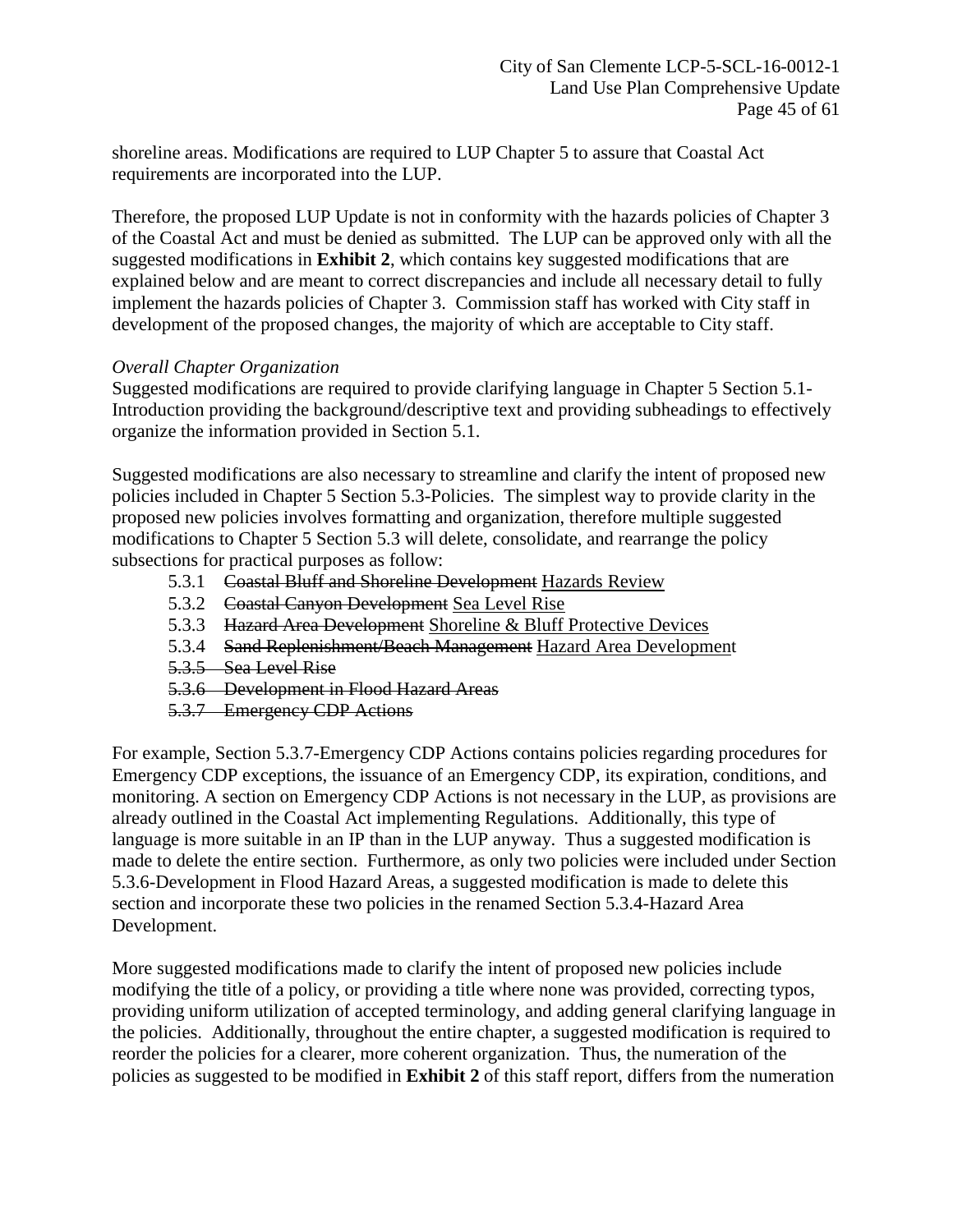of the policies as originally submitted by the City. The City is in agreement with all of the staff proposed suggested modifications for minor formatting and streamlining changes.

*"Major Remodel" Improvements, Alterations and Additions to Existing Structures*  New development, including any major remodel/redevelopment, must be regulated to ensure it meets safety and structural stability standards and adequately protects coastal resources under expected future conditions. As required by California Code of Regulations Section 13252(b), at a minimum, improvements and alterations that result in replacement of 50% or more of the existing structure shall be considered a replacement structure and treated as a major remodel/new development/redevelopment. Additions that result in an enlargement of more than 50% can also be considered redevelopment that requires the whole structure to be brought into conformance with the LCP. The LCP also uses other triggers to ensure that existing structures aren't significantly redeveloped in hazardous areas unless the entire structure is brought into conformity with relevant Coastal Act and LCP coastal protection standards. These requirements help ensure that structures in hazardous areas are not completely redeveloped, in piecemeal fashion, over time.

When determining whether improvements meet the threshold of 50% replacement of major structural components or expansion of floor area, cumulative additions must be considered, taking into consideration previous additions approved on or after the effective date of the Coastal Act, January 1, 1977. Using this date as a standard cutoff for counting old improvements toward the cumulative redevelopment threshold promotes fairness. If clear evidence demonstrates that an old home was redeveloped—for example, if local permits show that it was completely demolished and rebuilt in a couple phases—since implementation of the Coastal Act, then it should not be considered an "existing structure" for purposes of the LCP. The City provides a definition of "Major Remodel" in Chapter 7: Definitions. In the definition, the date of certification of the land use plan is identified as the point from which cumulative additions are measured. The San Clemente LUP was originally certified in May 1988, which is a little more than 10 years after the effective date of the Coastal Act. Using this date instead of January 1, 1977, would ultimately lead to issues of inconsistency and fairness across certified plans in the State. The Commission therefore finds that a suggested modification to the definition of "Major Remodel" is necessary to identify the effective date of the Coastal Act as the point from which cumulative additions are measured, as this will be more equitable in the long term.

Additionally, policies and/or definitions in the LCP must clearly define the threshold of improvements that constitute a major remodel/redevelopment. If non-exempt improvements or repair and maintenance fall short of the definition of redevelopment, a landowner could maintain the existing structure for its remaining life and make any improvements that meet current LCP and, if applicable, Coastal Act standards. However, the whole structure need not be brought up to current standards so long as the improvements do not increase the structure's non-conformity with hazard or other LCP policies. On the other hand, when non-conforming structures are undergo a "Major Remodel" or in other terms "redeveloped," those structures should be brought into conformity with all coastal resource protection standards in an LCP.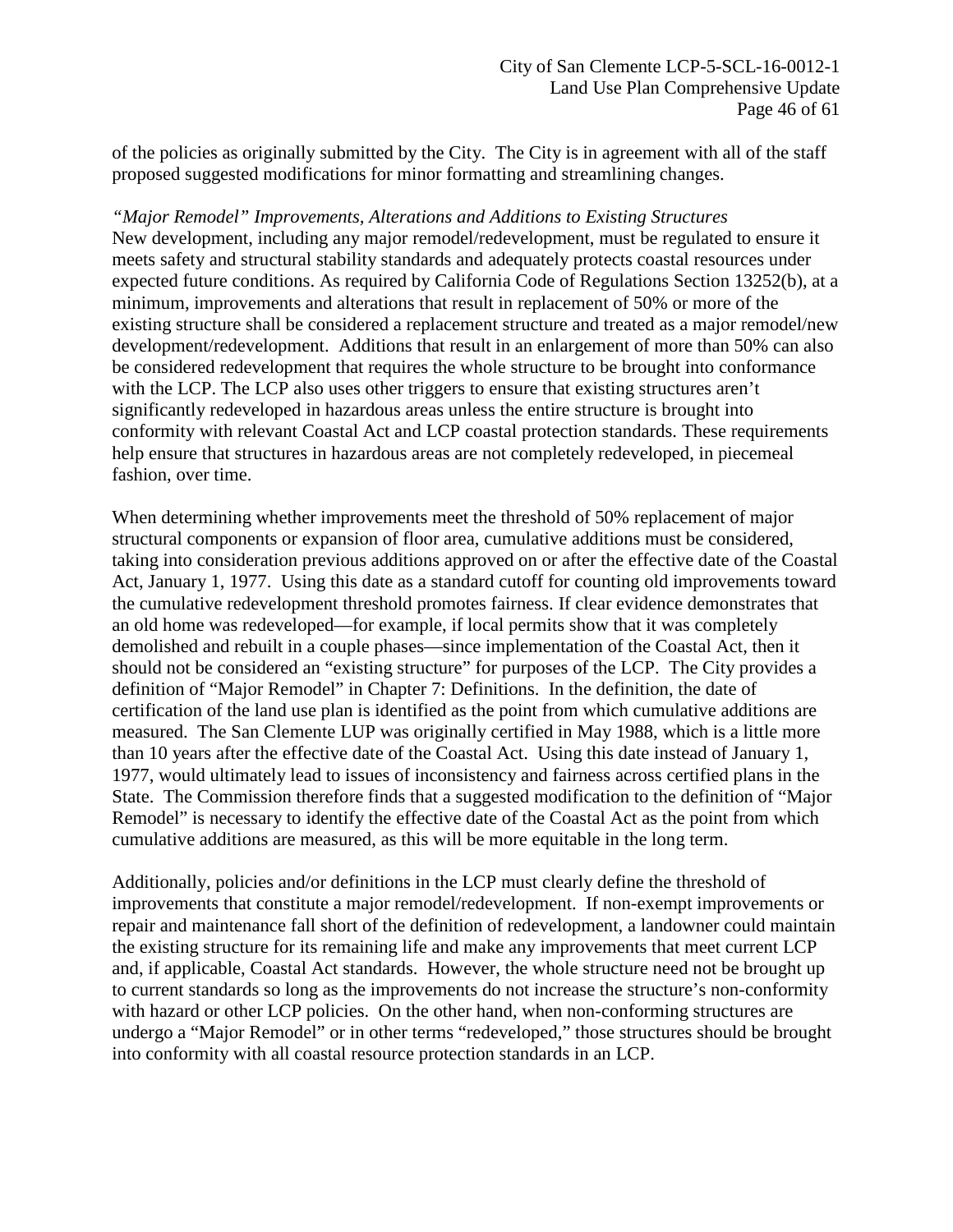## *Definition of "Existing Structures" and Waiver of Potential Right to Shoreline Protective Device for New Development*

As described in Section B above, the requirements of Section 30253 of the Coastal Act have been incorporated into currently certified LUP Policy VII.5. This proposed LUP Update attempts to carry over the intent of that certified policy in City-proposed HAZ-29: Infrastructure in Hazard Areas (see **[Exhibit 2](https://documents.coastal.ca.gov/reports/2018/2/Th12a/Th12a-2-2018-exhibits.pdf)**). However, as submitted the policy only applies the requirements of Section 30253 to "new critical or replacement or rehabilitation or sensitive infrastructure and uses," rather than all new development, as required by Section 30253. Therefore, a suggested modification is necessary to make the policy applicable to all types of new development and uses in order to maintain the intent of the originally certified policy language and to ensure consistency with Chapter 3 (30253) given the Commission's current understanding of the risks posed by coastal hazards (as exacerbated by SLR) to development along bluffs, cliffs, and shorelines.

Additionally, to clearly differentiate between "new" and "existing" development for purposes of conformity with Coastal Act Sections 30253 and Section 30235, Commission staff included a suggested modification in Chapter 7 – Definitions to define the term "Existing Structures," which is not currently defined in the certified LUP. The Commission has in recent years interpreted "existing structures" to mean a structure that was legally permitted prior to the effective date of the Coastal Act (January 1, 1977) and that has not undergone a Major Remodel (defined in Chapter 7 of the LUPA) since then. The term is used extensively throughout the proposed chapters of the LUP amendment, of particular importance in Chapter 5 – Hazards. The City has expressed a concern, noting that this definition is not explicitly included in (or in their view required by) the Coastal Act. Although it is true that the Coastal Act does not explicitly define what qualifies as an "existing structure" for purposes of Section 30235, how this term is interpreted in specific cases and through LCPs is critical to ensuring the protection of shoreline resources and public access and recreation consistent with the Coastal Act, especially in light of current planning efforts to address future sea level rise impacts. Thus, it is appropriate and necessary to define the term going forward to ensure consistent interpretation of what is and is not existing development and to determine which structures may be entitled to shoreline protection.

## *Harmonizing 30235 and 30253*

Coastal Act Section 30235 reads, in relevant part: "Revetments, breakwaters, groins, harbor channels, seawalls, cliff retaining walls, and other such construction that alters natural shoreline processes shall be permitted when required to serve coastal-dependent uses *or to protect existing structures* or public beaches in danger from erosion, and when designed to eliminate or mitigate adverse impacts on local shoreline sand supply." (emphasis added.)

Coastal Act Section 30253 reads, in relevant part: *New development* shall do all of the following: (a) Minimize risks to life and property in areas of high geologic, flood, and fire hazard. (b) Assure stability and structural integrity, and neither create nor contribute significantly to erosion, geologic instability, or destruction of the site or surrounding area *or in any way require the construction of protective devices that would substantially alter natural landforms along bluffs and cliffs*." (emphasis added.)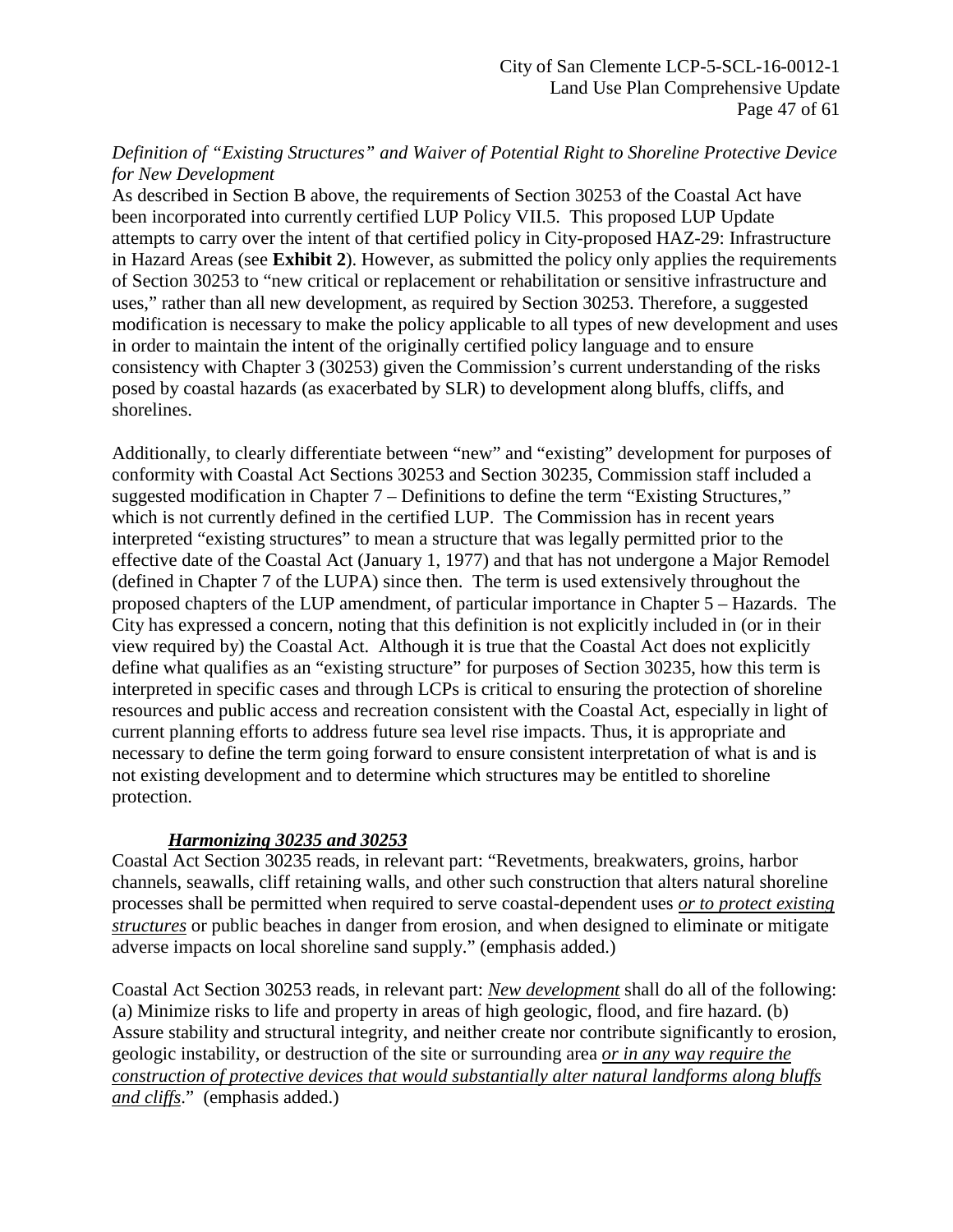Read together, the most reasonable and straight-forward interpretation of Coastal Act Sections 30235 and 30253 is that they demonstrate/substantiate a broad legislative intent to allow shoreline protection for development that was in existence when the Coastal Act was passed, but to require any new development approved after that date to be designed and sited in a way that avoids the need for shoreline protection. Grandfathering existing structures and allowing owners to protect those structures would have been allowed in order to protect investment-backed expectations related to existing development that predated the regulatory requirements imposed by the Coastal Act (subject to other requirements of Section 30235 of the Coastal Act). However, for structures permitted after the Coastal Act went into effect, such protective structures would be disallowed due to the well-known adverse impacts to coastal resources typically caused by shoreline protection.<sup>[1](#page-47-0)</sup> For post-Coastal Act development approvals, new development was required to "minimize risk to life and property" and to "assure stability and structural integrity" through siting and design measures rather than by relying on protective devices that would substantially alter natural landforms along bluffs and cliffs or have other negative coastal resource impacts.

In this way, the Coastal Act's broad purpose to protect natural shoreline resources and public access and recreation would be implemented to the maximum extent when new, yet-to-be entitled post-Coastal Act development was under consideration while shoreline development that was already entitled in 1976 would be "grandfathered" and allowed to protect itself from shoreline hazards if it otherwise met the requirements of Section 30235, even if this resulted in adverse resource impacts. Such grandfathering of existing conditions is typical in the land use and permitting context when new land use and resource protection policies are enacted that would in turn, make existing development "legal non-conforming." These provisions protect significant investment-backed expectations and assure orderly application of new laws (*i.e.*, the Coastal Act). To interpret "existing structures" otherwise (*i.e.*, to include post-Coastal Act structures) would undermine the design and siting requirements for new development set forth in 30253 to avoid coastal hazards by entitling shoreline protection to *any* structure existing at the time shoreline protection is necessary, thus dis-incentivizing applicants to make the hard decisions of actually ensuring post-Coastal Act structures are designed and sited in true compliance with 30253 (as opposed to justifying compliance on paper) since they would be able to seek shoreline protection to protect the structure *regardless*.

In addition, a plain language reading of Section 30235 demonstrates that the most logical interpretation of "existing structures" is that it means pre-Coastal Act structures. The term "existing" is used twice in the section: once to describe "existing structures" entitled to protective devices that alter natural shoreline processes, and once to describe how "[e]xisting marine structures causing water stagnation contributing to pollution problems and fishkills

 $\overline{\phantom{a}}$ 

<span id="page-47-0"></span><sup>&</sup>lt;sup>1</sup> As the Commission has found on many occasions, shoreline protective devices, by their very nature, tend to conflict with Chapter 3 policies because they can have a variety of adverse impacts on coastal resources, including adverse effects on sand supply, public access, coastal views, natural landforms, and overall shoreline beach dynamics on and off site, ultimately resulting in the loss of beach. Shoreline protection devices also directly interfere with public access to tidelands by impeding the ambulatory nature of boundary between public and private lands. See, e.g.,<https://documents.coastal.ca.gov/reports/2017/3/th18e-3-2017.pdf> (pp. 18-19).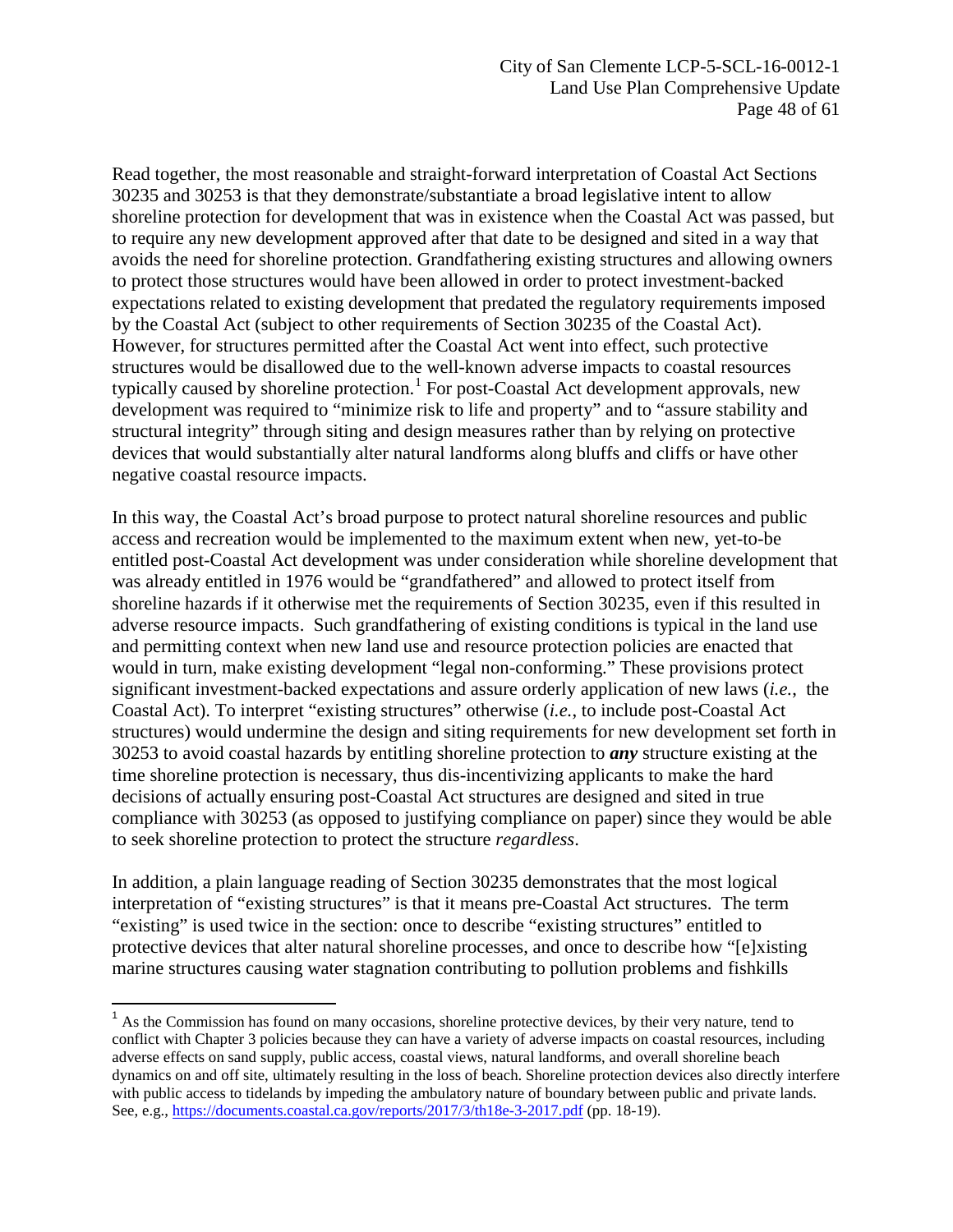should be phased out or upgraded where feasible." The reference to existing marine structures clearly refers only to those structures in existence at the time the Coastal Act was adopted. Such structures should be phased out or upgraded, if feasible, and that provision would not make sense if applied to *new* marine structures constructed after the Coastal Act's enactment. Rather, any such new structures would have to comply with all Coastal Act requirements. As a matter of statutory interpretation, it is most logical to interpret the term "existing structure" consistently within Section 30235 so that "existing structure" and "existing marine structure" both refer to structures that existed prior to the Coastal Act.

## *Legislative History*

The legislative history of 30235 also supports an interpretation of "existing structures" to mean pre—Coastal Act. SB 1277 is the bill that eventually was codified as the Coastal Act in 1976. SB 1277 (as last amended on June 24, 1976) contained former 30204 which did not include the term "existing" to modify "structures."  $2$  SB 1277 (as last amended on August 2, 1976) appears to wholesale replace the then-existing draft of SB 1277 and is the first instance where former 30204 was replaced with now 30235, which is also the first instance where the term "existing" was included to modify "structures."<sup>[3](#page-48-1)</sup>

This legislative history of 30235 demonstrates that the qualification of "structures" entitled to shoreline protection to "existing structures" was a deliberate legislative decision that reflects the understanding that "existing" should be understood to mean pre-Coastal Act. If "existing" structure should be interpreted to mean any structure in existence at the time shoreline protection is necessary, the deliberate decision by the bill author to insert the term "existing" in the 1976 version of the bill as compared to the 1975 version of the bill would have been superfluous and unnecessary because the language as originally drafted would have entitled such structures to shoreline protection anyway.

# *Recent Commission Interpretation + SLR Guidance*

In recent years, the Commission has interpreted "existing structures" to mean that structures built after 1976 pursuant to a coastal development permit are not "existing" as that term is intended to be understood relative to applications for shoreline protective devices to protect post-Coastal Act structures, and that the details of the development history of the structure at issue and any prior coastal development approvals should be fully understood before concluding that a development is entitled to shoreline protection under Section 30235. This interpretation is

<span id="page-48-0"></span> $\overline{a}$  $2$  30204, as set forth in SB 1277, as last amended on June 24, 1976, stated: "Revetments, breakwaters, groins, harbor channels, seawalls, cliff retaining walls and other such construction that alters natural shoreline processes shall be permitted when required to serve coastal-dependent uses or to protect **structures**, developments, beaches, or cliffs in danger from erosion and when designed to eliminate or mitigate adverse impacts on local shoreline sand supply. Existing marine structures causing water stagnation contributing to pollution problems and fish kills should be phased out or upgraded where possible" (emphasis added).

<span id="page-48-1"></span><sup>3</sup> 30235, as set forth in SB 1277 (as last amended on June 24, 1976) and in its current form, states: "Revetments, breakwaters, groins, harbor channels, seawalls, cliff retaining walls, and other such construction that alters natural shoreline processes shall be permitted when required to serve coastal-dependent uses or to protect **existing structures** or public beaches in danger from erosion and when designed to eliminate or mitigate adverse impacts on local shoreline sand supply. Existing marine structures causing water stagnation contributing to pollution problems and fishkills should be phased out or upgraded where feasible" (emphasis added).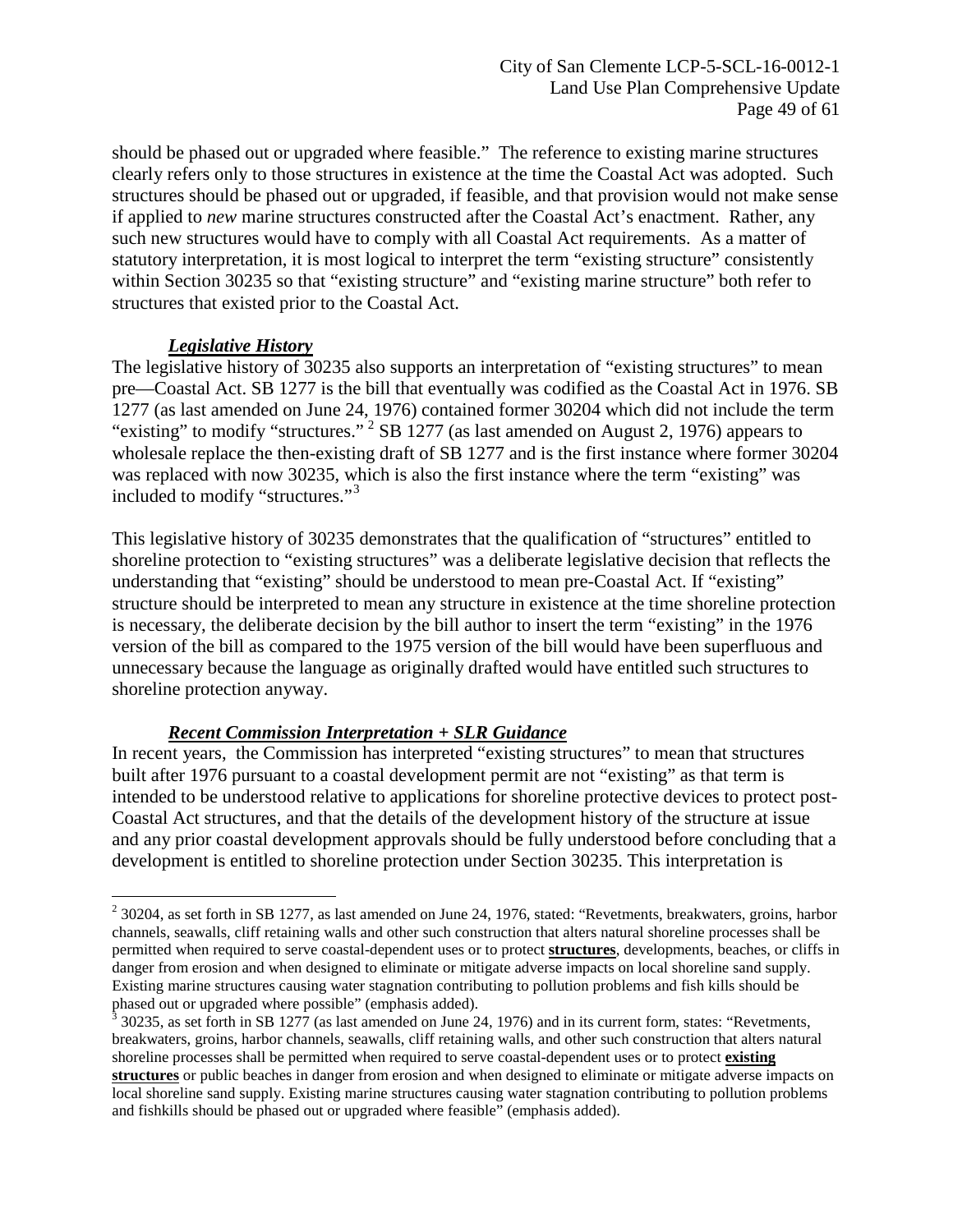consistent with many recent decisions by the Commission that interpret "existing structure" to mean pre-Coastal Act development. The Commission also unanimously adopted this interpretation in the 2015 Sea Level Rise Guidance Document. Section 30620(a)(3) of the Coastal Act authorizes the Commission to prepare interpretive guidelines designed to assist local governments and the Commission in determining how the policies of the Coastal Act should be applied in the Coastal Zone prior to the certification, and through the preparation and amendment, of local coastal programs ("LCPs"). The 2015 Sea Level Rise Guidance Document was adopted by the Commission pursuant to this authority and thus represents the Commission's established, current interpretation of the term "existing structures" for purposes of 30235.

Notably, the Commission's interpretation has not led to denial of all new oceanfront development. Rather, the Commission has used a number of different approaches to approve new development consistent with Section 30253 and related LUP policies without relying on shoreline and bluff armoring. Instead of permitting new shoreline protection for post-Coastal Act structures built in hazardous locations, the Commission has long used setback requirements, assumption of risk conditions and waivers of any potential rights under Section 30235 to allow development in these hazardous areas.

## *Interpretation Most Protective of Coastal Resources*

Public Resources Code section 30009 states: "This division shall be liberally construed to accomplish its purposes and objectives." (*See Pacific Palisades Bowl Mobile Estates LLC v. City of Los Angeles* (2012) 55 Cal.4th 783, 796 [expansive construction of term "development" is consistent with mandate to liberally construe Coastal Act to accomplish purposes and objectives].) Even assuming that the Coastal Act on its face does not settle the question of whether "existing" should be interpreted to mean pre-Coastal Act or to also include post-Coastal Act structures, as explained throughout this report, the interpretation which "liberally construes" the Coastal Act "to accomplish its purposes and objectives" supports an interpretation that "existing structures" means pre-Coastal Act. As explained above, consideration of Section 30253 in relation to 30235 supports a pre-Coastal Act interpretation of "existing structures." For example, 30253 requires that new development "minimize risks to life and property in areas of high geologic, flood, and fire hazard" without "requir[ing] the construction of protective devices that would substantially alter natural landforms along bluffs and cliffs."

In other words, if new development is designed and sited to comply with 30253, the approved development would never need to trigger 30235's entitlement to shoreline protection for "existing structures," thus supporting an interpretation that 30235 was intended to be a "grandfather" provision for established uses for which property expectations had been established. Given the myriad impacts that shoreline protective devices generally have on beach sand supply, public access, aesthetics, natural landforms, ecology, public trust land, and other coastal resources, the Coastal Act should be interpreted to limit the situations in which shoreline protection is required to be approved. Under the Commission's current interpretation of Section 30235, there are only limited circumstances in which shoreline protection that has negative coastal impacts may be approved. However, if "existing structures" was interpreted to mean any structure currently in existence, the Commission and local governments would be required to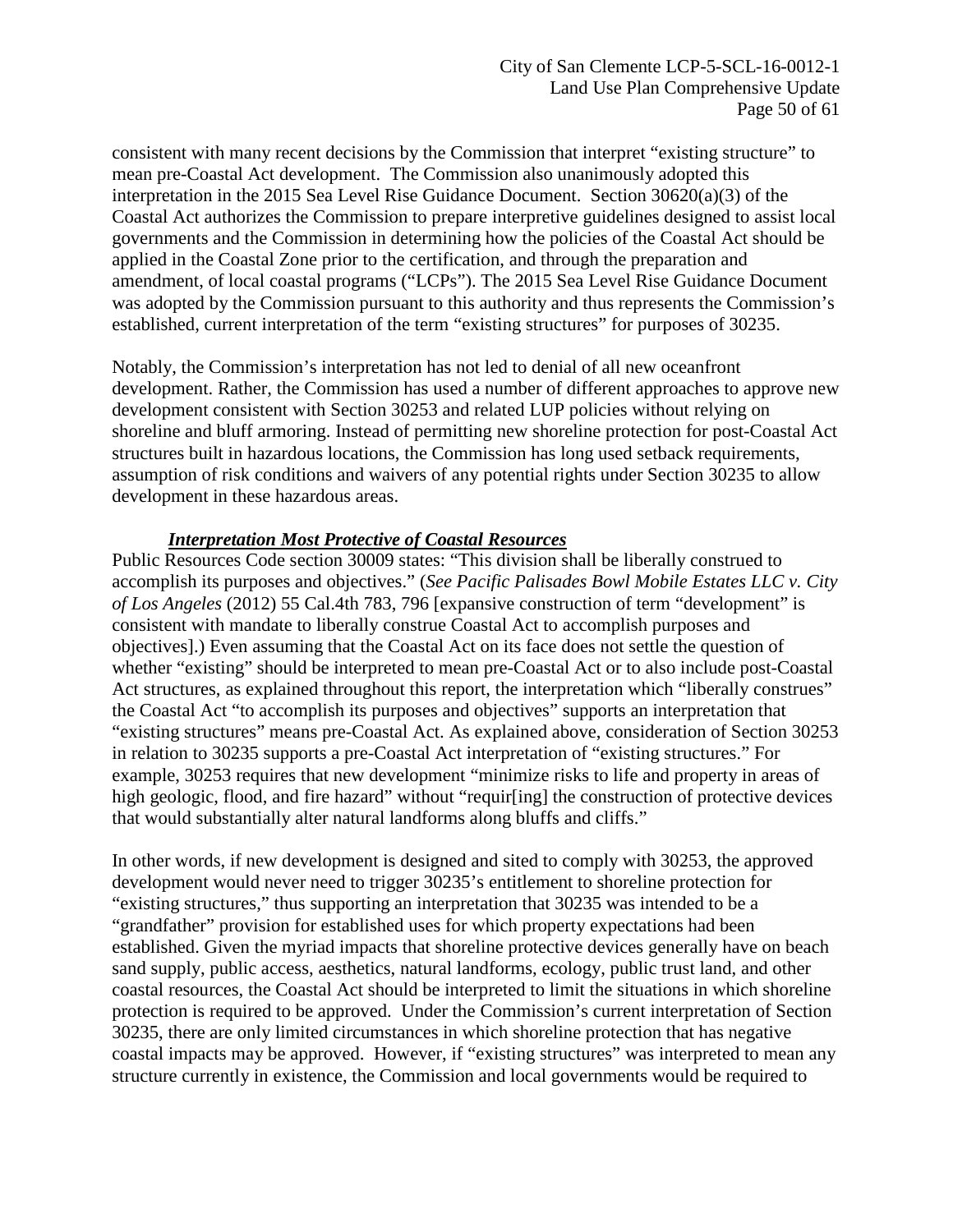approve applications for shoreline protection in far more circumstances, leading to far greater coastal resource impacts.

## *Public Trust Considerations*

Interpreting "existing structures" in Section 30235 as meaning only pre-Coastal Act structures is also more consistent with the Commission's duty to protect public trust resources. Shoreline protection has well-known impacts to public trust resources, including but not limited to physical occupation of beaches, fixing of back beach and subsequent loss of creation of beach/sand, and scouring of beach due to wave impacts rebounding off seawalls. For example, when shoreline protection fixes the back of the beach and causes beach to be lost as the mean high tide line (MHTL) moves up to the protective device, the public loses land that would be—but for the shoreline protection—public land.

In describing the state's duty to protect public trust lands, the California Supreme Court has ruled that state agencies have a duty to "exercise […] continuous supervision and control over the navigable waters of the state and the lands underlying those waters."<sup>[4](#page-50-0)</sup> Thus, when considering how to regulate development that may affect public trust lands, the Commission and local jurisdictions must consider the effects that the development will have on "interests protected by the public trust, and attempt, so far as feasible, to avoid or minimize any harm to those interests."[5](#page-50-1) Interpreting "existing structures" in Section 30235 as meaning only pre-Coastal Act structures is more consistent with the Commission's duty to protect the public trust and minimize harm to trust resources. This is because it ensures that shoreline protection is only constructed to protect new development if it is fully consistent with the Coastal Act and any relevant LCP provisions, including policies to protect public access and recreation and ecological resources. An interpretation of "existing structures" to include post-Coastal Act structures would undermine the Commission's duty and ability to carry out its public trust obligations because it would allow, or even compel, the approval of many more shoreline protective devices that have adverse impacts on coastal and public trust resources.

## *Commission Briefing in Surfrider Foundation v. Cal. Coastal Commission*

The City has previously argued that the Commission should interpret "existing structures" to mean any pre- or post-Coastal Act structure currently in existence, which is the position the Commission took nearly twelve years ago in 2006 in *Surfrider Foundation v. California Coastal Com'n* (Cal. Ct. App. June 5, 2006, No. A110033) 2006 WL 1430224.

It is worth noting that there is a ready explanation for why the Commission took the position that it did in the *Surfrider* case. In the 1990's (at the time the development which resulted in the *Surfrider* lawsuit was initiated), the Commission did not often have to consider whether the Coastal Act compelled shoreline protection for post-Coastal Act structures. As a factual matter at that time the Commission was not often in the position of needing to contemplate the long-term ramifications of its interpretation of 30235. As stated in the 2015 Sea Level Rise Policy Guidance, there have not been many cases where the Commission has determined that structures

<span id="page-50-0"></span> $\overline{a}$ <sup>4</sup> *Nat'l Audubon Soc'y v. Superior Court* (1983) 33 Cal.3d 419, 425. <sup>5</sup> *Id*. at 426.

<span id="page-50-1"></span>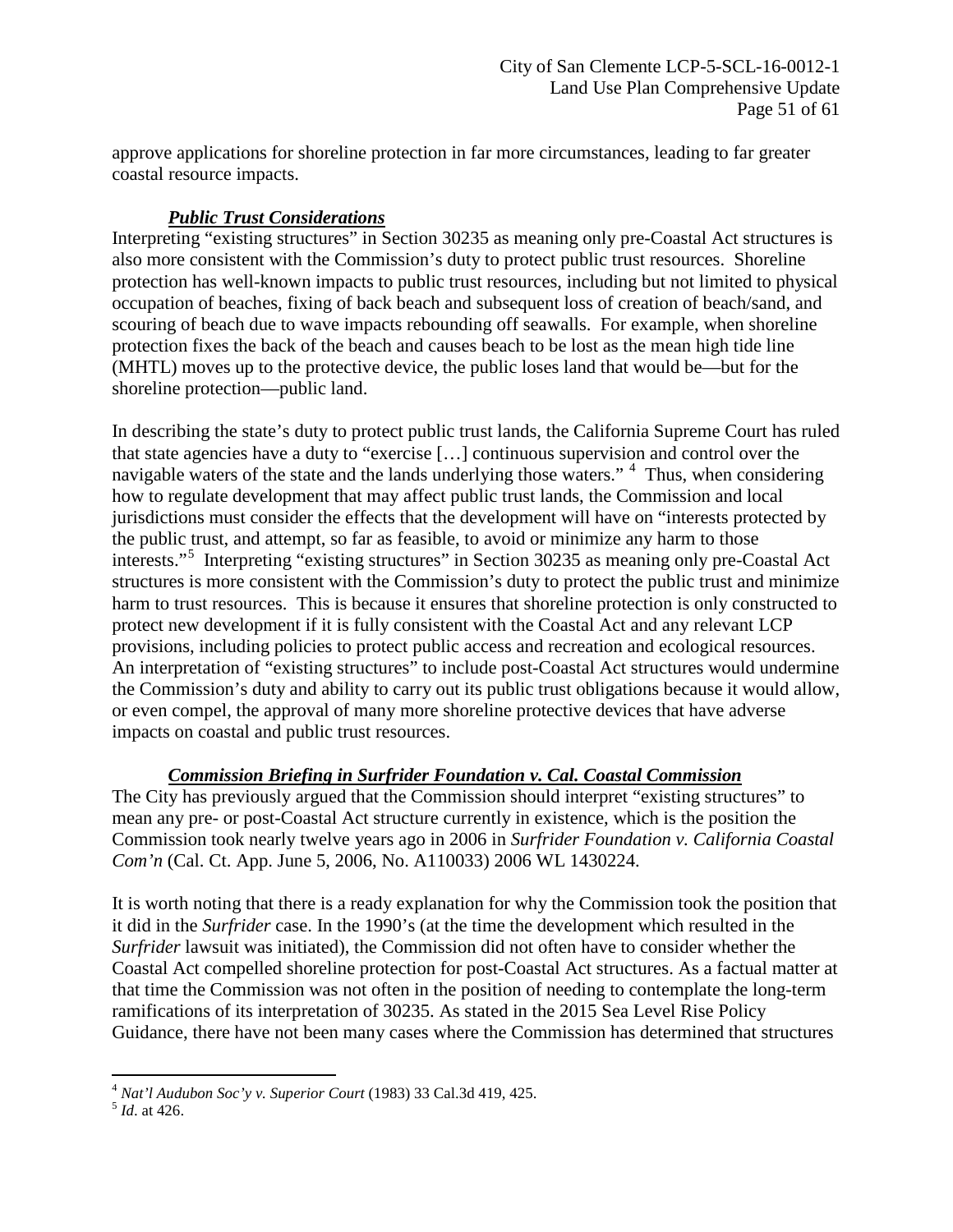built after 1976 should be treated as "existing" and thus entitled to shoreline protection pursuant to Section 30235. When it has been the case, the shoreline protection being proposed to protect the structure has often also been identified as necessary to protect adjacent pre-Coastal Act structures.

In the twelve years since the Commission briefed the *Surfrider* case, though, the issues of sea level rise and seawalls have become far more prominent, and the Commission has had the opportunity to comprehensively consider its position on the meaning of "existing structures." In the Commission's unanimous adoption of its 2015 Sea Level Rise Policy Guidance, it articulated and explained its current interpretation that structures built after 1976 pursuant to a coastal development permit are not "existing" as that term was originally intended relative to applications for shoreline protective devices.

Finally, although the trial court in that case ruled on the meaning of the term "existing structures," that decision was appealed, and the Court of Appeal decision—which is the only controlling decision—did not rule on the meaning of the term "existing structures." Rather, it disposed of the case on other grounds. Additionally, as the unpublished Court of Appeal opinion held, the underlying Commission action in that case involved application of LCP policies, not Section 30235. Accordingly, the case is not legal precedent that governs the interpretation of Section 30235. The fact that the Commission took one position in prior litigation does not prevent it from reconsidering its position at a later time, particularly in the context of Commission-adopted guidance that addresses the mounting threat of sea level rise and that specifically considers the Commission's public trust obligations.

# *AB 1129*

It is also worth noting that the Legislature recently considered, but did not pass, a bill (AB 1129) that would have modified Section 30235 to explicitly state that "'existing structure' means a structure that is legally authorized and in existence as of January 1, 1977." The proposed legislation does not affect the Commission's interpretation of the term "existing structure" for the purposes of Section 30235. By its terms, the bill was not intended to change the meaning of "existing structure," but rather was intended to reiterate it. The bill would have created a subsection (b) in Section 30235 that stated: "For purposes of this section, *and consistent with existing practice*, 'existing structure' means a structure that is legally authorized and in existence as of January 1, 1977." (emphasis added.)

Additionally, the bill contained changes to Coastal Act provisions other than Section 30235. Thus, the Legislature's failure to pass the bill last session does not evince any clear Legislative intent regarding the meaning of the term "existing structures." Rather, as the California State Supreme Court has noted, "`[u]npassed bills, as evidences of legislative intent, have little value.' [Citations.]"<sup>[6](#page-51-0)</sup>

<span id="page-51-0"></span> $\overline{a}$ <sup>6</sup> (*Granberry v. Islay Investments* (1995) 9 Cal.4th 738, 746; *Ingersoll v. Palmer* (1987) 43 Cal.3d 1321, 1349.)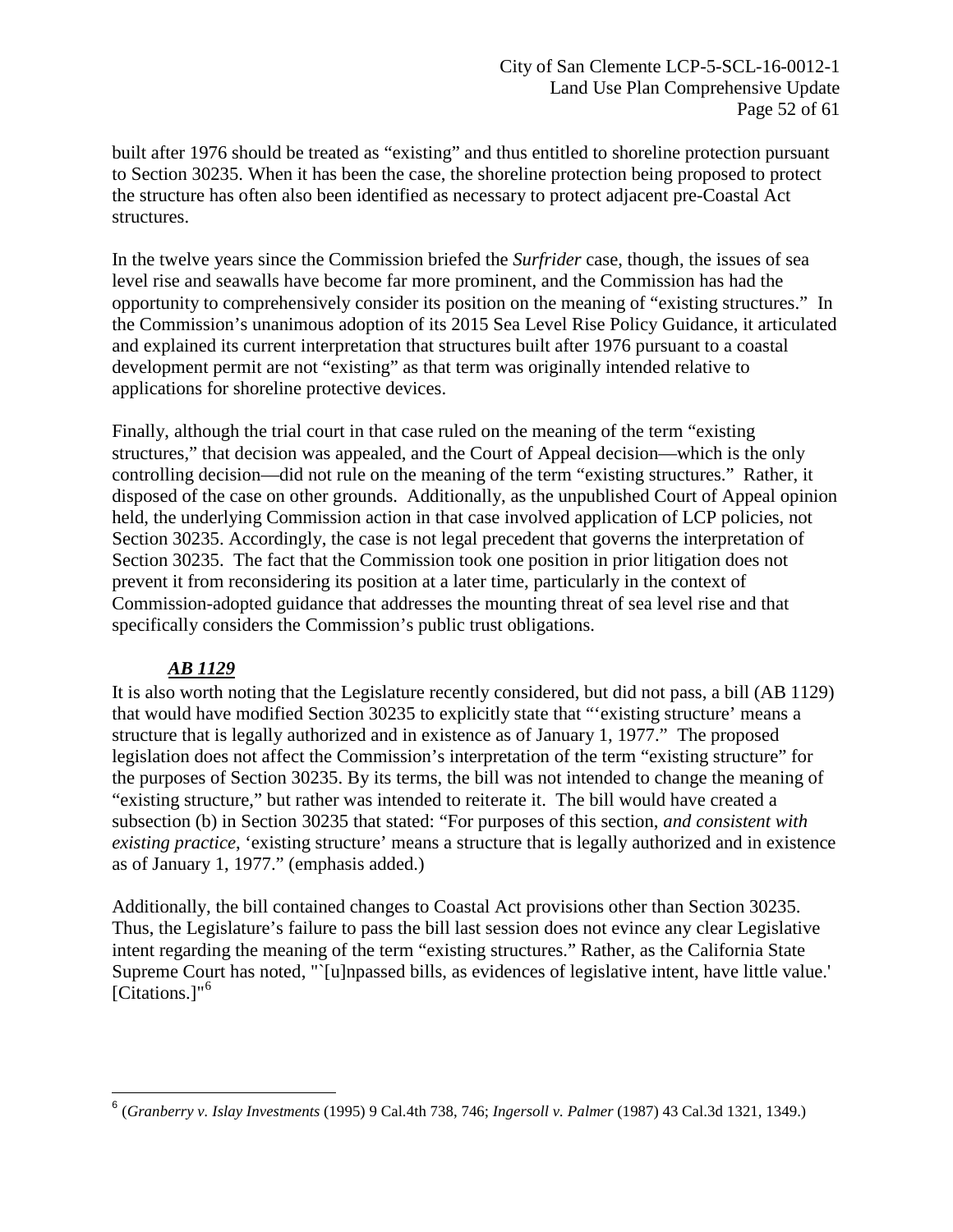# *Suggested Modifications: HAZ-18 and HAZ-19*

Notably, no appellate court decision addresses whether the term "existing structure" in this context includes only structures built prior to the Coastal Act or instead includes structures in existence at the time the Commission acts on an application for shoreline protection, or otherwise addresses the interplay between Sections 30235 and 30253. Thus, no binding legal precedent sheds light on this issue. However, for the reasons discussed above, the Commission interprets "existing structures" in Section 30235 to mean pre-Coastal Act structures, and this LUP update must protect coastal resources and minimize coastal hazards in a manner consistent with the distinction between existing and new development in Sections 30235 and 30253.

Thus extensive suggested modifications are required to policies contained in Chapter 5 of the LUP Update to clarify policy language in order to obtain an LUP which conforms to Sections 30235 and 30253.

For instance, returning to the examples of HAZ-36 and HAZ-24 discussed in Section B above, the original language of City-proposed HAZ-36 (renumbered to HAZ-23 as suggested to be modified by Commission staff) requires the property owner *"to record a deed restriction that expressly waives any future right that may exist pursuant to Section 30253 of the Coastal Act"* (note that this is the wrong citation, the policy should cite Section 30235) and City-proposed HAZ-24 (renumbered to HAZ-10 as suggested to be modified by Commission staff) confusingly clumps together a requirement that a property owner *"record a document exempting the City from liability for personal and property damage caused by geologic or other hazards on properties and acknowledging that future shoreline protective devices to protect structures authorized by a CDP are prohibited."* These are important policy considerations that are unfortunately very muddled as proposed and HAZ-36 even references the wrong Coastal Act section. Suggested modifications are required to simplify and clarify the intent of these and all the other policies regarding bluff and shoreline protective devices by gleaning out underlying intent, separating the policy with two separate unrelated requirements into two separate clear policies, and ensuring consistency with Chapter 3 of the Coastal Act. Thus, a suggested modification is made to strike out the language requiring a deed restriction to waive any future right that may exist pursuant to Section 30253 of the Coastal Act from HAZ-10 (previously HAZ-24) and strike out the language for a deed restriction acknowledging that future shoreline protective devices to protect structures authorized by a CDP are prohibited from HAZ-22 (previously HAZ-36), and instead replace the stricken language with two new separate policies HAZ-18 and HAZ-19 which achieve the same intent in a manner that ensures full consistency with Chapter 3 as follow:

*HAZ-18 Limits on Bluff or Shoreline Protective Devices.* Limit the use of protective devices to the minimum required to protect coastal-dependent uses, or existing structures or public beaches in danger of erosion, unless such devices are otherwise consistent with the public access and recreational policies of the Coastal Act and the LCP, as described in HAZ-19(b). Protective devices shall be permitted when required to serve coastal dependent uses or to protect existing structures or public beaches in danger from erosion, and when designed to eliminate or mitigate adverse impacts on local shoreline sand supply. Any approved protective devices shall also be designed to avoid, or mitigate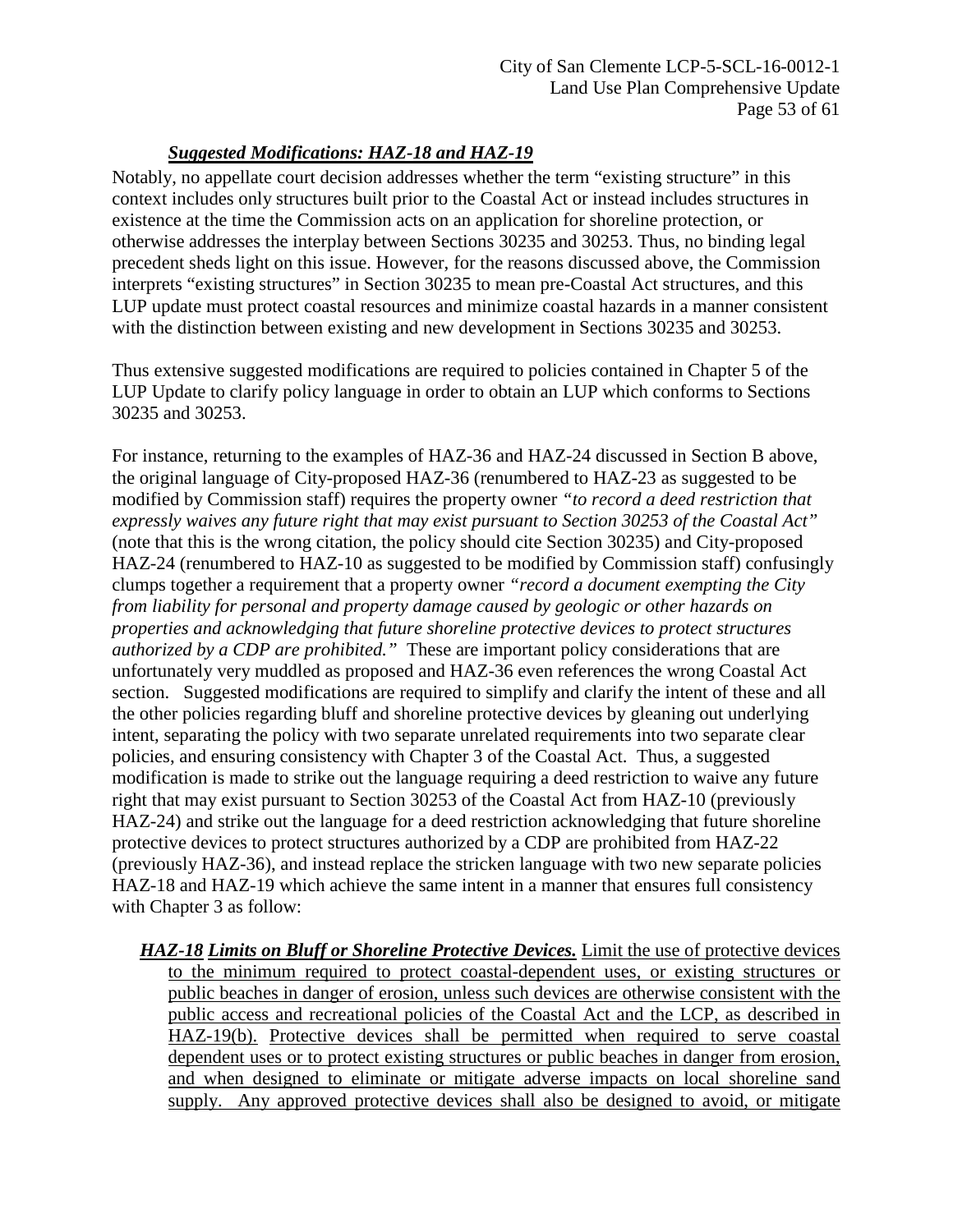where unavoidable, impacts on public access and recreation, habitat, scenic views, beach width and other coastal resources, and they shall not substantially impair public trust resources. "Existing structures" for purposes of this policy, which is intended to implement Coastal Act Section 30235, shall consist only of a principal structure, e.g. residential dwelling, required garage, or second residential unit, that was legally permitted prior to the effective date of the Coastal Act (January 1, 1977), and has not undergone Major Remodel since that time and shall not include accessory or ancillary structures such as decks, patios, pools, tennis courts, cabanas, stairs, landscaping, etc.

#### *HAZ-19 No Right to Future Bluff or Shoreline Protective Device for New Development***.** Consideration of bluff or shoreline protectives device(s) shall be reviewed as follows:

a. New development, including Major Remodels, shall be sited and designed to avoid the need for shoreline protective devices over the life of the structure(s), except when such development is coastal-dependent and there is no feasible alternative that avoids the need for a shoreline protective device (and in such cases such devices shall be limited to the maximum feasible degree). A condition of any CDP issued for new development, including Major Remodels, but excluding coastal-dependent development, in areas subject to coastal hazards, including but not limited to tidal and storm flooding, wave runup, and erosion, as influenced by sea level rise over time, shall require the property owner(s) to record deed restriction(s) on all properties on which proposed development is sited that acknowledges that, pursuant to Section 30235 of the Coastal Act and HAZ-18, the owner has no right to construct shoreline protection to protect the new development approved pursuant to the permit and that expressly waives any right to apply to construct such protection pursuant to Section 30235 of the Coastal Act and HAZ-18. Despite the waiver of any rights pursuant to Section 30235 of the Coastal Act and HAZ-18, this policy shall not be interpreted to prohibit or preclude a property owner from applying for a bluff or shoreline protective device as further outlined in HAZ-19(b).

b. When a property owner has no right and/or has waived any future right that may exist pursuant to Coastal Act Section 30235 and/or HAZ-18, but a Hazards or Geotechnical Report concludes that a bluff or shoreline protective device is necessary to protect a principal structure in danger from erosion, the property owner may seek discretionary approval of a bluff or shoreline protective device from the approving entity. However, the approving entity cannot consider such a request (i.e., cannot file the application) unless and until the LCP has been amended to include a plan for the area to adapt to sea level rise as described in Section 5.3.2 (Sea Level Rise). The sea level rise adaptation plan shall address resources and development that are vulnerable to coastal hazards, including as exacerbated by sea level rise, evaluate adaptation alternatives, identify preferred strategies to protect coastal resources consistent with the Coastal Act, and provide programs and policies to implement those strategies. Even after the adaptation plan is certified, the approving entity is not required to approve the bluff or shoreline protective device, and can only approve such a request if all of the following criteria are met: (1) the proposed bluff or shoreline protective device is the least environmentally damaging feasible alternative, including when considering retreat alternatives; (2) the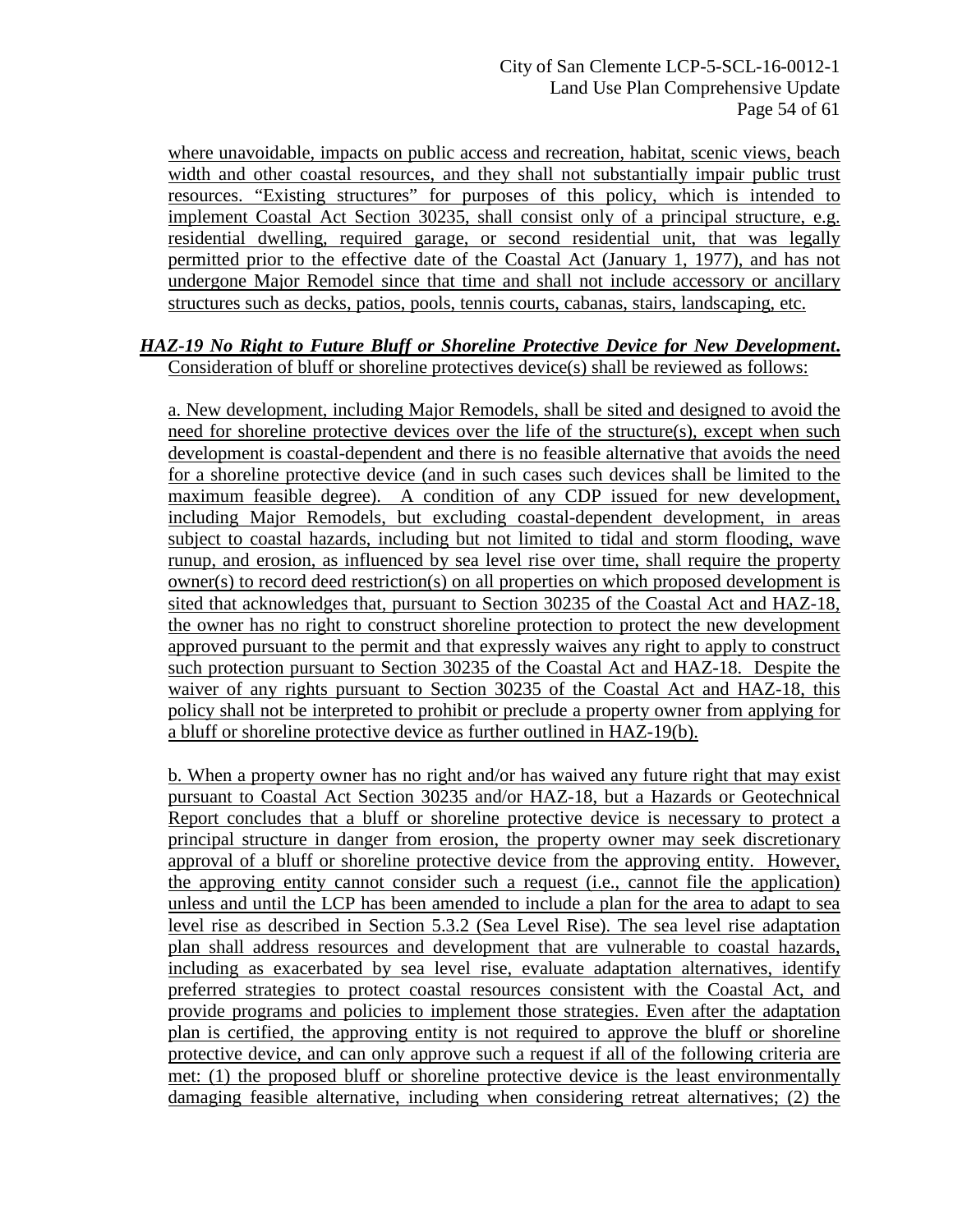proposed bluff or shoreline protective device would not substantially impair public trust resources; (3) the proposed bluff or shoreline protective device would not substantially alter natural landforms along bluffs and cliffs; (4) the proposed bluff or shoreline protective device is consistent with the public access and recreation policies of the Coastal Act, as well as all relevant LCP policies, including but not limited to policies addressing access, recreation, sand supply, beach width, biological protection, and visual resources, and policies implementing the sea level rise adaptation plan for the area.

HAZ-18: Limits on Bluff or Shoreline Protective Devices is intended to implement Coastal Act Section 30235 and clarifies that shoreline protective devices shall be permitted but *limited* to the minimum necessary required to protect 1) coastal dependent uses, 2) or existing structures, 3) or public beaches in danger of erosion, and 4) unless such devices are otherwise consistent with the public access and recreational policies of the Coastal Act and the LCP, as described in HAZ-19(b), which is further discussed below. For purposes of policy HAZ-18: Limits on Bluff or Shoreline Protective Devices, which as previously stated is intended to implement Section 30235, "existing structures" is defined as principal structures that were legally permitted pre-Coastal Act (January 1, 1977). However, protection of existing secondary or ancillary structures with shoreline protection does not adequately balance important property rights and expectations with impacts to important coastal resources caused by shoreline protection.

HAZ-19(a) effectively explains how "new development including Major Remodels" must be constructed to avoid the need for a bluff or shoreline protective device. This policy incorporates the City's original language requiring a property owner to record a deed restriction acknowledging that the owner has no right to construct shoreline protection to protect new development and expressly waives any potential right to future shoreline protection under Section 30235 and HAZ-18. Furthermore, the City argues that HAZ-19(a) impermissibly limits rights to shoreline protection under 30235 due a trial court decision (*Capistrano Shores Property LLC v. Cal. Coastal Com'n* (Sup. Ct. Orange County, 2016, No. 30-2015-00785032-CU-WM-CJC), which overturned such a condition. As a preliminary matter, this decision was only a trial court decision so has no binding precedential effect regarding the validity of a condition requiring waiver of any potential rights to future shoreline protection under 30235 taking into consideration the significant adverse impacts to coastal resources which would result from allowance of shoreline protection for a specific property (or for that matter, the validity of a policy such as HAZ-19(a), which requires waiver for the same reasons on a City-wide basis).

Furthermore, the situation in *Capistrano Shores* is readily distinguishable due to the unique factual circumstances addressed there. In that case the Commission had required a waiver of any future right to protect replacement of the applicant's mobile home park by the existing revetment, despite the fact that the mobile home *park*, not the individual mobile home owner, owned the revetment. Moreover, the trial court's ruling expressly pointed out that the Commission has the authority to deny future applications to change the revetment in ways that are inconsistent with Coastal Act policies (*e.g.*, "In relation to any such future application and decision, the Commission seems to fully retain the power to prevent an seaward expansion of the revetment, considering the Coastal Act's policies and goals" on page 7 of the court's ruling.) However, in this case, HAZ-19(a) is suggested as modified to be adopted by the City as a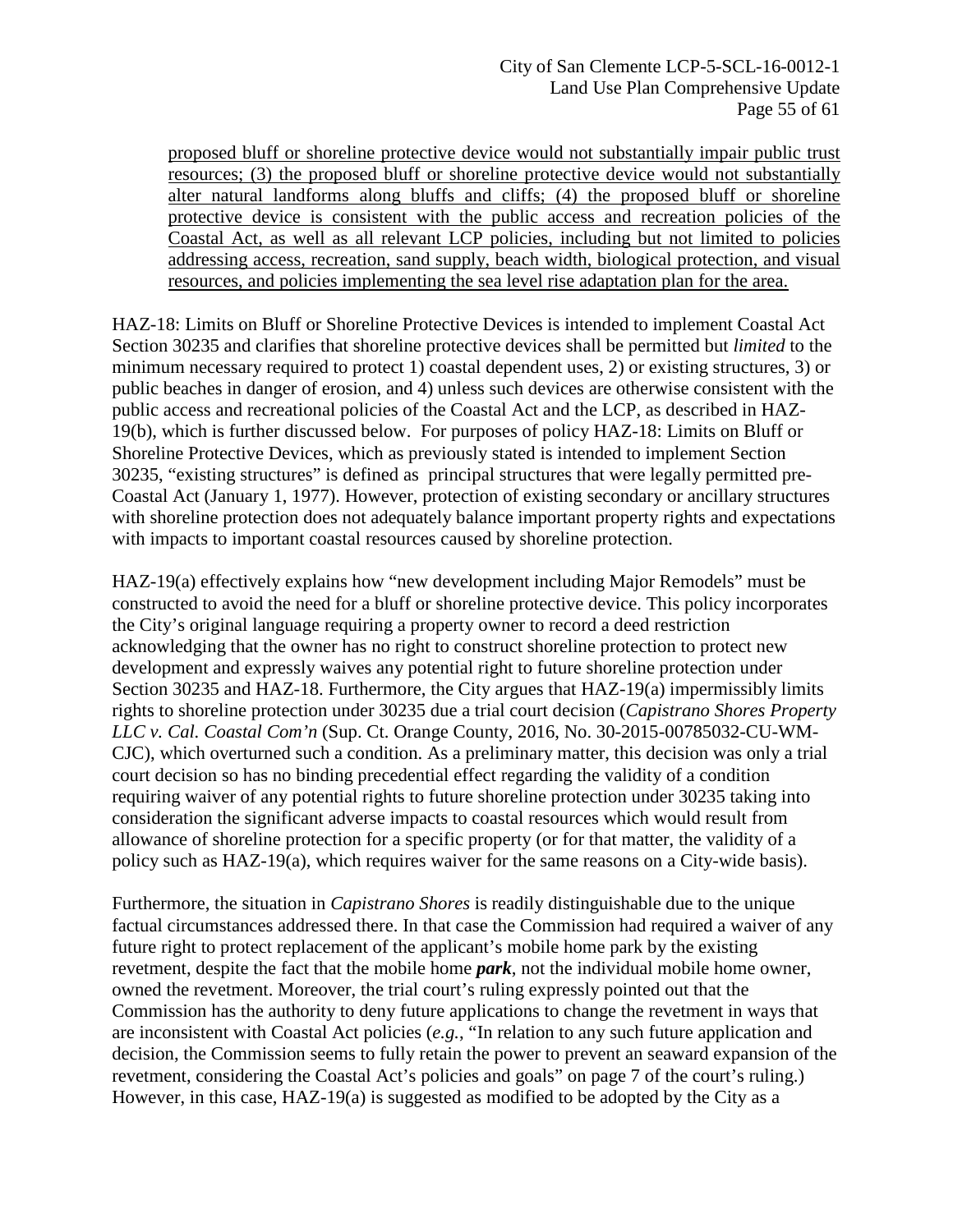*legislative* matter as part of the City's LCP based on findings that virtually all shoreline protection in the City of San Clemente would result in significant adverse impacts to coastal resources.

Finally, it is also worth noting that Commission Staff's suggested modification adding Policy GEN-10 Capistrano Shores Mobile Home Park to the LUP Update, would continue to apply the version of the LUP last certified in 1996 (and not this proposed LUP Update amendment) to the Capistrano Shores Mobile Home Park area until a subsequent LUP/LCP amendment is certified for Capistrano Shores. Thus bifurcating Capistrano Shores from the comprehensive LUP Update submittal. This "dual LUP" approach is taken with respect to Capistrano Shores on the one hand and the remainder of the City on the other hand due to the City's reticence to certifying the proposed LUP hazards policies (among others) to Capistrano Shores. Capistrano Shores raises unique issues that do not pertain to other areas of San Clemente's shoreline. The City, Commission staff, and other interested persons have not fully resolved those issues, so it is appropriate to address Capistrano Shores separately as part of a future LCP amendment.

In conjunction with the Commission's initial public hearing on the Land Use Plan in December 2017, City staff expressed some reservation about the suggested modifications on the waiver of future rights that may exist under Coastal Act Section 30235. In their view, the proposed language left no room for consideration of any kind of protective device, even if such a device could be found consistent with all applicable LCP policies. Again, while shoreline protective devices, by their very nature, tend to conflict with Chapter 3 policies because they can have a variety of adverse impacts on coastal resources, there may be circumstances where consistency could be found. In fact, protective devices may be among the tools identified for sea level rise adaptation for some time horizons in some areas of the community. To address this possibility, HAZ-19(b) accounts for instances where "new development" (post-Coastal Act development) which has waived any future right that may exist under Coastal Act Section 30235 and/or HAZ-18 but is now deemed in danger from erosion may still seek discretionary approval of a bluff or shoreline protective device. The waiver required by HAZ-18 is not an absolute waiver to apply for a CDP application; rather, it is a waiver of any potential right to future shoreline armoring that may exist under Section 30235 and/or HAZ-18. The City or approving authority is not required to approve a request made pursuant to HAZ-19(b) in the same manner it is required to approve shoreline protection for "existing development" (pre-Coastal Act) under HAZ-18. Rather, the approving authority can only approve such a request if certain criteria outlined in HAZ-19(b) are met. Among the criteria is that the LCP has been amended to include a plan for the area to adapt to sea level rise. If those criteria cannot be met, and a bluff or shoreline protective device cannot be approved, then the new development will be required to be removed, pursuant to other LUP policies.

As proposed, the LUP Update is not in conformity with the hazards protection policies of Chapter 3 of the Coastal Act and must be denied as submitted. The LUP can be approved only with the suggested modifications discussed above and all other suggested modifications outlined in **[Exhibit 2](https://documents.coastal.ca.gov/reports/2018/2/Th12a/Th12a-2-2018-exhibits.pdf)**, to correct and include all the necessary detail to fully implement the hazards policies of Chapter 3. Commission staff has worked with City staff in development of the proposed changes, which overall are acceptable to City staff.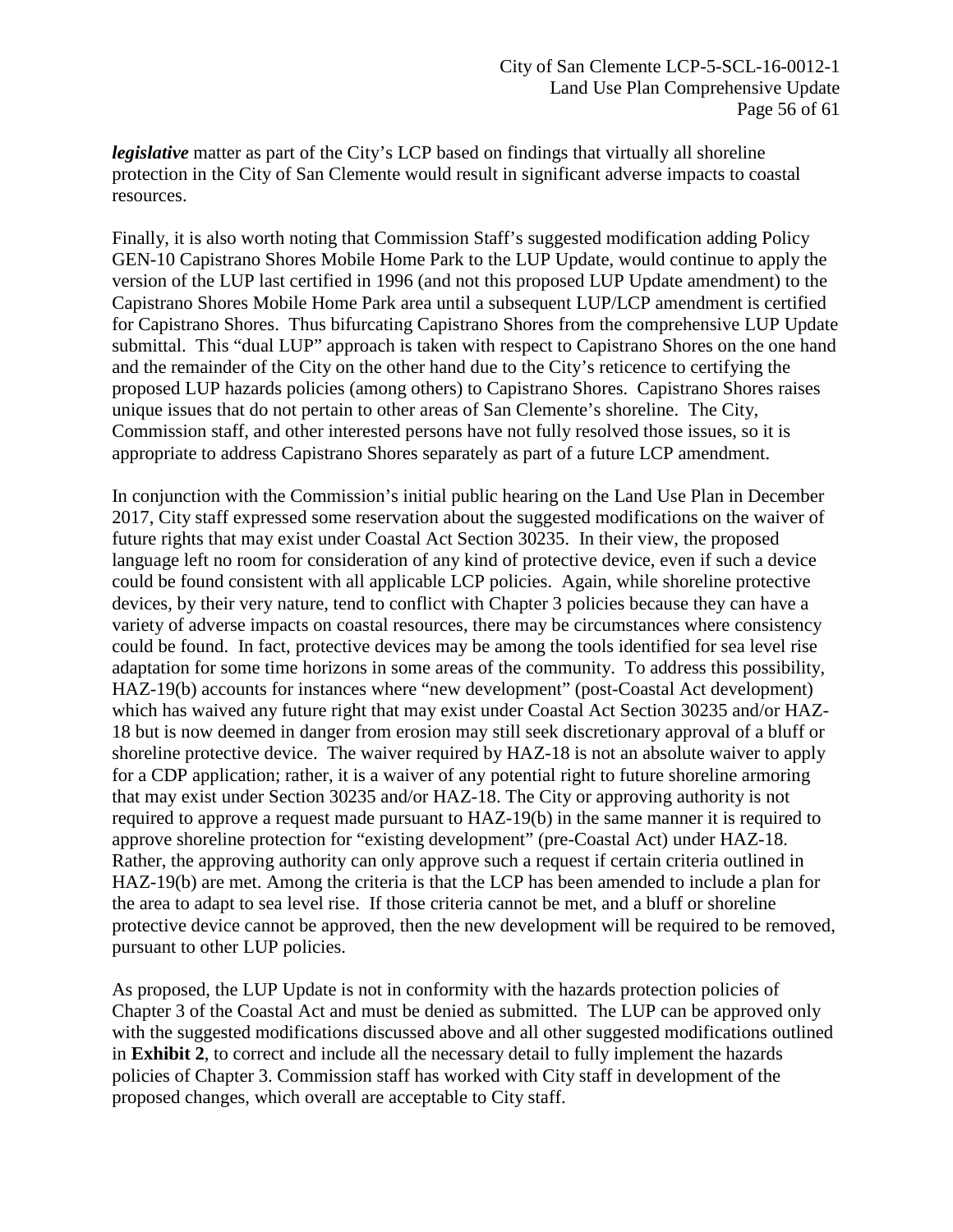## <span id="page-56-0"></span>**6. Visual and Historic Resources**

## **A. Applicable Coastal Act Policies**

Section 30244 Archaeological or paleontological resources

Where development would adversely impact archaeological or paleontological resources as identified by the State Historic Preservation Officer, reasonable mitigation measures shall be required.

## Section 30251 Scenic and visual qualities

The scenic and visual qualities of coastal areas shall be considered and protected as a resource of public importance. Permitted development shall be sited and designed to protect views to and along the ocean and scenic coastal areas, to minimize the alteration of natural land forms, to be visually compatible with the character of surrounding areas, and, where feasible, to restore and enhance visual quality in visually degraded areas. New development in highly scenic areas such as those designated in the California Coastline Preservation and Recreation Plan prepared by the Department of Parks and Recreation and by local government shall be subordinate to the character of its setting.

## Section 30253 Minimization of adverse impacts

New development shall do all of the following:

- (b) Minimize risks to life and property in areas of high geologic, flood, and fire hazard.
- (f) Assure stability and structural integrity, and neither create nor contribute significantly to erosion, geological instability, or destruction of the site or surrounding area or in any way require the construction of protective devices that would substantially alter natural landforms along bluffs and cliffs.
- (g) Be consistent with requirements imposed by an air pollution control district or the State Air Resources Control Board as to each particular development.
- (h) Minimize energy consumption and vehicle miles traveled.
- (i) Where appropriate, protect special communities and neighborhoods which, because of their unique characteristics, are popular visitor destination points for recreational uses.

## **B. Proposed Land Use Plan Amendment**

The certified Land Use Plan currently only contains a single policy referencing impacts to archaeological or paleontological resources. The policy does not provide any locally relevant specificity. It simply includes Coastal Act Section 30244 language in Policy VII.6:

*Policy VII.6 Where development would adversely impact archaeological or paleontological resources, as identified by the State Historic Preservation Officer, reasonable mitigation measures shall be required.*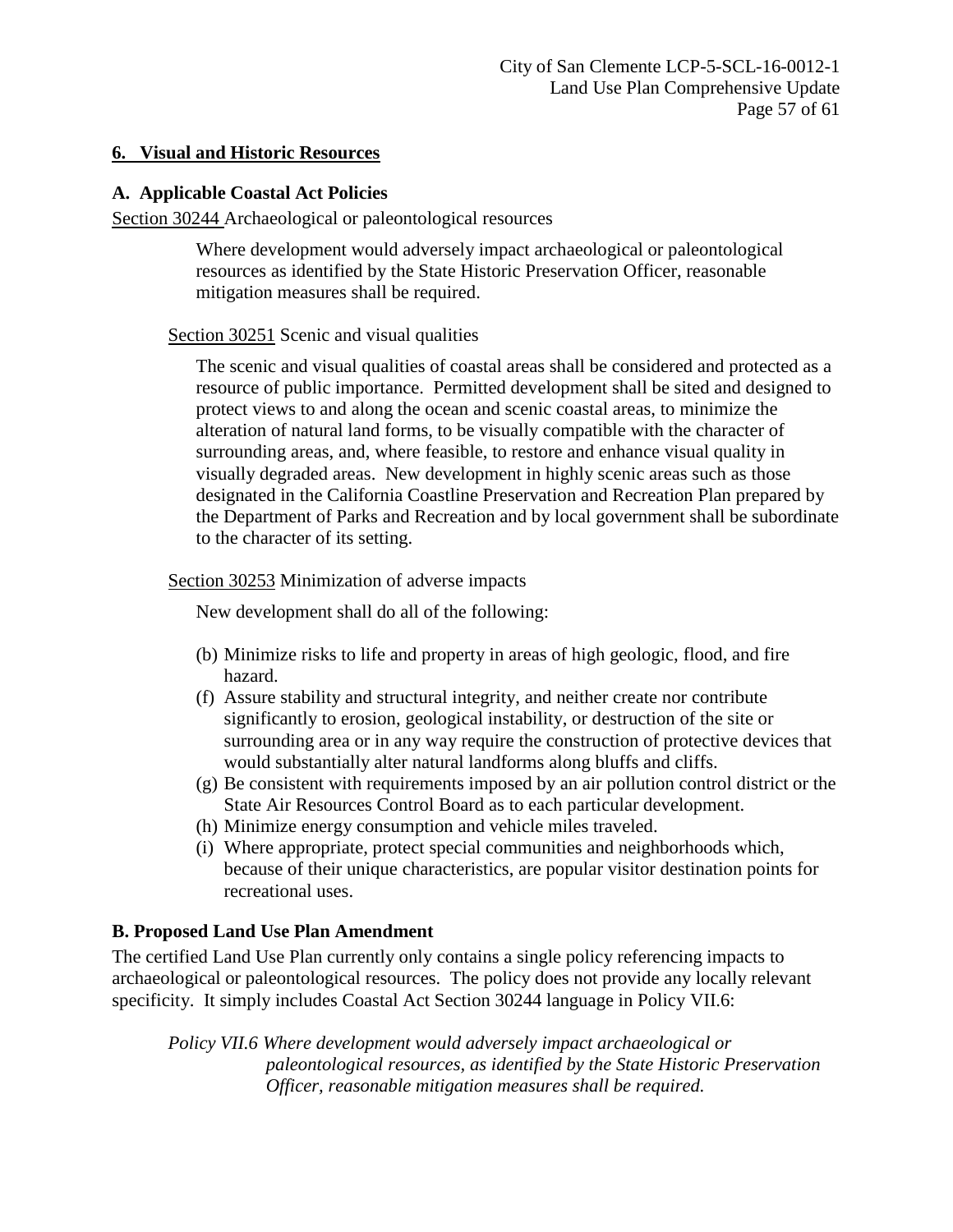The LUP Update submittal includes Coastal Act Section 30244 and in addition proposes Policy CUL-1 Cultural Resources:

*CUL-1 Cultural Resources.* Protect cultural resources, including historical, archaeological or paleontological features in the Coastal Zone. Where necessary to protect cultural resources, new development shall include an appropriate pre-development investigation such that the new development may be designed to avoid and minimize impacts, protect and preserve resources from destruction, including requirements for in situ or site-capping preservation plans or, where in situ preservation isn't feasible, recovery plans to mitigate the effects of the development, notification requirements to native American tribes linked to the resources, and including on-site monitoring requirements to include scientific and cultural monitors.

Furthermore, the City thoroughly developed over a dozen new policies (such as CUL-2 thru CUL-14) aimed to preserve historic resources in the LUP Update. Additionally, the City proposes numerous new policies (such as VIS-1, VIS-2, VIS-3, VIS-10, VIS-13 and VIS-14) aimed to protect public views and view corridors.

## **C. Consistency Analysis - Denial as Submitted and Approval with Suggested Modifications**

#### *Cultural Resources*

Although the City effectively developed over a dozen new policies aimed to preserve historic resources, the LUP Update only contains one policy, Policy CUL-1 pertaining to Coastal Act Section 30244 concerning the protection of archaeological or paleontological resources. For compliance with Coastal Act Section 30244, LUP Update should contain specific goals/objectives regarding protection of archaeological/cultural resources, specifically a requirement that significant archaeological resources be identified in order to *avoid adverse impact to the resources* before mitigation is considered.

When development of a site is contemplated where there is a high potential for the presence of archaeological resources, a higher degree of scrutiny is appropriate and necessary. Site development, including preliminary measures such as grading and trenching, can disturb (sometimes irreparably) cultural resources that may be present. Over the course of reviewing projects where archaeological resources have been present, the Commission has found that identifying the presence and significance of resources on a site prior to consideration of development proposals to be the far superior course of action. The alternative of simply monitoring for resources during grading has not provided optimum results in terms of protecting resources. If resources are identified up front, a project can be tailored to address the presence of cultural resources. In cases where resources are not discovered until the grading stage of a project, it becomes much more difficult to tailor that project in a way that is most protective of resources. However, in the case where the expectation for discovering archaeological or paleontological resources is high, greater protections must be put in place. There is a high expectation for the discovery of archaeological resources when a project site contains a mapped archaeological site, when the potential for the presence of archaeological/cultural resources is revealed through the CEQA process, and/or when archaeological/cultural resources are otherwise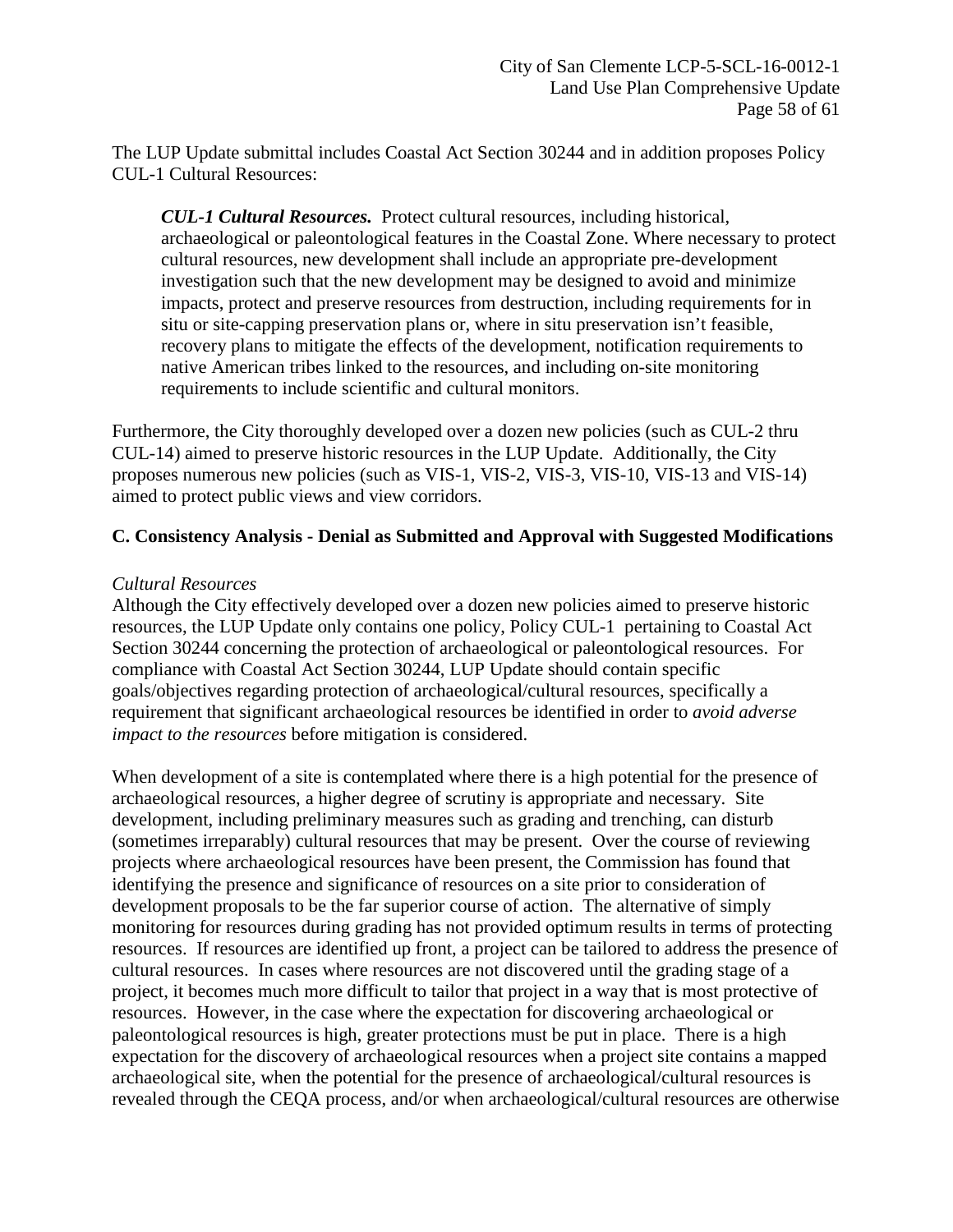known or reasonably suspected to be present. In cases where there is a low expectation for resources on site, conditioning the project to be monitored during grading can be sufficient to protect resources. A development decision that is most protective of the resource cannot be made without the necessary information regarding presence and significance of on-site resources. Furthermore, notification of proposed development that has the potential to adversely impact cultural resources should be made to cultural organizations, Native American tribal groups with cultural affiliation to the project area, and archaeologists. These groups should also have the right to monitor development at the site during grading/excavation and construction activities.

As such, the following suggested modifications to the proposed CUL-1 Cultural Resources policy are required. Only as modified can the LUP policy be found to be consistent with and adequate to carry out Section 30244 of the Coastal Act.

*CUL-1 Cultural Resources.* Protect cultural resources, including historical, archaeological and or paleontological features in the Coastal Zone. Where necessary to protect cultural resources, new development shall include an appropriate predevelopment investigation to determine, in the least destructive manner, whether cultural resources are present. The pre-development investigation shall include recommendations as to how the site can be developed and designed to avoid or minimize significant impacts to cultural resources. In situ preservation and avoidance are the preferred alternative over recovery and/or relocation in the protection of paleontological and archaeological resources. When in situ preservation or site capping is not feasible, recovery and/or relocation may be considered. Native American tribal groups with cultural affiliation to the project site area as identified by the Native American Heritage Commission shall have the opportunity to review and comment on the pre-development plan as required by AB52 (2014). Archaeologists and representatives from Native American tribal groups shall provide monitoring during grading/excavation and construction activities of any approved development that has the potential to adversely impact any on-site significant cultural resources. such that the new development may be re-designed to avoid and minimize impacts, protect and preserve resources from destruction., including requirements for in situ or site-capping preservation plans or, where in situ preservation isn't feasible, recovery plans to mitigate the effects of the development, notification requirements to native American tribes linked to the resources, and including on-site monitoring requirements to include scientific and cultural monitors.

#### *Public Views*

Suggested modifications are necessary to clarify, improve, and correct the figures contained in Chapter 6:Visual, Historic and Cultural Resources. Additional suggested modifications are required to clarify figures depicting Public View Corridors and Scenic Roadway Corridors, and the clarification of these terms. For example proposed Policy VIS-8 (now VIS-6) Public View Corridors references Figure 6-1, however, there are two separate figures included as Figure 6-1. A suggested modification is necessary to revise the figure to: 1) revise the number of one of these figures to Figure 6-2 titled "Public View Corridors" to provide a clearer distinction from Figure 6-1 depicting "Scenic Corridors/Roadways"; 2) provide a legend identifying symbols and their meaning (e.g., a vista/viewpoint vs. a wider view cone); 3) identify and depict all public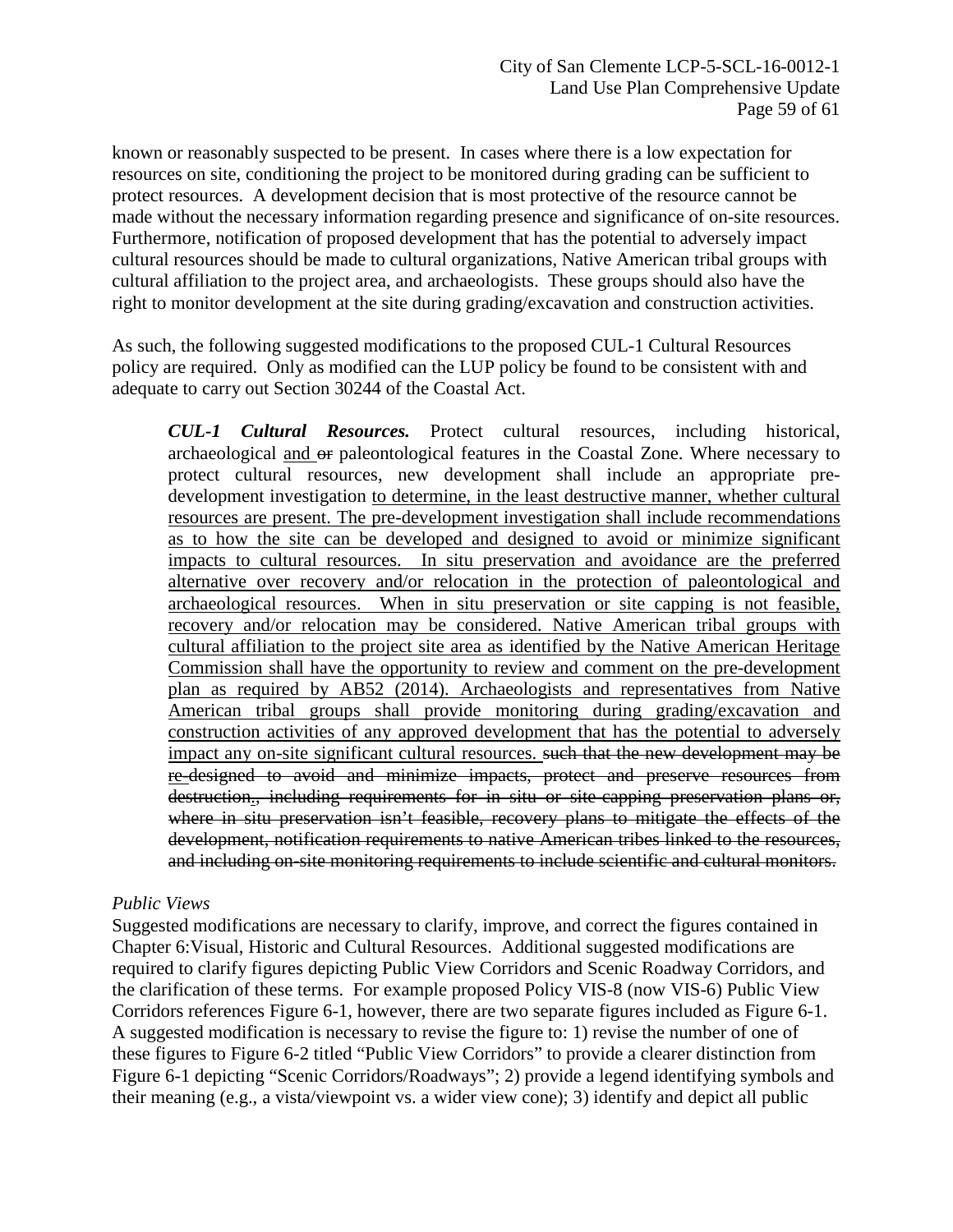view points at Marblehead (i.e., public views of/to coastal canyons and from coastal canyon vantage points and any that may exist along new public roadways are not depicted here), and 4) identify and depict all Public View Corridors as large areas of the City are not included in this exhibit, (i.e., Public View Corridors south of Trafalgar Canyon, at T-Street, Leslie Park, atop all bluff public access way points, along the beach trail, and from the State Park/Beach are left out).

Additionally, minor suggested modifications are required to clarify the intent of policy language throughout the chapter. Existing certified language carried over into the LUP Update clearly warrants updating to provide clearer policy guidance consistent with Chapter 3 policies as evident in this example:

*Policy VII.18 All proposed large scale development projects which have, or will have, ocean views shall prepare an analysis of the effect of the proposed project on public views. This analysis shall pictorially or photographically indicate the proposed site in its current state and compare it with an illustration showing the proposed building volume (at the same scale) in its proposed location.* 

*VIS-20 VIS-12 Public View Analysis Impacts from Shoreline*. All proposed large scale When appropriate, new development and redevelopment projects which have, or will have, the potential to impact public ocean views to and along the ocean and scenic coastal areas, shall prepare require an analysis of the effect of the proposed project on public views to the ocean. This analysis shall accurately pictorially, digitally, photographically, or physically, indicate the proposed site in its current state and compare it with an illustration showing the proposed building volume (at the same scale) in its proposed location.

## <span id="page-59-0"></span>**Conclusion**

In summary, the LUP update, as proposed, has policies addressing all of the relevant policy groups in Chapter 3 of the Coastal Act as they apply to the resources present in the City of San Clemente. Deficiencies, though, have been identified in several critical policy areas that affect priority uses and resources, including lower cost visitor-serving overnight accommodations, environmentally sensitive habitat areas, and public access and recreation, sea level rise and bluff/shoreline protective devices. These deficiencies are such that the LUP update as submitted cannot be found in conformance with Chapter 3 of the Coastal Act. However, with pre-submittal coordination and exchange of information, along with the modifications suggested herein, these deficiencies have been addressed through policy revisions, clarifications, and additions. Therefore, as modified, the Commission finds the LUP update does conform with the Chapter 3 policies of the Coastal Act and that it may be approved.